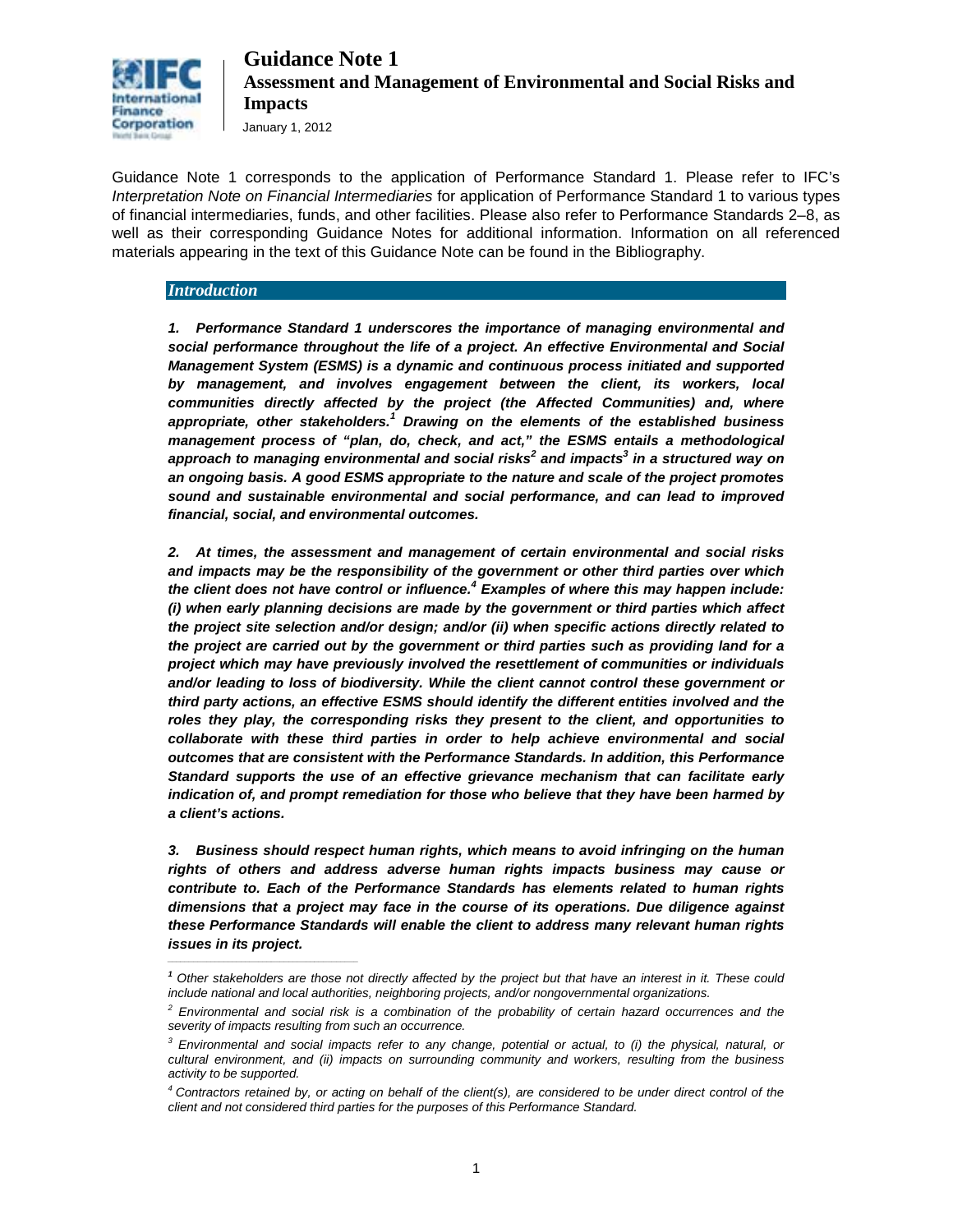

*\_\_\_\_\_\_\_\_\_\_\_\_\_\_\_\_\_\_\_\_\_\_\_\_\_\_\_\_\_\_\_\_\_\_\_\_\_\_\_\_\_\_\_\_*

#### *Objectives*

- *To identify and evaluate environmental and social risks and impacts of the project.*
- *To adopt a mitigation hierarchy to anticipate and avoid, or where avoidance is not possible, minimize,<sup>5</sup> and, where residual impacts remain, compensate/offset for risks and impacts to workers, Affected Communities, and the environment.*
- *To promote improved environmental and social performance of clients through the effective use of management systems.*
- *To ensure that grievances from Affected Communities and external communications from other stakeholders are responded to and managed appropriately.*
- *To promote and provide means for adequate engagement with Affected Communities throughout the project cycle on issues that could potentially affect them and to ensure that relevant environmental and social information is disclosed and disseminated.*

*<sup>5</sup> Acceptable options to minimize will vary and include: abate, rectify, repair, and/or restore impacts, as*  appropriate. The risk and impact mitigation hierarchy is further discussed and specified in the context of *Performance Standards 2 through 8, where relevant.*

GN1. The assessment and management of environmental and social risks and impacts are part of the larger overall set of processes that a client uses to manage its projects. They are essential for successful and sustainable performance of these projects. Performance Standard 1 underscores the importance of managing environmental and social (including labor, health, safety, and security) performance throughout the life of the investment. A good assessment and management system enables continuous improvement of environmental and social performance, and can lead to better economic, financial, social, and environmental outcomes.

GN2. At times, the client's ability to achieve environmental or social outcomes consistent with the Performance Standards will depend on third party activities. A third party may be a government agency as a regulator or contract party, a contractor or supplier with whom the project has a substantial involvement, or an operator of an associated facility. A sound Environmental and Social Management System (ESMS) should recognize roles and responsibilities of third parties, identify risks related to their involvement through appropriate due diligence, taking into account the local context, the client's influence and control over the third party, and measures to mitigate those risks (e.g., maintaining third party relationships). Ultimately, the ESMS should identify and address, where possible, potential limitations in achieving desired outcomes. These outcomes will depend on the nature of the third party and the relationship that governs interactions between it and the client. For instance, a government agency that arbitrates land use (e.g., through a regional planning approach or zoning code) plays a pivotal role in how the project can be designed or realized, but in such case, the client has little ability to control or influence the outcome and hence, possible associated impacts. A contractual arrangement with a supplier, on the other hand, is an example of a situation where the client may have contractual, financial, and, therefore, operational leverage enabling a level of control to be exerted that should directly influence how the supplier performs with respect to related impacts and their avoidance, prevention, minimization, mitigation, or compensation. The appropriate assessment and management of environmental and social risks and impacts should recognize the differences in these relationships and should make provisions accordingly to best affect outcomes given inherent limitations and constraints or opportunities. In addition, the client should consider the risk of being complicit in third parties' actions or omissions by knowingly supporting, endorsing, or benefiting from them.

GN3. Performance Standard 1 supports the responsibility of the private sector to respect human rights, which exists independently of state duties to respect, protect, and fulfill human rights. By carrying out due diligence against the Performance Standards, as required by Performance Standard 1, clients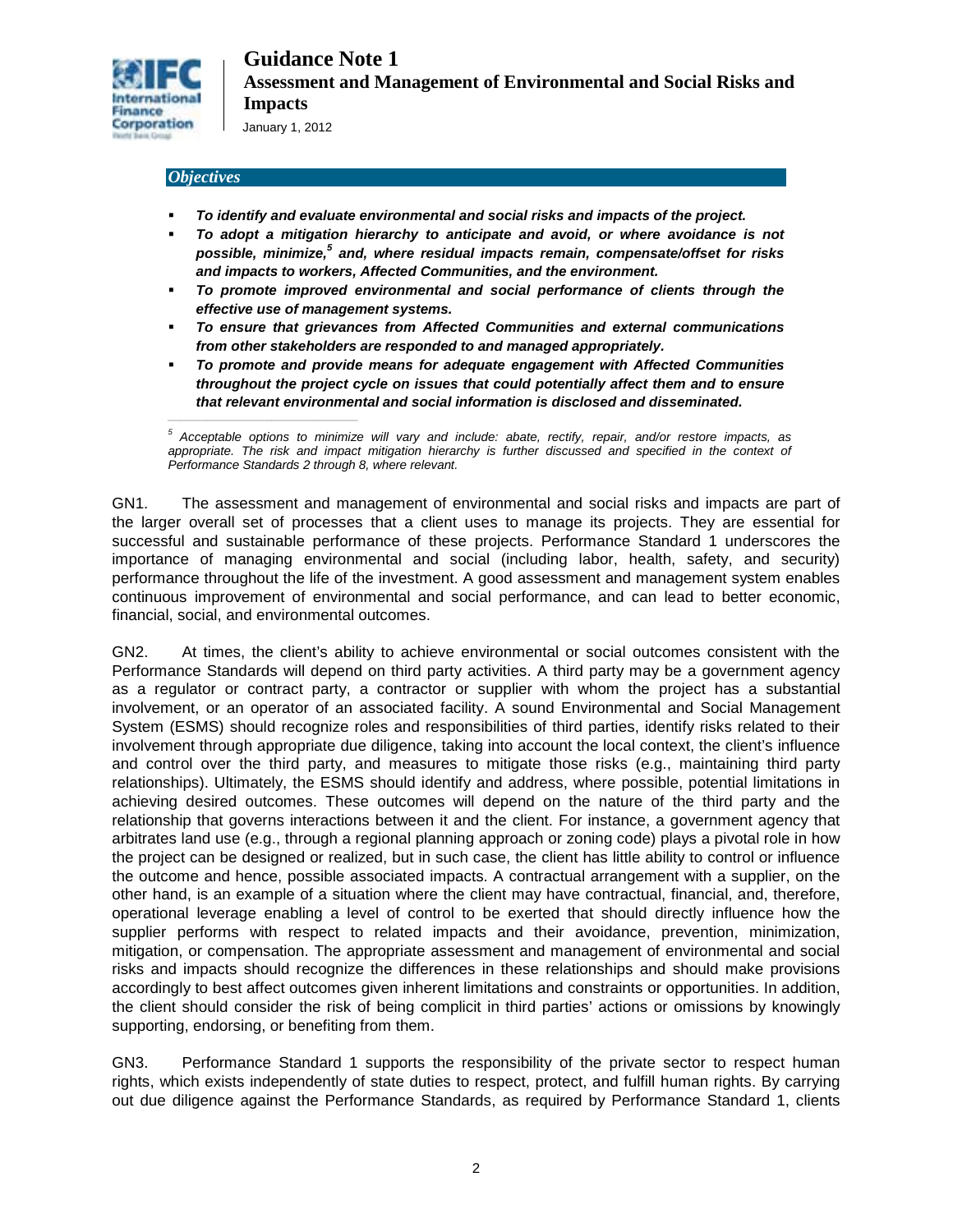

address many relevant business human rights issues. In addition, Performance Standard 1 requires the development and implementation of an effective grievance mechanism. Refer to paragraphs GN108 and GN109 for additional guidance.

#### *Scope of Application*

*4. This Performance Standard applies to business activities with environmental and/or social risks and/or impacts. For the purposes of this Performance Standard, the term "project" refers to a defined set of business activities, including those where specific physical elements, aspects, and facilities likely to generate risks and impacts, have yet to be identified.*<sup>6</sup> Where applicable, this could include aspects from the early developmental *stages through the entire life cycle (design, construction, commissioning, operation, decommissioning, closure or, where applicable, post-closure) of a physical asset.<sup>7</sup> The requirements of this Performance Standard apply to all business activities unless otherwise*  noted in the specific limitations described in each of the paragraphs below.

GN4. Recognizing the fact that the Performance Standards are used by financiers, insurers, and investors in connection with financing and guarantees of specific or general business activities, and by companies generally for compliance assessment and ongoing guidance, the term "project" as used in the Performance Standards does not necessarily imply project finance or specific physical boundaries of business activities under consideration. Instead, each user of the Performance Standards should define the business activity to which the Performance Standards should apply, and build its approach to assessment and management of environmental and social risks and impacts consistent with this Performance Standard and in accordance with the level of environmental and social risk that is expected to require management.

#### *Requirements*

*Environmental and Social Assessment and Management System*

*5. The client, in coordination with other responsible government agencies and third parties as appropriate,<sup>8</sup> will conduct a process of environmental and social assessment, and*  establish and maintain an ESMS appropriate to the nature and scale of the project and *commensurate with the level of its environmental and social risks and impacts. The ESMS will incorporate the following elements: (i) policy; (ii) identification of risks and impacts; (iii) management programs; (iv) organizational capacity and competency; (v) emergency preparedness and response; (vi) stakeholder engagement; and (vii) monitoring and review.* 

GN5. The ESMS required by this Performance Standard comprises the seven elements deemed to be necessary to effectively "plan, do, check, act" with regard to the environmental and social outcomes addressed by Performance Standards 2 through 8. In this way it can be seen to be similar to accepted international frameworks for quality and environmental management systems, such as ISO 9001 and 14001. The principal differences, however, concern the broad scope—environment, labor, social—of the

*<sup>6</sup> For example, corporate entities which have portfolios of existing physical assets, and/or intend to develop or acquire new facilities, and investment funds or financial intermediaries with existing portfolios of assets and/or which intend to invest in new facilities.* 

*<sup>7</sup> Recognizing that this Performance Standard is used by a variety of financial institutions, investors, insurers, and owner/operators, each user should separately specify the business activities to which this Performance Standard should apply.* 

*<sup>8</sup>That is, those parties legally obligated and responsible for assessing and managing specific risks and impacts (e.g., government-led resettlement).*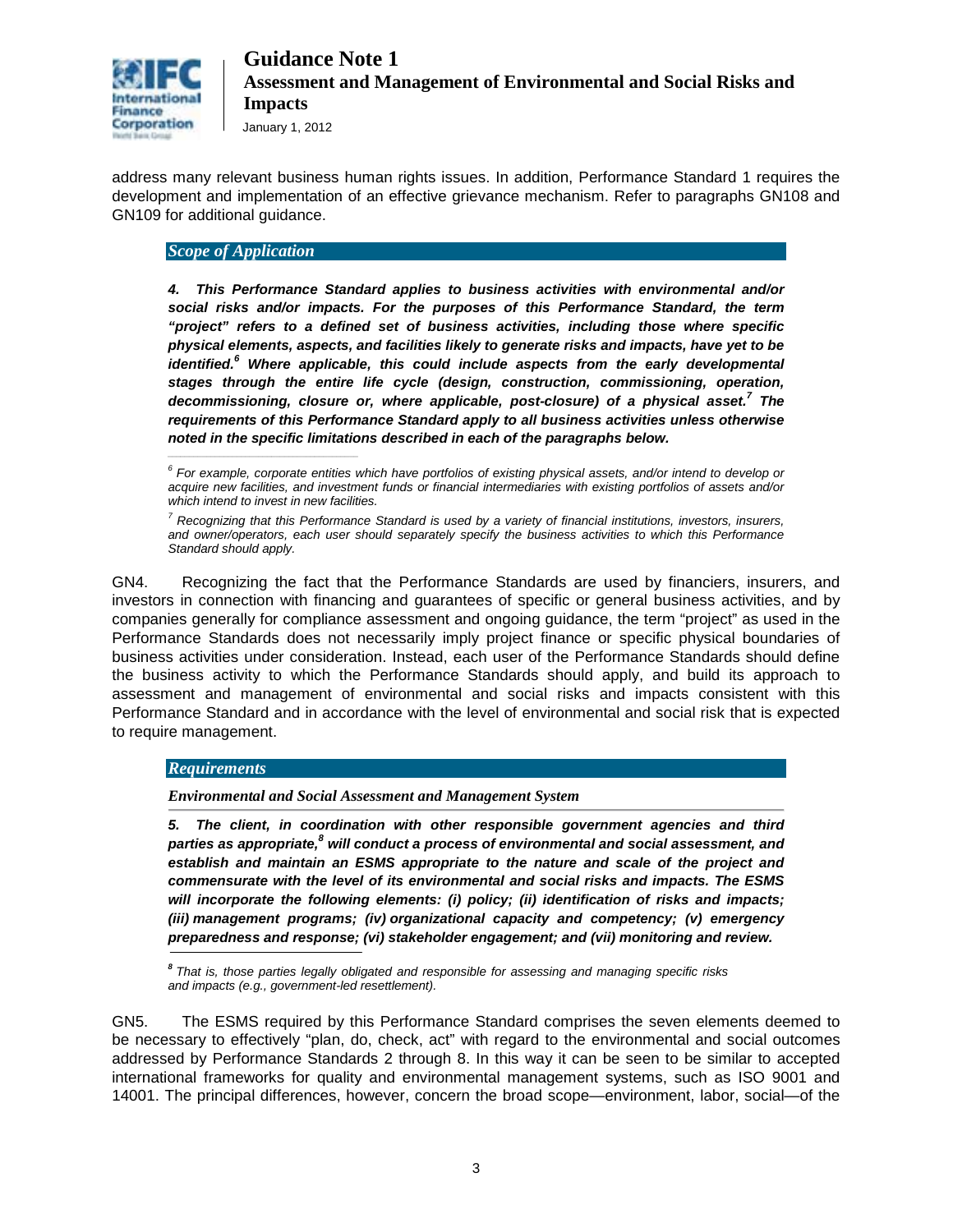

January 1, 2012

performance outcomes addressed by the Performance Standard 1 system, as well as the significantly more robust external stakeholder engagement features. Regardless, in the same manner as any management system approach, it shall be tailored to fit the needs of the organization. The Performance Standard 1 management system governs a process that applies to all types of business activities. This process starts with defining a set of policies—i.e., statement of commitment with values, principles, objectives and goals that govern the environmental and social performance of the activity. This is followed by a planning element, that is the identification of what is important (i.e., the risks and impacts) and the development of corresponding management programs. Next, an organizational structure is established to implement the management program, with explicit focus on the unexpected (emergency preparedness and response) and engaging those who need to know while also learning from them (stakeholder engagement). Finally, the organization must also check on its own performance and act when that performance is not appropriate or needs enhancing, so as to ensure progress stays on track (monitoring and review).

GN6. The management system required by Performance Standard 1 requires a more robust and extensive stakeholder engagement process than other management system standards, such as ISO 14001. The purpose of stakeholder engagement is to establish and maintain a constructive relationship with a variety of external stakeholders over the life of the project and is an integral part of an efficient and adaptive ESMS. An effective engagement process allows the views, interests and concerns of different stakeholders, particularly of the local communities directly affected by the project (Affected Communities), to be heard, understood, and taken into account in project decisions and creation of development benefits.

GN7. The level of detail and complexity of the social and environment management system and the resources devoted to it should depend on the level of impacts and risks of the project to be financed, and the size and nature of the client's organization. A satisfactory management system appropriate to the nature and scale of the project and commensurate with the level of environmental and social risks and impacts is required. This system can therefore take a variety of forms and contain varying levels of complexities. It can be stand alone or fully integrated with all business processes, externally certified or self-declared to be sufficient in its scope, content and operation. The design and implementation of such a system should, however, be singular in its intent. It should provide an organization with a structure, within which a sufficient level of understanding of the environmental and social risks and impacts associated with project activities can be gained, and a means to ensure these risks and impacts are identified and subsequently managed.

GN8. A management system that meets the requirements of Performance Standard 1 should be in place at the level of the client's organization where the funds from IFC's investment will be utilized (i.e., at the corporate or at the activity-specific level). In the case of financing of specific operating units or activities, whether greenfield or existing, the system structure should address the environmental and social issues arising from the project being financed. In the case of corporate investments without identified specific facilities (i.e., site-based assets) at the time of investment, this should usually mean establishing, building on, or maintaining a corporate- or institution-level management framework.

GN9. The effort needed to establish a management system depends on the client's existing policies and practices. Production- and quality-based management systems operating within the client's organization can be used as a foundation on which to build the elements of a system consistent with Performance Standard 1 in the absence of an existing environmental, health, and safety, human resource or social management system. Where a client has an existing management system, its elements may meet or can be appropriately modified or expanded to meet the requirements of Performance Standard 1. Where a client has developed and implemented a formal environmental, labor, health and safety, and/or social management system consistent with an internationally-accepted standard, the alignment of the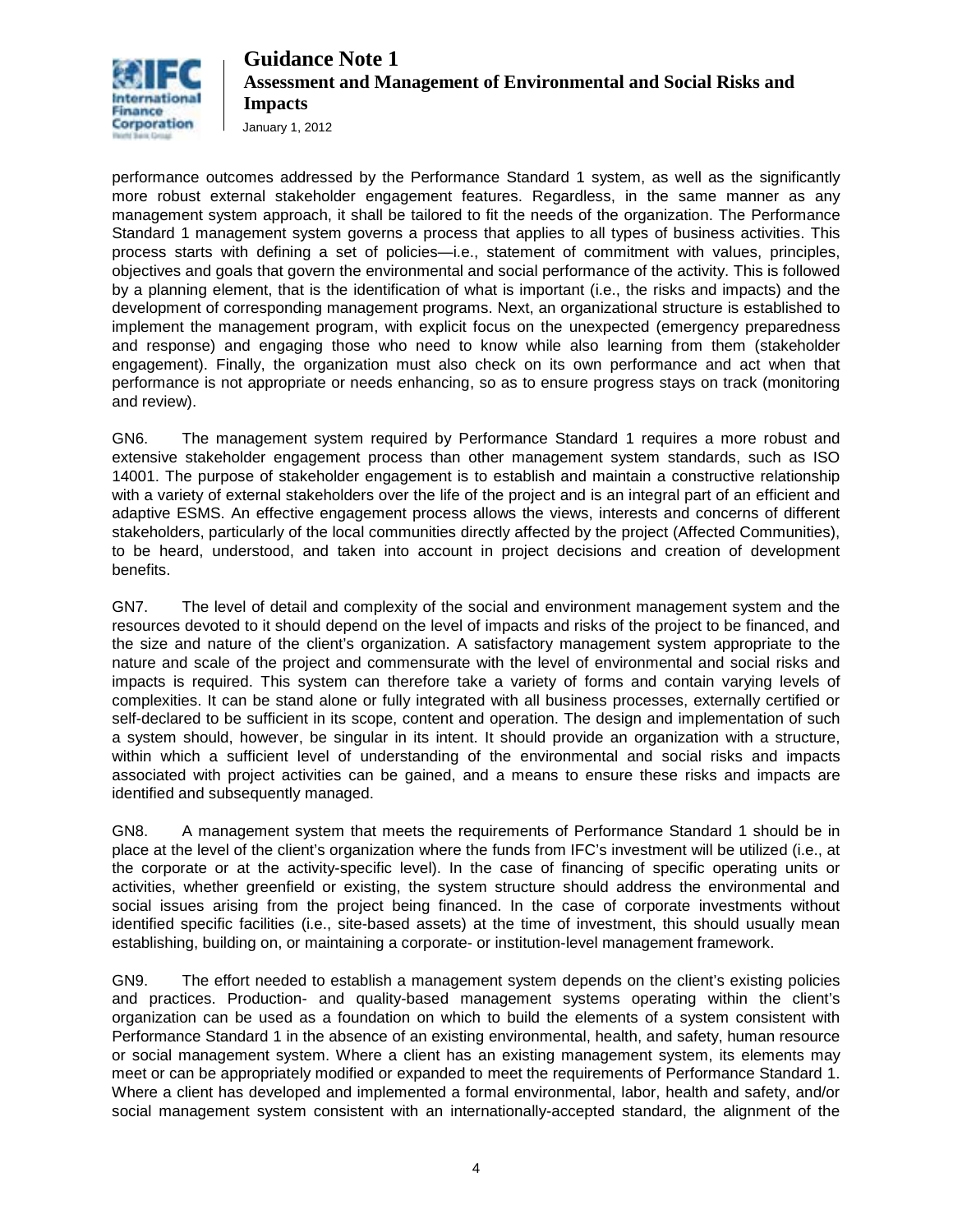

January 1, 2012

legal and other standards elements with the applicable Performance Standards (and implementation of an appropriate management program) may be sufficient to meet the requirements of Performance Standard 1. Formal management systems certified under international standards are not required by Performance Standard 1. While some certified systems may meet most of the requirements of this Performance Standard, the legal and other requirements may still need to be revised to incorporate all the objectives of the applicable Performance Standards for the particular project.

GN10. Even though many formal management systems address external communication processes, paragraphs 25–36 of Performance Standard 1 define requirements for stakeholder engagement, depending on project risks, adverse impacts, and phase of development. Where the project involves specifically identified physical elements, aspects, and facilities that are likely to generate ongoing risks to or adverse impacts on Affected Communities, Performance Standard 1 includes requirements to expand external communications to include specific grievance mechanisms. These mechanisms serve to prevent and address community concerns, reduce risk, and assist larger processes that create positive social change.

*Policy*

*6. The client will establish an overarching policy defining the environmental and social objectives and principles that guide the project to achieve sound environmental and social performance.<sup>9</sup> The policy provides a framework for the environmental and social assessment and management process, and specifies that the project (or business activities, as appropriate) will comply with the applicable laws and regulations of the jurisdictions in which it is being undertaken, including those laws implementing host country obligations under international law. The policy should be consistent with the principles of the Performance Standards. Under some circumstances, clients may also subscribe to other internationally recognized standards, certification schemes, or codes of practice and these too should be included in the policy. The policy will indicate who, within the client's organization, will ensure conformance with the policy and be responsible for its execution (with reference to an appropriate responsible government agency or third party, as*  necessary). The client will communicate the policy to all levels of its organization.

*9 This requirement is a stand-alone, project-specific policy and is not intended to affect (or require alteration of) existing policies the client may have defined for non-related projects, business activities, or higher-level corporate activities.*

GN11. Clients, companies, projects or organizations can have a need for many different types of policies. For example, policies may address matters such as human resources, ethics, corporate governance or any number of other business-related objectives that must be defined, understood and communicated to those whose actions need to be governed or guided by their content. The policy as required by Performance Standard 1 pertains to projects with (i) defined scope and assets (e.g., project finance) and is applicable expressly to the project to be financed; and (ii) undefined scope of assets (e.g., some corporate financing) and is applicable to all activities of the corporate entity being financed. For instance, a successful policy for a green field investment contains language that makes it clear it was written specifically for the project to be financed. This will allow employees, contractors, suppliers, and others directly involved in the project to relate to the policy.

GN12. Whether it applies to a specific project asset or a broader corporate entity, the policy should reflect the client's philosophy regarding management of environmental and social risks and impacts, and include specific objectives and aspirations the client has set in regard to its environmental and social performance, consistent with applicable Performance Standards. It is an overarching declaration of the environmental and social objectives and principals guiding the client's business activities.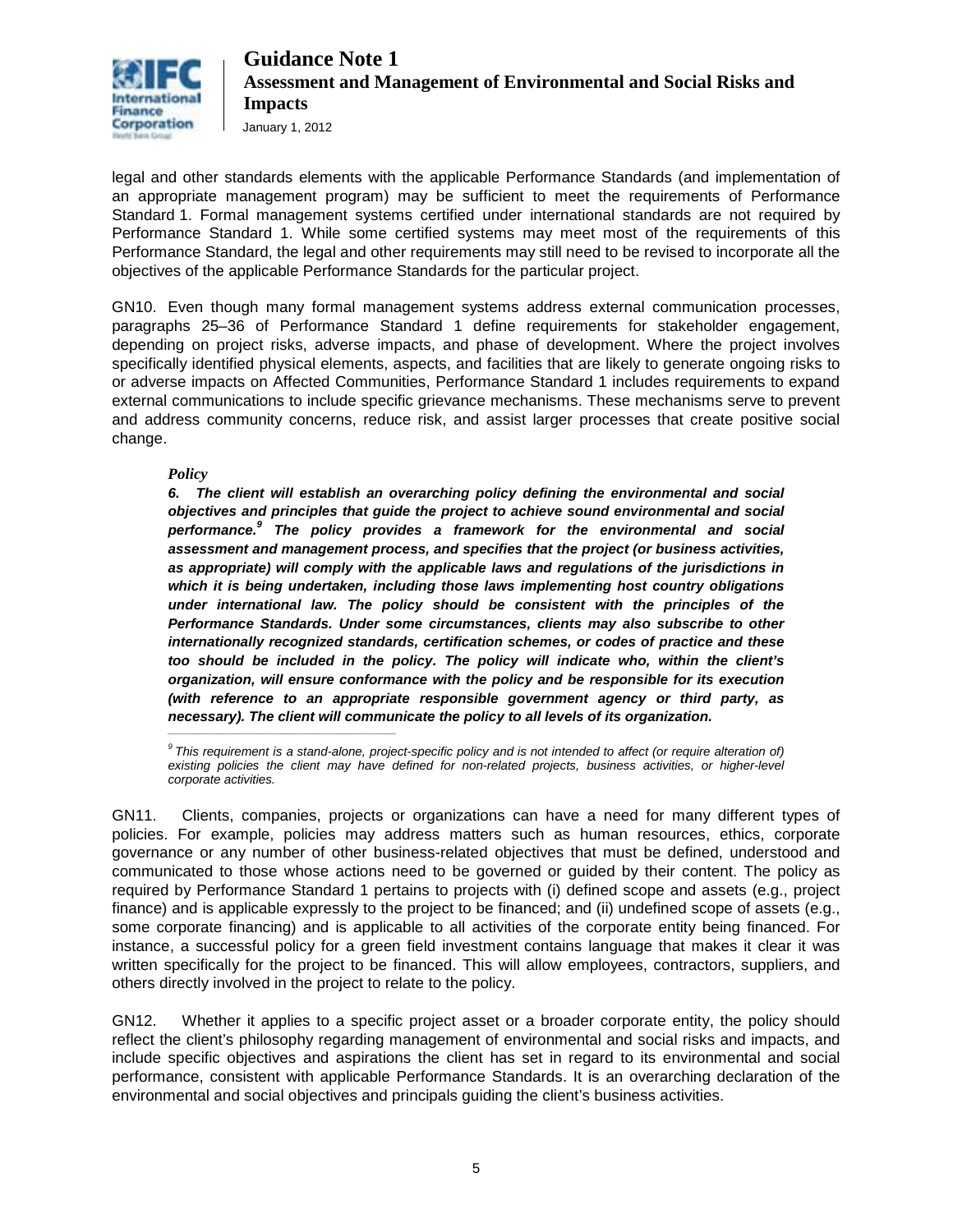

GN13. In addition to the commitment to comply with all applicable environmental and social laws and regulations of the host country(ies) in which the project is undertaken, the policy may include other major environmental and social commitments of the client such as compliance with international protocols or industry-specific codes of practice and standards to which the client has committed.<sup>GN[1](#page-5-0)</sup>

GN14. An effective policy is one that is actively endorsed by the client's senior management team and actively communicated to employees at all levels and all functions of the client organization. Good practice also includes externally communicating the policy by public disclosure, presenting it in client statements and reports, publishing it on the client's website, and communicating it to Affected Communities and, where appropriate, other stakeholders in meetings and through other communication tools. Particularly where the project involves specifically identified physical elements, aspects, and facilities that are likely to generate ongoing risks to or adverse impacts on Affected Communities, those communities who are aware of the content of the policy can make informed statements regarding environmental and social risks and impacts. This type of communication can be valuable in assisting a project in improving environmental and social performance.

#### *Identification of Risks and Impacts*

*\_\_\_\_\_\_\_\_\_\_\_\_\_\_\_\_\_\_\_\_\_\_\_\_\_\_\_\_\_\_\_\_\_\_\_\_\_\_\_\_\_\_\_\_*

*7. The client will establish and maintain a process for identifying the environmental and social risks and impacts of the project (see paragraph 18 for competency requirements). The type, scale, and location of the project guide the scope and level of effort devoted to the risks and impacts identification process. The scope of the risks and impacts identification process will be consistent with good international industry practice,<sup>10</sup> and will determine the appropriate and relevant methods and assessment tools. The process may comprise a fullscale environmental and social impact assessment, a limited or focused environmental and social assessment, or straightforward application of environmental siting, pollution standards, design criteria, or construction standards.<sup>11</sup> When the project involves existing assets, environmental and/or social audits or risk/hazard assessments can be appropriate and sufficient to identify risks and impacts. If assets to be developed, acquired or financed have yet to be defined, the establishment of an environmental and social due diligence process will identify risks and impacts at a point in the future when the physical elements, assets, and facilities are reasonably understood. The risks and impacts identification process will be based on recent environmental and social baseline data at an appropriate*  level of detail. The process will consider all relevant environmental and social risks and *impacts of the project, including the issues identified in Performance Standards 2 through 8, and those who are likely to be affected by such risks and impacts.<sup>12</sup> The risks and impacts identification process will consider the emissions of greenhouse gases, the* 

*<sup>10</sup> Defined as the exercise of professional skill, diligence, prudence, and foresight that would reasonably be expected from skilled and experienced professionals engaged in the same type of undertaking under the same or similar circumstances globally or regionally.* 

*<sup>11</sup> For greenfield developments or large expansions with specifically indentified physical elements, aspects, and*  facilities that are likely to generate potential significant environmental or social impacts, the client will conduct a *comprehensive Environmental and Social Impact Assessment, including an examination of alternatives, where appropriate.* 

*<sup>12</sup> In limited high risk circumstances, it may be appropriate for the client to complement its environmental and social risks and impacts identification process with specific human rights due diligence as relevant to the particular business.* 

<span id="page-5-0"></span> $\overline{a}$ <sup>GN1</sup> For example, those developed by the American Conference of Industrial Hygienists, the American Society for Testing and Materials, the Food and Agriculture Organization, the International Maritime Organization, the U.S. National Fire Protection Association, the World Health Organization, etc.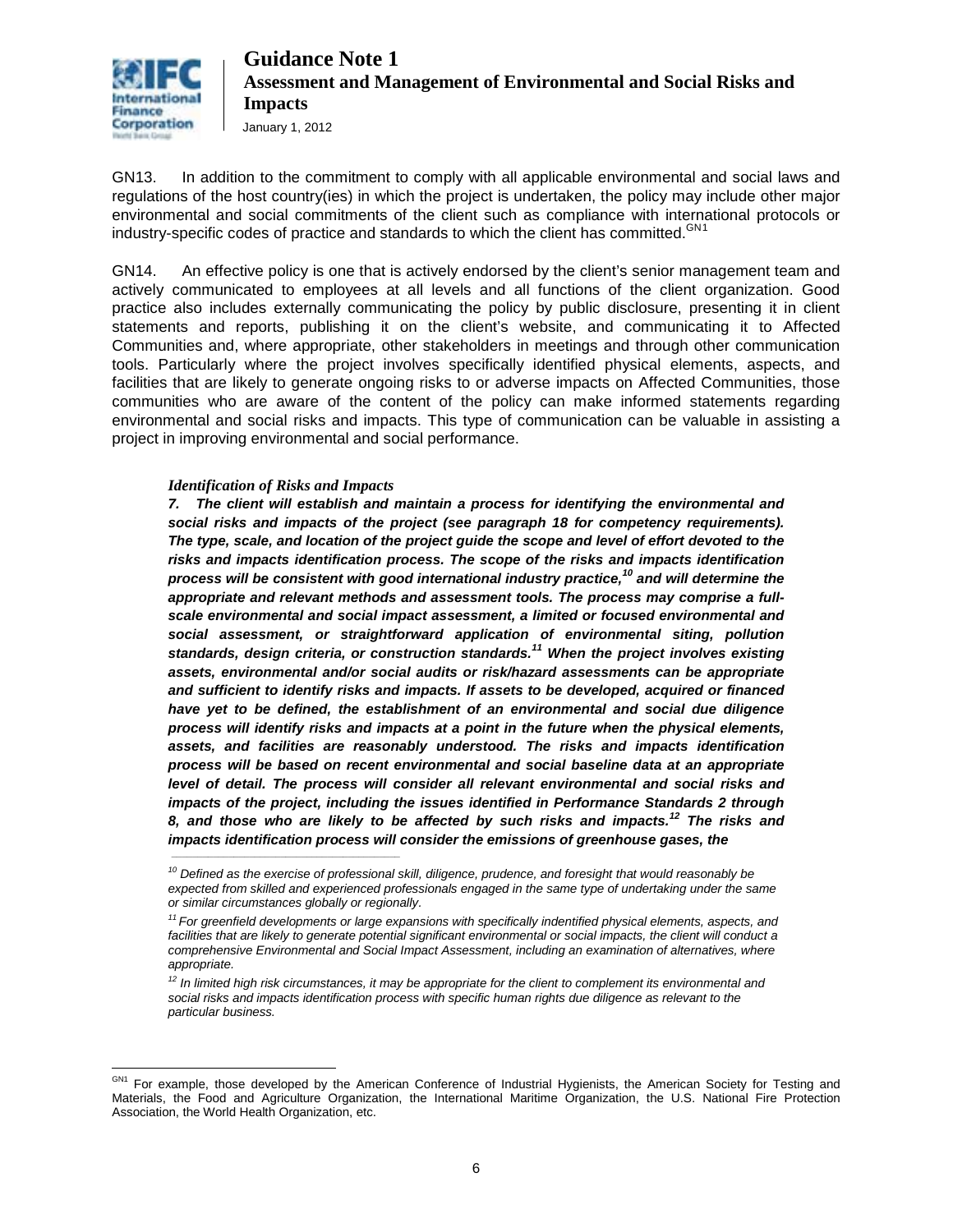

*relevant risks associated with a changing climate and the adaptation opportunities, and potential transboundary effects, such as pollution of air, or use or pollution of international waterways.*

*8. Where the project involves specifically identified physical elements, aspects, and*  facilities that are likely to generate impacts, environmental and social risks and impacts will *be identified in the context of the project's area of influence. This area of influence encompasses, as appropriate:* 

- **The area likely to be affected by: (i) the project<sup>13</sup> and the client's activities and** *facilities that are directly owned, operated or managed (including by contractors) and that are a component of the project; <sup>14</sup> (ii) impacts from unplanned but predictable developments caused by the project that may occur later or at a different location; or (iii) indirect project impacts on biodiversity or on ecosystem services upon which Affected Communities' livelihoods are dependent.*
- *Associated facilities, which are facilities that are not funded as part of the project and that would not have been constructed or expanded if the project did not exist and without which the project would not be viable. 15*
- *Cumulative impacts<sup>16</sup> that result from the incremental impact, on areas or resources used or directly impacted by the project, from other existing, planned or reasonably defined developments at the time the risks and impacts identification process is conducted.*

*9. In the event of risks and impacts in the project's area of influence resulting from a third party's actions, the client will address those risks and impacts in a manner commensurate with the client's control and influence over the third parties, and with due regard to conflict of interest.* 

*10. Where the client can reasonably exercise control, the risks and impacts identification process will also consider those risks and impacts associated with primary supply chains, as defined in Performance Standard 2 (paragraphs 27–29) and Performance Standard 6 (paragraph 30).* 

*11. Where the project involves specifically identified physical elements, aspects and facilities that are likely to generate environmental and social impacts, the identification of risks and impacts will take into account the findings and conclusions of related and applicable plans, studies, or assessments prepared by relevant government authorities or other parties that are directly related to the project and its area of influence.<sup>17</sup> These include master economic development plans, country or regional plans, feasibility studies, alternatives analyses, and cumulative, regional, sectoral, or strategic environmental* 

*\_\_\_\_\_\_\_\_\_\_\_\_\_\_\_\_\_\_\_\_\_\_\_\_\_\_\_\_\_\_\_\_\_\_\_\_\_\_\_\_\_\_\_\_\_\_\_\_\_\_\_\_\_\_*

*<sup>13</sup> Examples include the project's sites, the immediate airshed and watershed, or transport corridors.* 

*<sup>14</sup> Examples include power transmission corridors, pipelines, canals, tunnels, relocation and access roads, borrow and disposal areas, construction camps, and contaminated land (e.g., soil, groundwater, surface water, and sediments).* 

*<sup>15</sup> Associated facilities may include railways, roads, captive power plants or transmission lines, pipelines, utilities, warehouses, and logistics terminals.* 

*<sup>16</sup> Cumulative impacts are limited to those impacts generally recognized as important on the basis of scientific concerns and/or concerns from Affected Communities. Examples of cumulative impacts include: incremental contribution of gaseous emissions to an airshed; reduction of water flows in a watershed due to multiple*  withdrawals; increases in sediment loads to a watershed; interference with migratory routes or wildlife *movement; or more traffic congestion and accidents due to increases in vehicular traffic on community roadways.*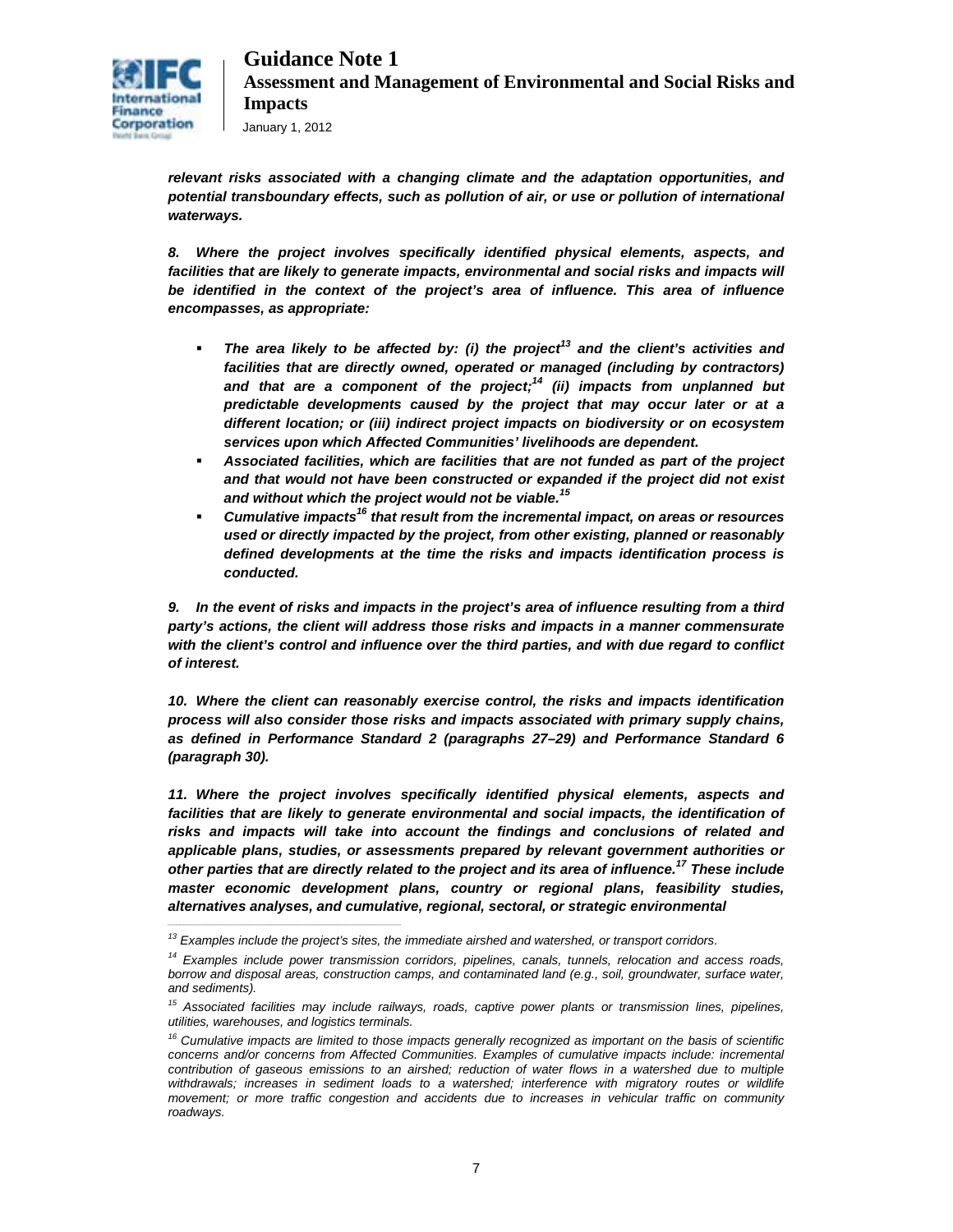

*\_\_\_\_\_\_\_\_\_\_\_\_\_\_\_\_\_\_\_\_\_\_\_\_\_\_\_\_\_\_\_\_\_\_\_\_\_\_\_\_\_\_\_\_\_\_\_\_\_\_\_\_\_\_*

*assessments where relevant. The risks and impacts identification will take account of the outcome of the engagement process with Affected Communities as appropriate.* 

*12. Where the project involves specifically identified physical elements, aspects and facilities that are likely to generate impacts, and as part of the process of identifying risks and impacts, the client will identify individuals and groups that may be directly and differentially or disproportionately affected by the project because of their disadvantaged or vulnerable status.<sup>18</sup> Where individuals or groups are identified as disadvantaged or vulnerable, the client will propose and implement differentiated measures so that adverse impacts do not fall disproportionately on them and they are not disadvantaged in sharing development benefits and opportunities.* 

GN15. For projects to be financed, whether greenfield or existing, and where their scope and assets are known, the client should identify and document potential adverse impacts and risks for each stage of the project life-cycle to which financing applies, including planning and design, construction, commissioning, operations, and decommissioning or closure, including post-closure, as appropriate. The risks and impacts identification process for projects where the use of proceeds is unknown should focus on the steps associated with identifying the inherent risks related to the particular sector and geographies in which the corporate entity intends to develop or acquire projects. Methods and assessment tools for risks and impacts identification are discussed in paragraphs GN22–GN30 below.

GN16. The process of identifying environmental and social risks and impacts addresses, in an integrated manner, the full scope of risks and impacts (including environmental, social, labor, health, safety, and security) associated with the project to be financed. The risks and impacts identification process is an important early step in managing and improving environmental and social performance, as it helps the client to screen and assess all relevant potential impacts and risks associated with the project to be financed (whether addressed through the Performance Standards or not), and identify any mitigation or corrective measures that should enable the project to meet the applicable requirements in Performance Standards 2 through 8, any applicable local laws and regulations, as well as any additional priorities and objectives for social or environmental performance identified by the client.

GN17. In some circumstances and as part of their approach to risk management described in Performance Standard 1, clients may need to identify certain, unique impacts and risks not covered by Performance Standards 2 through 8. For example, a unique adverse impact that might be identified under Performance Standard 1 (which is not covered by the other Performance Standards) for an extractive industry development is loss of access to state-owned sub-surface mineral rights by artisanal miners. Integrating environmental and social considerations into an overall identification of risks and impacts for the project should enable clients to articulate the overall risks and benefits and inform their decisions.

GN18. The initial screening of the project against the applicable local laws and regulations and the Performance Standards should indicate whether the project may pose social or environmental risks that need to be further analyzed through additional steps of the identification process (see also paragraphs GN22–GN30 below). If the initial screening indicates potential risks and adverse impacts, the scope of the identification process should be determined and further identification and analysis (based on relevant

*<sup>17</sup> The client can take these into account by focusing on the project's incremental contribution to selected impacts generally recognized as important on the basis of scientific concern or concerns from the Affected Communities within the area addressed by these larger scope regional studies or cumulative assessments.* 

*<sup>18</sup> This disadvantaged or vulnerable status may stem from an individual's or group's race, color, sex, language, religion, political or other opinion, national or social origin, property, birth, or other status. The client should also consider factors such as gender, age, ethnicity, culture, literacy, sickness, physical or mental disability, poverty or economic disadvantage, and dependence on unique natural resources.*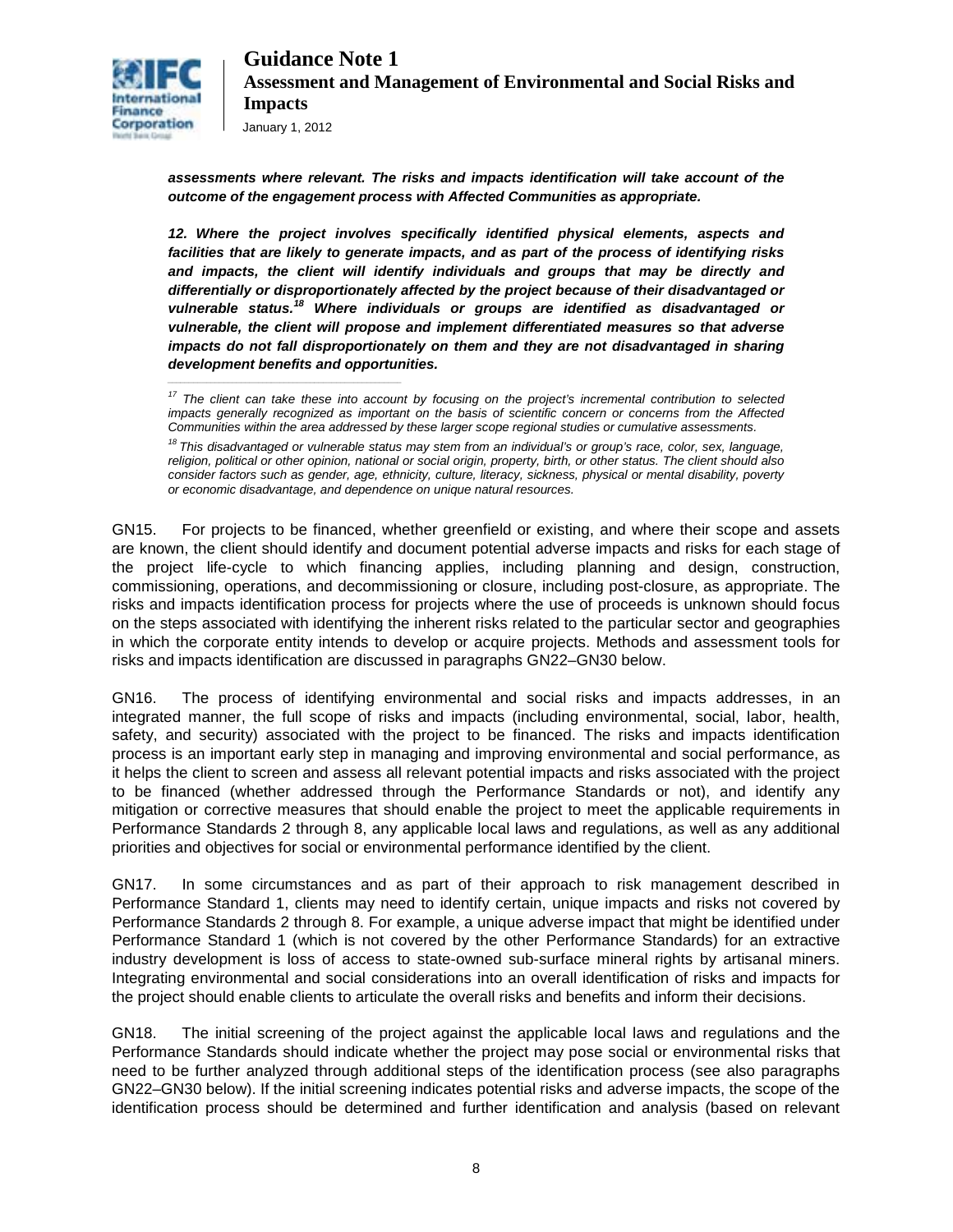

baseline data, if any, and considering identified relevant stakeholders) of risks and impacts will be necessary to ascertain their nature and scale, Affected Communities, and possible mitigation measures. Where the initial screening process concludes that a project will have no or minimal potential risks and adverse impacts, the client should document this screening process and its conclusions.

GN19. The risks and impacts identification process should be based on recent, up-to-date information, including detailed description of the project in its geographic, ecological, social, health and temporal context (the environmental and social baseline). For example, in the case of project finance (greenfield or existing), relevant information should include any related facilities that may be required (e.g., dedicated pipelines, access roads, captive power plants, water supply, housing, and raw material and product storage facilities). The description should encompass facilities and activities by third parties that are essential for the successful operation of the project. Where the project involves specifically identified physical elements, aspects and facilities that are likely to generate impacts, the collection and analysis of environmental and social baseline information and data, at an appropriate level of detail for the project, are essential to define the projects' area of influence, and describe relevant physical, biological, ecological, socioeconomic, health and labor conditions, including any changes anticipated to occur in the foreseeable future (including projected variability in climatic and environmental conditions due to potentially significant climate change or that would require adaptation measures that could occur over the life of the project), along with current and proposed development activities within the general project area but not directly connected to the project to be financed. The baseline information gathering phase is an important and often a necessary step to enable the determination of the potential impacts and risks of a project.

GN20. Identification of project- and site-specific risks and impacts should be based on current and verifiable primary information. Reference to secondary information on the project's area of influence is acceptable, but it may still be necessary to gather primary information from field surveys to establish baselines appropriate to the proposed project's potential impacts and risks. Relevant data may be available from various host governmental agencies, nongovernmental organizations and academic studies. However, clients should carefully evaluate data sources and potential data gaps. Accurate and up-to-date baseline information is essential, as rapidly changing situations, such as in-migration of people in anticipation of a project or development, or lack of data on disadvantaged or vulnerable individuals and groups within an Affected Community, can seriously affect the efficacy of social mitigation measures. Limitations on data, such as the extent and quality of available data, assumptions and key data gaps, and uncertainties associated with predictions, should be clearly identified.

GN21. Where the project involves specifically identified physical elements, aspects and facilities that are likely to generate impacts, it should identify the extent and complexity of potential adverse impacts and risks in the context of the project's entire area of influence, which is the total area likely to be affected by both on-site and off-site impacts from project activities, assets and facilities, including associated facilities. The size of a project's area of influence, as well as the environmental and social risks and impacts within the area, can vary considerably depending on the nature of the project to be financed. Some of these impacts and risks, including those described in the Performance Standards, may be attributable to third parties within the area of influence. The larger the area of influence, the more likely that third party action or non-performance could pose risks to the project. Cumulative impacts from other existing or planned projects in the area of influence may also need to be identified during this process (see paragraphs GN37 through GN43 below). Where relevant, the identification of risks and impacts should also consider the role and capacity of third parties (such as local and national governments, and contractors and suppliers), to the extent that they pose a risk to the project, recognizing that the client should address these risks and impacts in a manner that is commensurate with the client's control and influence over the third party actions.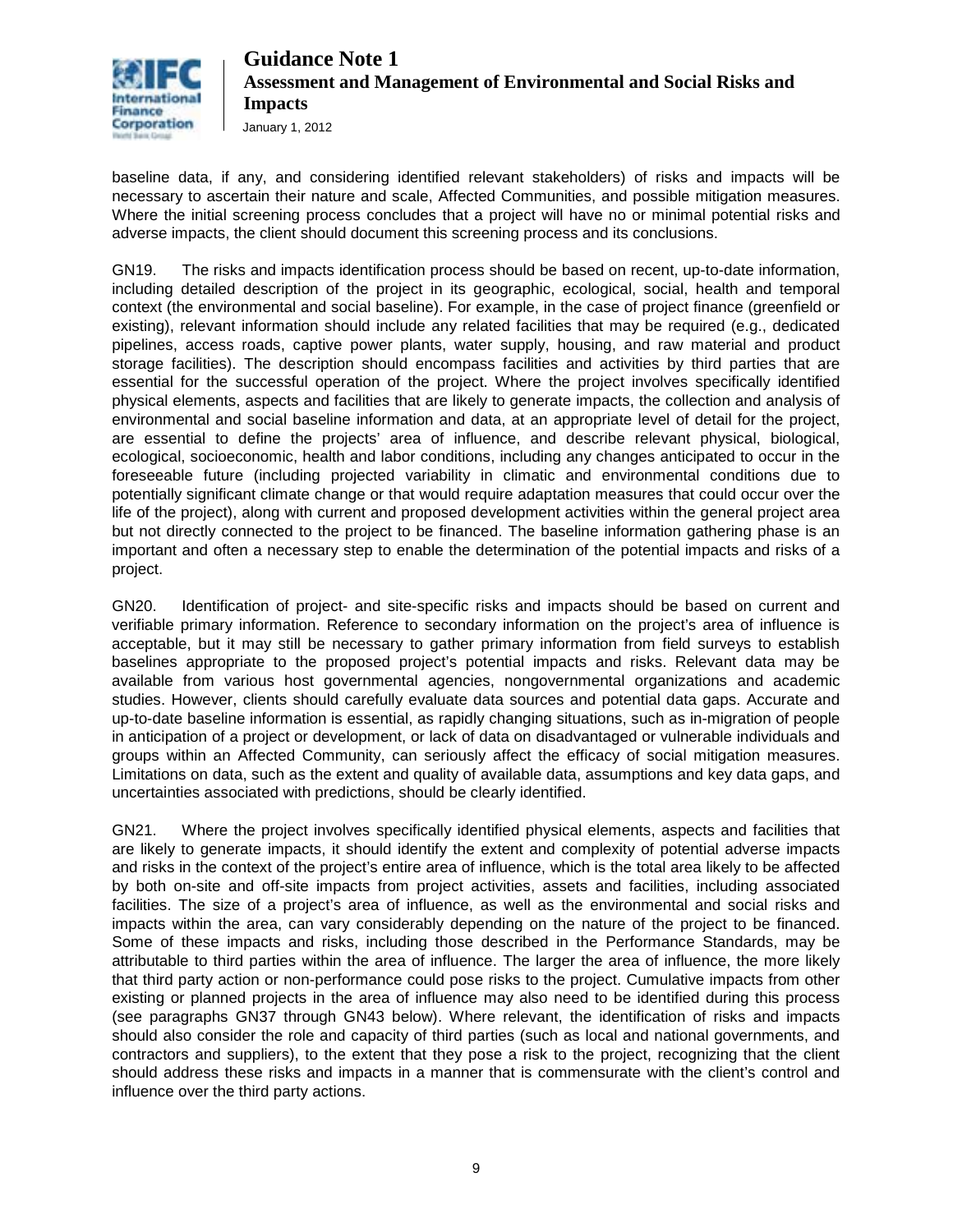

January 1, 2012

#### Risks and Impacts Identification Methods and Assessment Tools

GN22. The risks and impacts identification process should include all the necessary steps and methods that are required to screen, identify, analyze, measure, or assess, in quantitative terms to the extent possible, the potential risks and adverse impacts (including environmental, social, health, safety, labor and security) associated with the projects to be financed. It is expected that the client will apply methods and assessment tools, consistent with current good international industry practice, which are appropriate and relevant to the type of project to be financed. Those methods include, but are not limited to (i) full-scale Environmental and Social Impact Assessments (ESIAs); (ii) limited or focused environmental and/or social assessments; (iii) straightforward application of environmental siting, pollution standards, design criteria, or construction standards; (iv) where relevant, targeted environmental and social studies such as health impact assessments, or risk/hazard operation studies for certain activities; and (v) environmental and social due diligence and audits.

#### Environmental and Social Impact Assessments

GN23. For certain projects, and particularly for greenfield investments and projects (including, but not limited to, major expansion or transformation-conversion activities) involving specifically identified physical elements, aspects and facilities that are likely to generate potentially significant adverse environmental and social risks and impacts, the client should conduct a comprehensive full-scale ESIA. The key process elements of an ESIA generally consist of (i) initial screening of the project and scoping of the assessment process; (ii) examination of alternatives; (iii) stakeholder identification (focusing on those directly affected) and gathering of environmental and social baseline data; (iv) impact identification, prediction, and analysis; (v) generation of mitigation or management measures and actions; (vi) significance of impacts and evaluation of residual impacts; and (vii) documentation of the assessment process (i.e., ESIA report). The breadth, depth and type of analysis should be proportionate to the nature and scale of the proposed project's potential impacts as identified during the course of the assessment process. The ESIA must conform to the requirements of the host country's environmental assessment laws and regulations, including the relevant disclosure of information and public consultation requirements, and should be developed following principles of good international industry practice (see Bibliography for further guidance).

GN24. The ESIA process predicts and assesses the project's potential adverse impacts and risks, in quantitative terms to the extent possible. It evaluates environmental and social risks and impacts from associated facilities and other third party activities. The ESIA identifies and defines a set of environmental and social mitigation and management measures to be taken during the implementation of the project to avoid, minimize, or compensate/offset for risks and adverse environmental and social impacts, in the order of priority, and their timelines; it also identifies any residual negative impacts that cannot be mitigated (see also paragraphs GN60–GN61 on the application of the mitigation hierarchy). The desired outcomes of the mitigation and management measures should be set as measurable events to the extent possible, such as performance indicators, targets or acceptance criteria that can be tracked over defined time periods. The process indicates the responsibilities required for implementation of the mitigation and management program. The ESIA also identifies and estimates the extent and quality of available data, key data gaps, and uncertainties associated with predictions, and specifies topics that do not require further attention. For those projects with potential significant adverse impacts predominantly in the social area (e.g., involuntary resettlement), the impacts and risks identification process should largely focus on generating appropriate social baseline data, impacts analysis, and mitigation measures (e.g., Resettlement Action Plan).

GN25. For greenfield developments, the ESIA includes an examination of technically and financially feasible alternatives to the source of such impacts, and documentation of the rationale for selecting the particular course of action proposed. The purpose of the alternatives analysis is to improve decisions on project design, construction, and operation based on feasible alternatives to the proposed project. This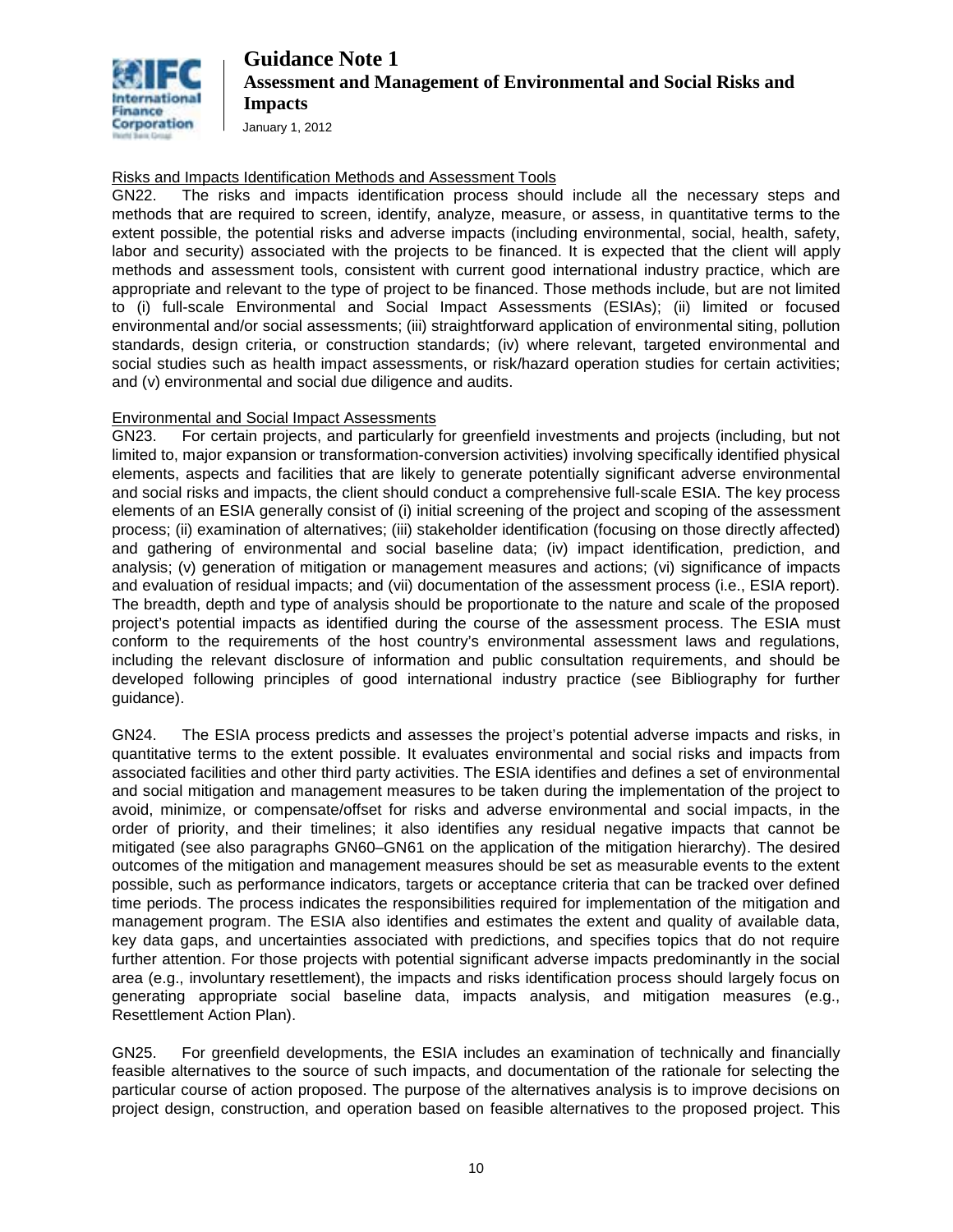

January 1, 2012

analysis may facilitate the consideration of environmental and social criteria at the early stages of development and decision-making based on the differences between real choices. The alternatives analysis should be conducted as early as possible in the process and examine feasible alternatives; alternative project locations, designs, or operational processes; or alternative ways of dealing with environmental and social impacts.

GN26. The client should ensure that appropriate programs are implemented to verify that the terms and conditions for approvals from relevant government authorities are met and to conduct monitoring activities to measure and evaluate the effectiveness of mitigation measures.

#### *Limited or Focused Environmental and Social Assessments*

GN27. The projects to be financed may consist of specific activities with potential limited adverse environmental and social risks and/or impacts, for which the development of a full-scale ESIA is not required by the host country's environmental assessment laws and regulations. These projects may include, for example, modernization and upgrade of existing production facilities, not involving major expansions or transformations; real estate projects in urban areas and/or developed areas with the needed infrastructure; development of social infrastructure such as health and education facilities, etc. For these projects, the clients should conduct limited or focused environmental and social assessments that are narrower in scope than a full-scale ESIA, and that are specific to potential environmental and social (including labor, health, safety, and security) risks and/or impacts identified as associated with the project. For certain of these projects, confirmation and documentation of the application of environmental siting, pollution standards, design criteria, or construction standards should be appropriate.

GN28. The scope of the limited or focused analyses and assessments needed should be defined through the process of initial screening (see paragraph GN18). During the screening process, the client should review in a systematic and documented manner the potential environmental and social risks and impacts of the project to be financed, and determine the need to (i) eliminate or minimize (mitigate) the identified risks and impacts; (ii) modify the project plan; or (iii) conduct further focused assessment. Examples of focused assessments include air pollutant emissions and air quality impact studies, noise and vibration studies, water resources impact studies, contamination investigations and assessments, traffic studies along transport corridors, social baselines, resettlement evaluations and labor audits.

#### Risk/Hazard Assessments

GN29. As discussed under Performance Standard 3: Resource Efficiency and Pollution Prevention, where a project (either greenfield or existing assets) has the potential to release toxic, hazardous, flammable or explosive material, or where project operations could result in injury to plant personnel or the public as identified by the risks and impacts identification process, the client should conduct a hazard analysis and risk assessment. Hazard analysis is often conducted in conjunction with Hazard Identification (HAZID) studies, Hazard and Operability (HAZOP) studies, and quantitative risk assessments (QRAs). Examples of other risk/hazard assessments include life and fire safety assessments (as required under Performance Standard 4: Community Health and Safety), and human health and environmental risk assessments (e.g., industrial facilities with significant emissions to the environment, brownfield development projects with potential existing contamination and involving conversion from industrial to commercial or residential uses). Further guidance on risk/hazard assessments is provided in the Bibliography.

#### *Environmental and Social Audits*

GN30. Environmental and social audits (or due diligence) can be appropriate in the case of projects that involve existing assets, as well as property and asset acquisitions. If assets to be developed, acquired or financed have yet to be defined, the establishment of an environmental and social due diligence process can be sufficient to ensure that risks and impacts will be adequately identified at some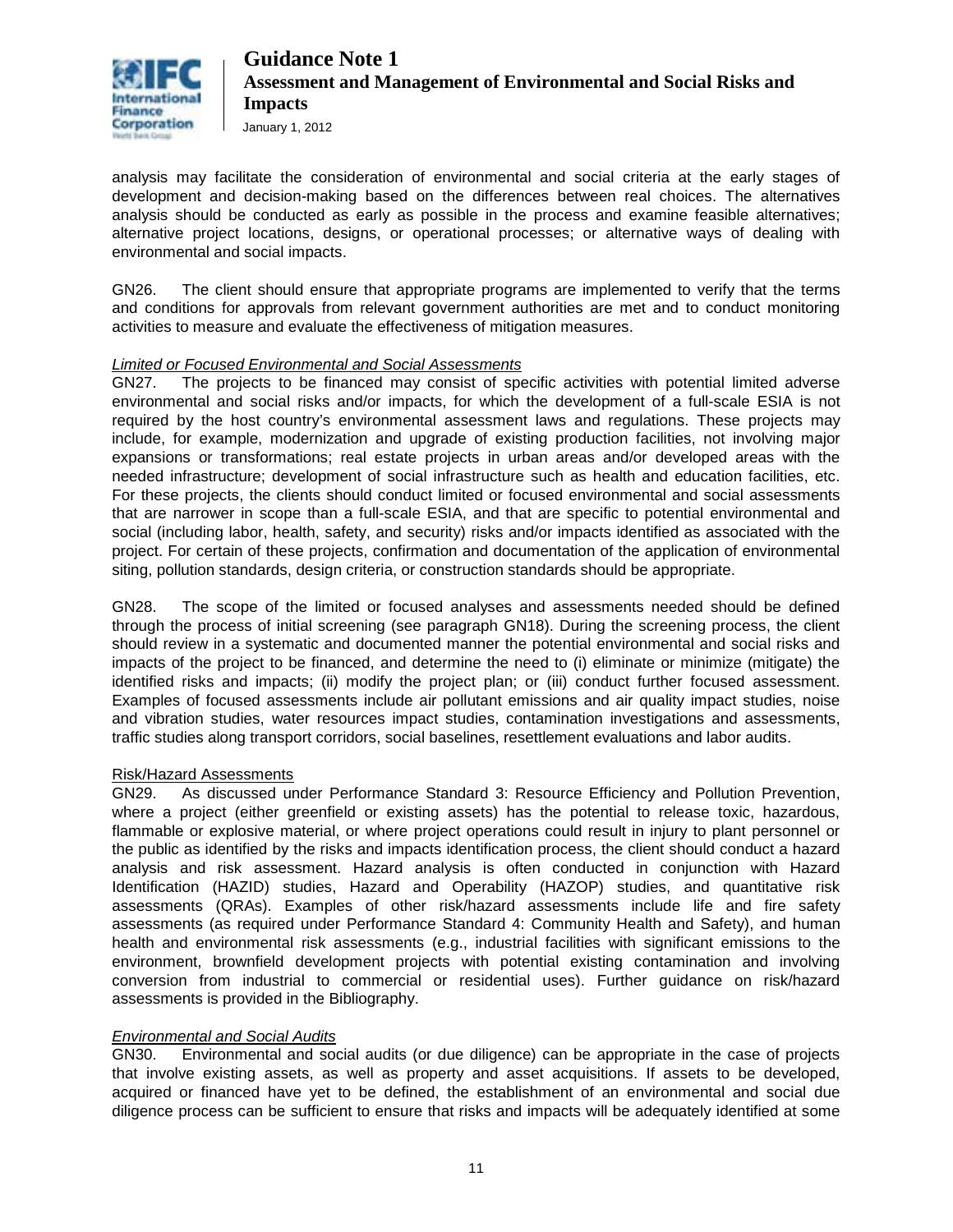

January 1, 2012

point in the future when the physical elements, assets, and facilities are reasonably understood. Audits should be used to identify risks and impacts, and to evaluate the effectiveness of the management system in place, conformity with the Performance Standards, and regulatory compliance. Environmental and social audits should provide identification and quantification of environmental and social risks and impacts, including liability, in a systematic, documented and objective process. The audit should document the main environmental and social aspects associated with the asset (e.g., air emissions, wastewater effluents, hazardous waste generated, historical pollution and contaminated sites, land acquisition issues, occupational health and safety, public/community safety, labor management and standards, impacts on cultural resources, internal and external grievances, disputes), and identify the key environmental and social risks and impacts associated with the asset, including areas of past, current or potential future non-compliance with national requirements and the Performance Standards. The audit should also assess management and mitigation measures, and identify additional corrective actions required to ensure compliance. Improvement opportunities should be considered and identified, including, but not limited to, energy efficiency, cleaner technologies, water use reduction, emission reduction, safer working conditions, and community development programs. Audits should be aimed at establishing the baseline for the implementation of corrective actions and development of an effective ESMS for the project to be financed. For further guidance regarding labor audits (refer to Performance Standard 2 and its accompanying Guidance Note).

#### Global Impacts

GN31. While individual project impacts on climate change, ozone layer, biodiversity or similar environmental issues may not be significant, when taken together with impacts created by other human activities, they can become nationally, regionally or globally significant. When a project has the potential for large-scale impacts that can contribute toward adverse global environmental impacts, the identification process should consider these impacts. Specific requirements and guidance on biodiversity and ecosystem services can be found in Performance Standard 6: Biodiversity Conservation and Sustainable Management of Living Natural Resources and its accompanying Guidance Note, while climate change considerations can be found below, as well as in Performance Standard 3 and its accompanying Guidance Note, where project-related risks and impacts associated with greenhouse gases and ozonedepleting substances are discussed.

#### Climate Change

GN32. Changing weather patterns due to climate change, including climate variability and extremes, may affect projects in a variety of ways, including physical risks arising from damage associated with significant climatologic events, such as storms or floods, but also including impacts associated with availability of natural resources such as water or other ecosystem services, and potential effects on the supply chain (e.g., increasing costs of raw materials), as well as on operations or working practices of the projects. Other potential effects associated with change in climatic conditions are related to possible changing patterns in demand for goods and services provided by the projects to be financed.

GN33. A project's vulnerability to climate change and its potential to increase the vulnerability of ecosystems and communities to climate change should dictate the extent of climate change considerations in the risks and impacts identification process. Project vulnerability is a function of the type of infrastructure involved, the activities supported by the project, and the geographical location of the project. As defined by the Intergovernmental Panel on Climate Change (IPCC), vulnerability is the degree to which a system is susceptible to, or unable to cope with, adverse effects of climate change, including climate variability and extremes. Vulnerability is a function of the character, magnitude and rate of climate change and variation to which a system is exposed, its sensitivity, and its adaptive capacity.

GN34. Where the project involves specifically identified physical elements, aspects and facilities that are likely to generate impacts and is located in an area of recognized climate risk, the client should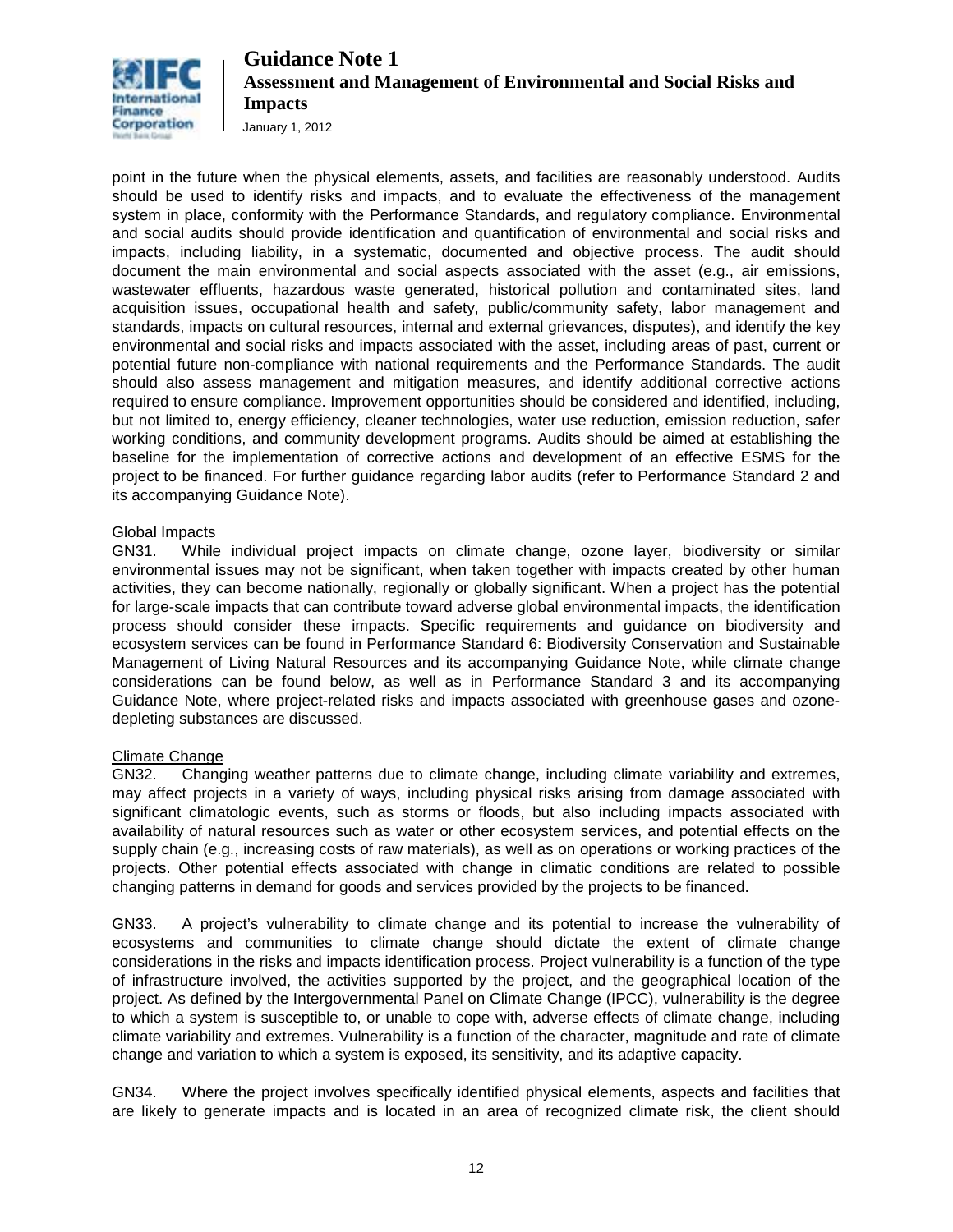

January 1, 2012

consider incorporating certain aspects related to climate into its baseline analyses, using climatologic data and accounting for projected variability in climatic and environmental conditions that could occur over the life of the project. The client should use the most current climatologic data in the design of project's infrastructure, and for other relevant studies, such as, for example, pollutant fate and transport models, and water resources impact studies.

GN35. Specific identification of risks associated with climate change should be conducted for projects located in recognized climate sensitive areas (i.e., those potentially affected by impacts of climate-related stimuli, including extreme weather events, such as floods and droughts, extended periods of warm temperatures, variability in precipitation, windstorms, cold spells and freeze-thaw cycles, coastal erosion, and coastal flooding due to sea-level rise). The identification process should (i) identify potential direct and indirect climate-related adverse effects that may affect the project during its life-cycle, (ii) identify potential direct and indirect climate-related adverse effects that may be exacerbated by the project, and (iii) define monitoring program and mitigation and adaptation measures, as appropriate.

### Transboundary Impacts

GN36. Transboundary impacts are impacts that extend to multiple countries, beyond the host country of the project, but are not global in nature. Examples include air pollution extending to multiple countries, use or pollution of international waterways, GN[2](#page-12-0) and transboundary epidemic disease transmission. GN[3](#page-12-1) If the risks and impacts identification process determines that (i) the project entails activities that may cause adverse effects through air pollution or abstraction of water from or pollution of international waterways; (ii) the affected countries and the host country have entered into any agreements or arrangements or have established any institutional framework regarding the potentially affected airshed, waterway, subsurface water, or other resources; or (iii) there are unresolved differences between the affected countries and host country regarding the potentially affected resource, and the likelihood of a resolution is not imminent, the client should determine the need to meet any obligations to relevant government authorities.

#### Cumulative Impacts

GN37. Government concessions and/or business developments often concentrate around available natural resources (e.g., watersheds with hydro-electric potential, wind resources, coastal port zones, oil reserves, mining resources, forests), potentially leading to multiple projects in the same geographical area. Multiple environmental and social impacts from existing projects, combined with the potential incremental impacts resulting from proposed and/or anticipated future projects may result in significant cumulative impacts that would not be expected in the case of a stand-alone project or business activity.

GN38. As outlined in paragraph 8 of Performance Standard 1, where the project involves specifically identified physical elements, aspects and facilities that are likely to generate impacts, the risks and impacts identification process should include an assessment of the combined effects of the multiple components associated with the project (e.g., quarries, roads, associated facilities) in the context of the

<span id="page-12-0"></span> $\overline{a}$ <sup>GN2</sup> IFC defines an international waterway as: (i) any river, canal, lake, or similar body of water that forms a boundary between, or any river or body of surface water that flows through, two or more states, whether IFC members or not; (ii) any tributary or other body of surface water that is a component of any waterway described in (i) above; and (iii) any bay, gulf, strait, or channel bounded by two or more states or, if within one state, recognized as a necessary channel of communication between the open sea and other states—and any river flowing into such waters.

<span id="page-12-1"></span>GN3 Transboundary epidemic disease transmission is well known and has been observed in many settings. Many infectious diseases, such as cholera, influenza and meningitis, can be rapidly and easily spread across national borders, particularly when a project attracts a large influx of potential job seekers during a construction phase. Similarly, a project may bring in large numbers of overseas workers for short-term specialty construction work. In some situations, the disease spectrum of the imported workers may be quite different than the host country and/or the project's affected communities, e.g., multi-drug resistant tuberculosis, *vivax* versus *falciparum* forms of malaria. In some cases, it may be appropriate to consider the potential for global or regional level disease epidemic transmission, e.g., avian influenza, H1N1, and SARS.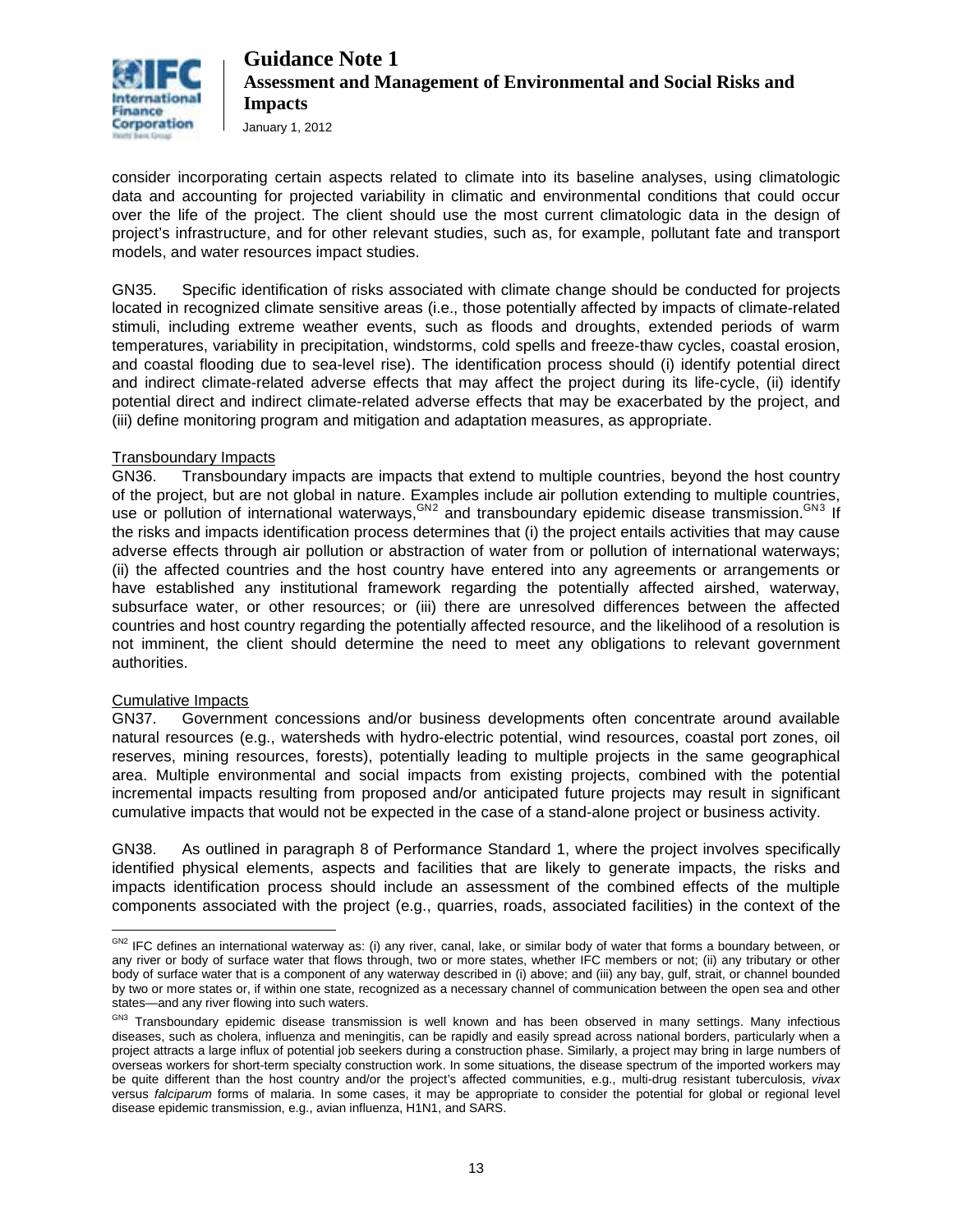

January 1, 2012

project's area of influence. The determination of the project's area of influence should take into consideration the findings and results of any related cumulative, regional, sectoral, or strategic environmental assessments that may have been undertaken by a government authority. In situations where multiple projects occur in, or are planned for, the same geographic area, as described above, it may also be appropriate for the client to conduct a Cumulative Impact Assessment (CIA) as part of the risks and impacts identification process. In certain instances, however, it may not be practical or appropriate for the CIA to be performed by the client or individual project developers: for example (i) impacts from multiple existing and future third party projects or developments over a large area that may cross jurisdictional boundaries (e.g., watershed, airshed, forest), (ii) effects that may have occurred or will occur over a longer period of time, (iii) impacts on specific ecosystem components or characteristics that will increase significance and/or irreversibility when evaluated in the context of a series of existing or future third party projects or developments, and not just in the context of effects associated with the project under review. In those situations, where cumulative impacts are likely to occur from activities by third parties in the region and the impacts from the client's own operations are expected to be a relatively small amount of the cumulative total, a regional or sectoral assessment may be more appropriate than a CIA. For further guidance on such assessments see paragraph GN54 below.

GN39. Cumulative impacts are those that result from the incremental impact of the project when added to other existing, planned and reasonably predictable future projects and developments. Examples of cumulative impacts include effects on ambient conditions such as incremental contribution of pollutant emissions in an airshed, increase in pollutant concentrations in a water body, in soil or sediments or bioaccumulation, reduction of water flow in a watershed due to multiple withdrawals, increases in sediment loads to a watershed or increased erosion, interference with migratory routes or wildlife movement, increased pressure on the carrying capacity or the survival of indicator species in a given ecosystem, wildlife population reduction due to increased hunting, road kills and forestry operation, depletion of a forest as a result of multiple logging concessions, secondary or induced social impacts, such as in-migration, or more traffic congestion and accidents along community roadways due to increases in transport activity in a project area of influence.

GN40. Even though cumulative impacts may not necessarily be different in quality from impacts analyzed in an ESIA focused on the specific area and timeframe related to the project's direct footprint and execution timetable, a CIA enlarges the scale and timeframe of the assessment. At a practical level, the critical element of such an assessment is to determine how large an area around the project should be assessed, what an appropriate period of time is, and how to practically assess the complex interactions among different projects occurring at different times. Because a CIA transcends a single project development, the resulting potential management or mitigation measures typically require participation from a larger and more diverse number of stakeholders in order to be coordinated and implemented. Furthermore, the active participation of government authorities is typically required to assess the incremental contribution of each project to the cumulative impacts, monitor and enforce the implementation of the mitigation measures corresponding to each project, identify the additional mitigation measures required, and coordinate, ensure and document their implementation. In all other ways a CIA is fundamentally similar to an ESIA and, therefore often relies on established ESIA practices, including scoping, analysis of effects, evaluation of significance, identification of mitigation measures, and followup.GN[4](#page-13-0)

GN41. Paragraph 8 of Performance Standard 1 requires that, where the project to be financed involves specifically identified physical elements, aspects and facilities that are likely to generate impacts, the risks and impacts identification process by the client identifies and assesses cumulative impacts from

<span id="page-13-0"></span> $\overline{a}$ <sup>GN4</sup> A good CIA reference for practitioners can be found in [http://www.ceaa-acee.gc.ca/default.asp?lang=En&n=43952694-](http://www.ceaa-acee.gc.ca/default.asp?lang=En&n=43952694-1&toc=show) [1&toc=show](http://www.ceaa-acee.gc.ca/default.asp?lang=En&n=43952694-1&toc=show)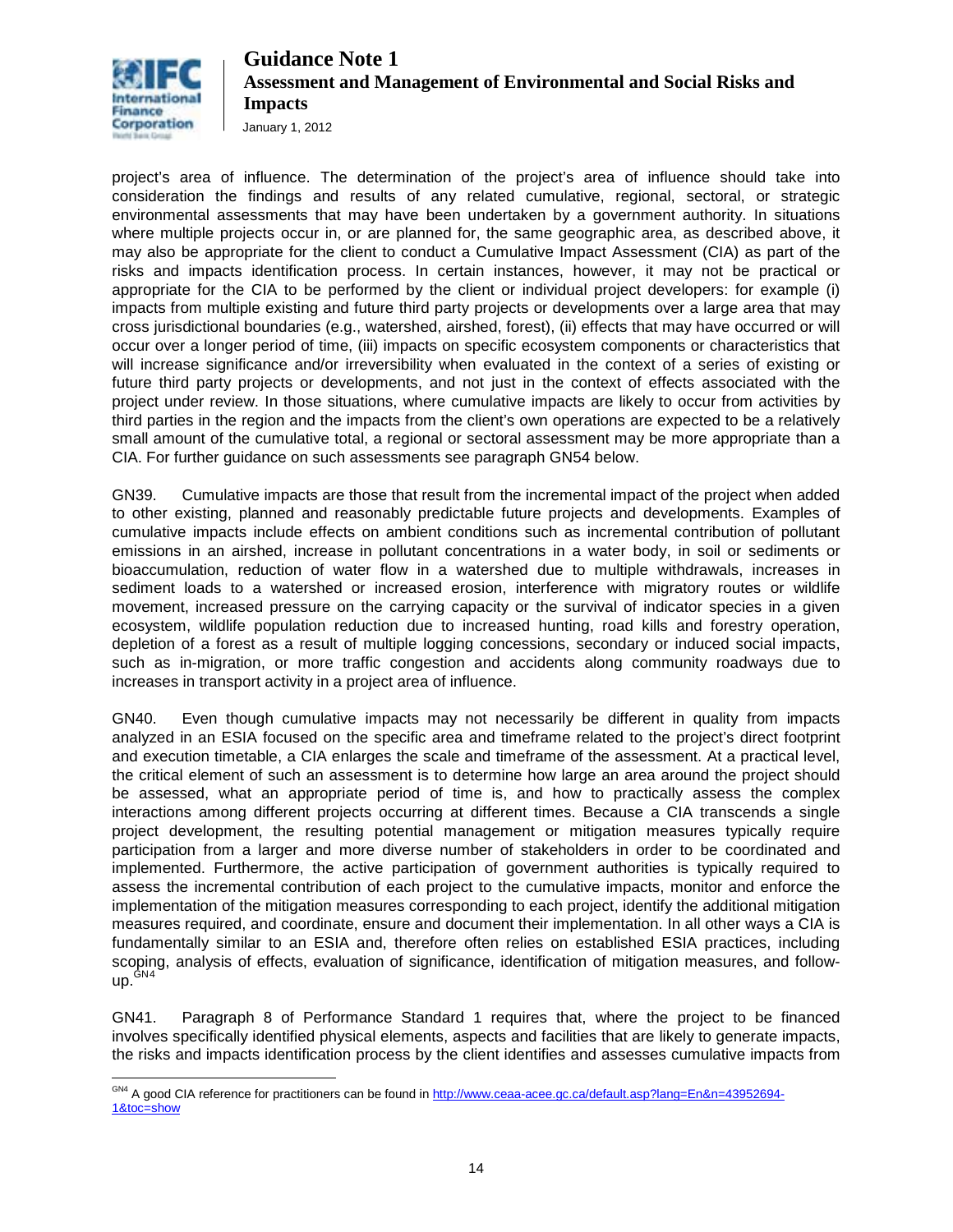

January 1, 2012

further planned development of the project and other project-related developments, any existing project or condition whose impacts may be exacerbated by the project, and other developments of the same type that are realistically defined at the time of the risks and impacts identification process. Impacts from unplanned but predictable developments caused by the project that may occur later or at a different location should also be identified and assessed. The assessment should be commensurate with the incremental contribution, source, extent, and severity of the cumulative impacts anticipated, and be limited to only those impacts generally recognized as important on the basis of scientific concerns and/or concerns from Affected Communities. Potential impacts that would occur without the project or independently of the project should not be considered. The geographic and temporal boundaries of the assessment should depend on the screening and identification of potential cumulative impacts that correspond to the criteria indicated above. The assessment should determine if the project is incrementally responsible for adversely affecting an ecosystem component or specific characteristic beyond an acceptable predetermined threshold (carrying capacity) by the relevant government entity, in consultation with other relevant stakeholders. Therefore, although the total cumulative impacts due to multiple projects are typically identified in government sponsored assessments, the client should ensure that its assessment determines the degree to which the project under review is contributing to the cumulative effects.

GN42. The client's baseline study should identify any relevant condition associated with existing projects that could be exacerbated by the project to be financed and could lead to cumulative impacts. In terms of anticipated future projects, priority should be given to assessing cumulative impacts stemming from the project being considered for financing, such as further planned developments associated with the project and other future developments of the same type in the project's area of influence that are realistically defined at the time of the assessment (this may include any combination of developments which are either proposed, licensed or for which permits exist).

GN43. Where appropriate, the client should use commercially reasonable efforts to engage relevant government authorities, other developers, Affected Communities, and, where appropriate, other relevant stakeholders, in the assessment, design, and implementation of coordinated mitigation measure to manage the potential cumulative impacts resulting from multiple projects in the same project's area of influence.

#### Business and Human Rights

GN44. The key human rights concepts can be found in the International Bill of Rights, consisting of the Universal Declaration of Human Rights (UDHR), the International Covenant on Civil and Political Rights (ICCPR), and the International Covenant on Economic, Social and Cultural Rights (ICESCR). CN[5](#page-14-0) While states have the primary duty to implement the obligations contained in these instruments, private sector companies have a responsibility to respect these human rights in their operations. Several important business and human rights analyses recently examined the relevance of rights in the International Bill of Rights to projects, and concluded that, while the possibility that businesses can impact all human rights expressed in the International Bill of Rights cannot be ruled out, there are certain rights that are of particular relevance to the conduct of business. <sup>GN[6](#page-14-1)</sup>

<span id="page-14-0"></span> $\overline{a}$ <sup>GN5</sup> Other core international human rights treaties focus on women's rights, torture, children's rights, migrants, enforced disappearance, and persons with disabilities. For additional information, and the text of each treaty, see [http://www2.ohchr.org/english/law/index.htm.](http://www2.ohchr.org/english/law/index.htm) Based on their circumstances, clients may need to consider these and other instruments of international human rights and humanitarian law.

<span id="page-14-1"></span>GN6 UN Human Rights Council, *Protect, Respect and Remedy: a Framework for Business and Human Rights: Report of the Special Representative of the Secretary-General on the issue of human rights and transnational corporations and other business enterprises, John Ruggie*, April 2008, A/HRC/8/5; *Human Rights Translated: A Business Reference Guide,* Castan Centre for Human Rights Law, International Business Leaders Forum, Office of the United Nations High Commissioner for Human Rights, and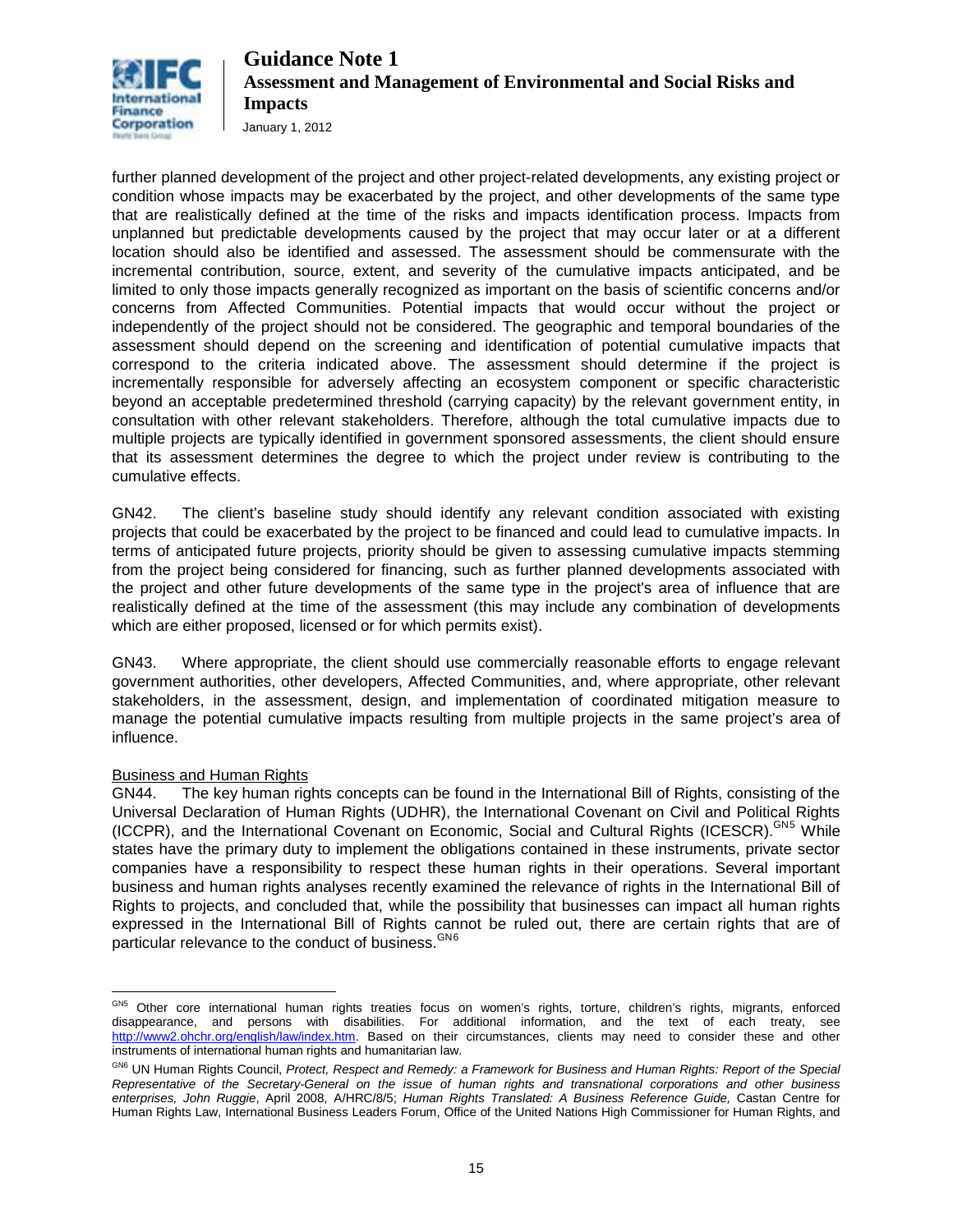

January 1, 2012

GN45. Business responsibility to respect human rights has been elaborated by the Special Representative of the Secretary-General (SRSG) on Business and Human Rights, who established a "Protect, Respect and Remedy" framework resting on three pillars: the state duty to protect against human rights abuses by third parties, including business; the corporate responsibility to respect human rights; and greater access by victims to effective remedy, both judicial and non-judicial. The *Guiding Principles* for the implementation of this framework elaborate on the operationalization of the "Protect, Respect and Remedy" framework. The *Guiding Principles* emphasize that corporate responsibility to respect human rights applies to all human rights and to all business enterprises, including through their relationships with other parties. Performance Standard 1 reflects the "respect" and "remedy" aspects of the SRSG Framework.

GN46. While not directly addressed in the Performance Standards, companies should also be mindful that agreements they negotiate with host governments, concessions, and similar entities not be drafted in a way that could interfere with the human rights of parties potentially affected by the project, and the state's bona fide efforts to meet its human rights obligations. States fulfill their human rights obligations in part by passing and enforcing laws. When negotiating stabilization clauses in these contracts, companies should not propose to impose economic or other penalties on the State in the event that the State introduces laws that are of general application and reflect international good practice in areas such as health, safety, labor, the environment, security, non-discrimination, and other areas that concern business and human rights.<sup>GN[7](#page-15-0)</sup>

GN47. If the client decides to undertake business human rights due diligence, as noted in footnote 12 of Performance Standard 1, the client may find it helpful to refer to the human rights aspects of the risks and impacts identification and management processes as well as several scenarios of human rights risks presented in the *Guide to Human Rights Impacts Assessment and Management*, a joint publication of the International Business Leaders Forum and IFC (see Bibliography).

#### Disadvantaged or Vulnerable Groups

GN48. There may be individuals or groups within the project's area of influence who are particularly vulnerable or disadvantaged and who could experience adverse impacts from the proposed project more severely than others. Large-scale projects with a large area of influence and multiple Affected Communities are more likely to expose these individuals and groups to adverse impacts than smallerscale projects with site-specific issues. Where it is anticipated that the project to be financed will impact one or more Affected Communities, the risks and impacts identification process should use accepted sociological and health methods to identify and locate vulnerable individuals or groups within the Affected Community population, collecting data on a disaggregated basis. Using this disaggregated information, the client should assess potential impacts, including differentiated impacts, on these individuals and groups and propose specific (and if necessary separate) measures in consultation with them to ensure that potential impacts and risks are appropriately avoided, minimized, mitigated or compensated. Vulnerable or disadvantaged individuals and groups should be able to benefit from project opportunities equally with the rest of the Affected Communities; this may require that differentiated benefit-sharing processes and levels (such as ensuring that compensation for a house taken during resettlement is provided equally to the woman and man of the household, providing training for individuals or groups who might lack the necessary skills to find a job with the project, ensuring access to medical treatments for medical conditions resulting from the projects, etc.) are available. Project monitoring should track these

 $\overline{a}$ United Nations Global Compact Office*,* 2008; and the Human Rights Compliance Assessment tool of the Danish Institute for Human Rights (v1 and v2).

<span id="page-15-0"></span>GN7 See also Addendum: Principles for responsible contracts: integrating the management of human rights risks into State-investor contract negotiations: guidance for negotiators, A/HRC/17/31/Add.3. Many of the concepts contained in the Principles for responsible contracts are also found in the Performance Standards.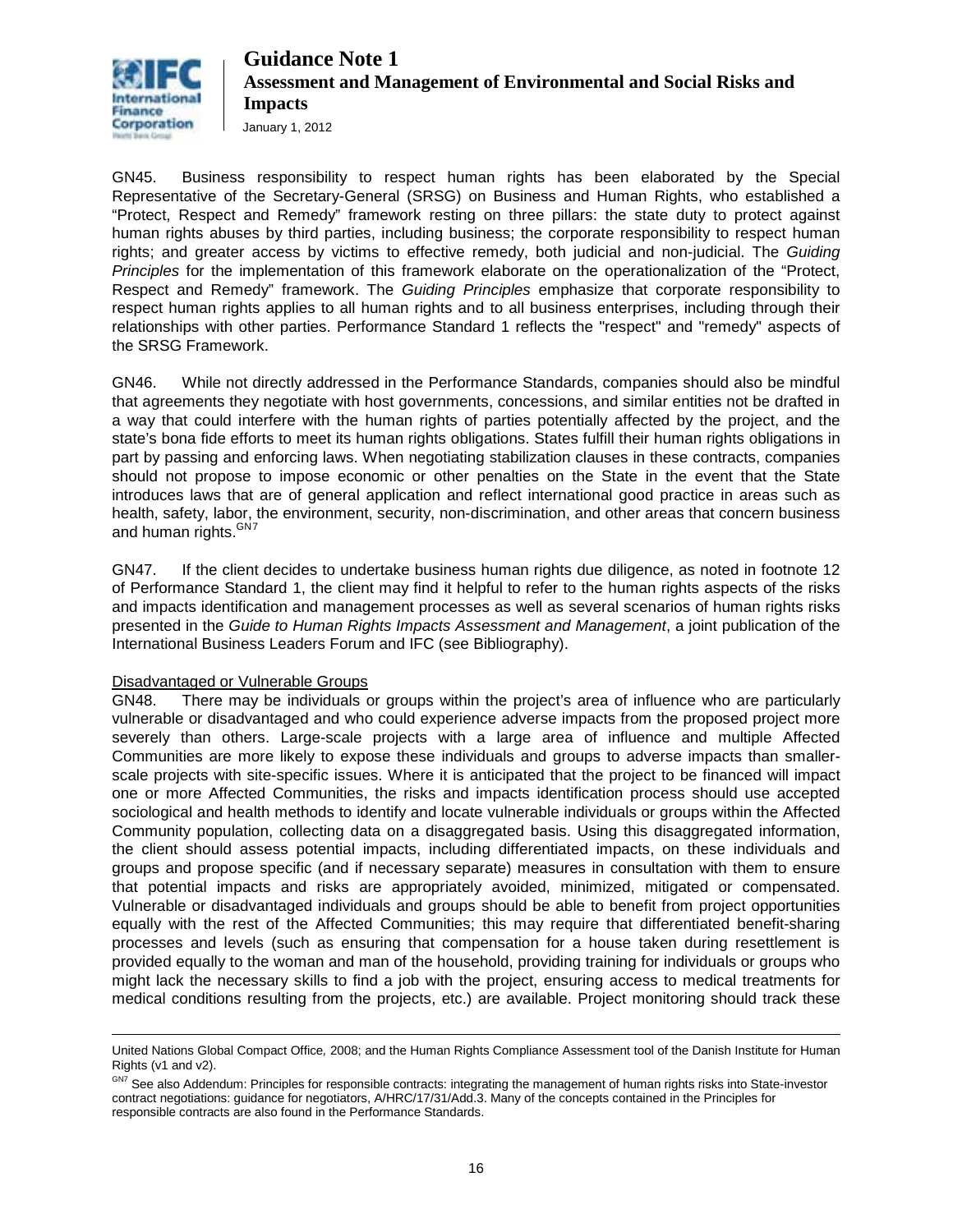

individuals or groups on a disaggregated basis. Specific considerations and measures for Indigenous Peoples are described in Performance Standard 7 and the accompanying Guidance Note.

#### Disability

GN49. There are country laws, regulations, and other guidance pertaining specifically to people with disabilities, who may be highly vulnerable to disproportionate impact from the projects to be financed. Where no adequate legal framework exists, the client should identify appropriate alternatives to avoid, minimize, mitigate or compensate for potential adverse impacts and risks on people with disabilities. The alternatives should be focused on creating access to the resources and services for the community (e.g., accessibility to education, medical assistance, training, employment, tourism, and consumer goods; and physical accessibility to transportation, schools, hospitals/clinics, work facilities, hotels, restaurants, stores, and other commercial areas). See the Bibliography for *A Design Manual for a Barrier Free Environment,* and *The U.S. Access Board*. Clients should also consider incorporating the principles of universal design (defined as the design of products, environments, programs and services to be usable by all people, to the greatest extent possible, without the need for adaptation or specialized design<sup>GN[8](#page-16-0)</sup>) into design, construction, and operation (including emergency and evacuation plans), whether new construction or restructuring, expansion, or modernization of facilities, to maximize use by all potential users, including people with disabilities. Also see Performance Standard 4 and the accompanying Guidance Note.

#### Gender

GN50. Projects may have different impacts on women and men, due to their differentiated socioeconomic roles and their varying degrees of control over and access to assets, productive resources, and employment opportunities. There may be norms, societal practices, or legal barriers that impede the full participation of persons of one gender (usually women, but potentially men) in consultation, decision-making, or sharing of benefits. These legal and societal norms and practices may lead to gender discrimination or inequality. Gender-differentiated impacts should be assessed and the risks and impacts identification process should propose measures designed to ensure that one gender is not disadvantaged relative to the other in the context of the project. This may include providing opportunities to enhance full participation and influence in decision-making through separate mechanisms for consultation and grievances, and developing measures that allow both women and men equal access to benefits (such as land titles, compensation, and employment).

#### Third Party Impacts

GN51. The client may have limited or no leverage on third parties, such as a government agency in charge of controlling in-migration in the area, or an illegal logging operation taking advantage of access roads through forests. Nonetheless, the project's area of influence should encompass facilities and activities by third parties that are essential for the successful operation of the project, and the risks and impacts identification process for a project with a large area of influence should identify the roles of third parties and the potential impacts and risks from their actions or non-performance. Clients should collaborate with third parties and take action to the extent of their influence or control over them.

GN52. Among these third parties are operators of associated facilities (see paragraph 8 of Performance Standard 1) that have a particularly close relationship with the project. Because of this relationship, the client should normally have some commercial leverage on the operators of such facilities. Where such leverage allows, undertakings can be secured from these operators to operate their facilities consistent with the applicable Performance Standards. In addition, the client should identify its

<span id="page-16-0"></span> $\overline{a}$ <sup>GN8</sup> "Universal design" shall not exclude assistive devices for particular groups of persons with disabilities where this is needed (Article 2 of the United Nation Convention on the Rights of Persons with Disabilities adopted December 13, 2006).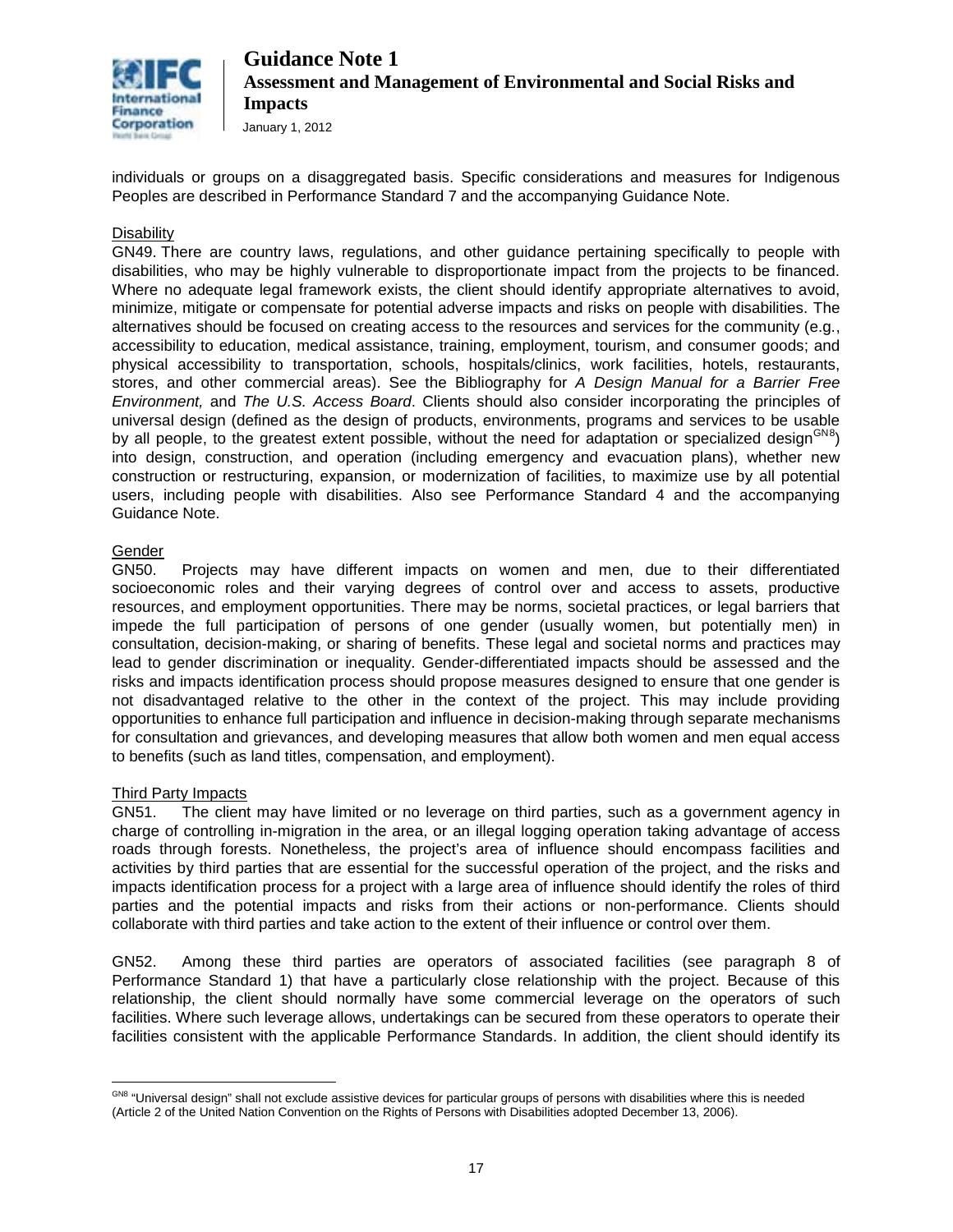

January 1, 2012

own actions, if any, that could support or supplement the actions of the operators of the associated facilities.

#### Supply Chain Consideration

GN53. As with the third party impacts and risks described above, projects' relationships with primary supply chains could pose a particular challenge in certain sectors. The client should identify the roles, impacts and risks associated with its supply chain in relation to labor issues (child and forced labor and significant occupational health and safety risks) and biodiversity, as defined in Performance Standard 2 and Performance Standard 6. Generally, where the client can reasonably exercise control, the client should collaborate with its primary suppliers to propose mitigation measures proportionate to identified risks on a case-by-case basis, while recognizing that assessing and addressing supply chain implications beyond the first or the second tier suppliers may not be practical or meaningful to the client or the supplier. Additional information on addressing labor issues of the client's supply chain, particularly those related to child labor, forced labor and occupational health and safety risks, can be found in Performance Standard 2 (paragraphs 27 through 29) and the accompanying Guidance Note 2. For issues associated with biodiversity in the supply chain, see Performance Standard 6 (paragraph 30) and the accompanying Guidance Note 6.

#### Regional, Sectoral, or Strategic Assessments

GN54. Performance Standard 1 requires that, where the project involves specifically identified physical elements, aspects and facilities that are likely to generate impacts, the identification of risks and impacts should take into account the findings and conclusions of related and applicable plans, studies, or assessments prepared by relevant government authorities that are directly related to the project and its area of influence. These include master economic development plans, regional plans, feasibility studies, alternatives analyses, and cumulative environmental assessments where relevant. In exceptional circumstances, however, regional, sectoral, or strategic environmental and social assessment may be required in addition to the ESIA. These assessments, however, are typically carried out by the public sector.

GN55. Regional assessment may be required when a project to be financed or a series of projectrelated developments are expected to have a significant regional impact or influence regional development (e.g., an urban area, a watershed, or a coastal zone), and may also be appropriate where the project's area of influence spans two or more countries, or where project-related impacts are likely to occur beyond the host country. Sectoral assessment may be required when several projects are proposed in the same or related sector (e.g., power, transport, or agriculture) in the same country, either by the client alone or by the client and others (where the client has a major role). Strategic assessment examines impacts and risks associated with a particular strategy, policy, plan, or program, often involving both the public and private sectors, and may be required when the client is a major player in the development of the strategy, policy, plan, or program. Regional, sectoral, or strategic assessment may also be necessary to evaluate and compare the impact of alternative development options, assess legal and institutional aspects relevant to the risks and impacts, and recommend broad measures for future environmental and social management.

#### Documentation of Risks and Impacts Identification Process

GN56. The outcome of the risks and impacts identification process should be documented. The process may result in one or more documents with separate analysis, particularly when the client engages various experts to address multiple Performance Standards. In certain cases, documentation of application of environmental siting, pollution standards, design criteria, or construction standards may suffice.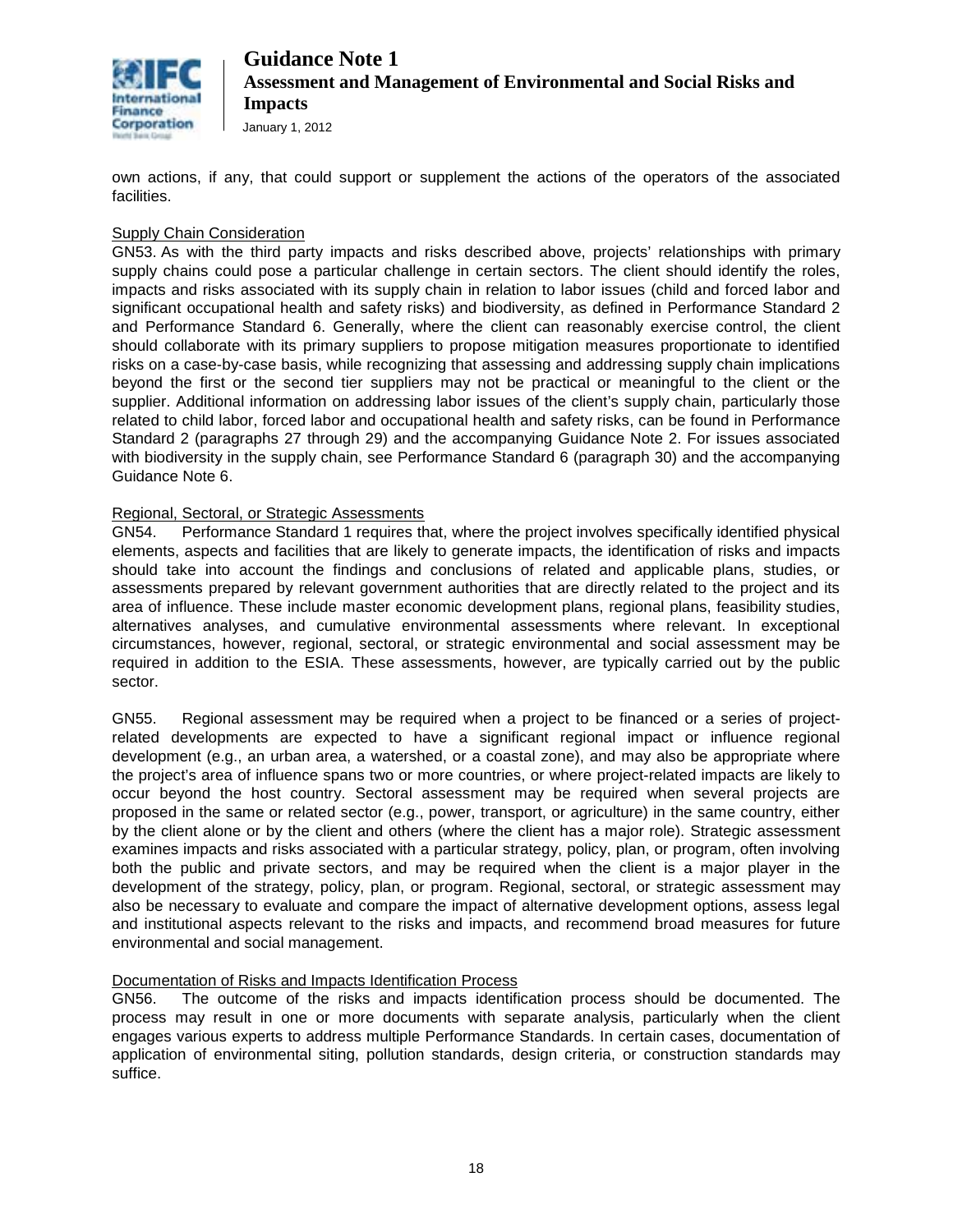

GN57. Projects involving specifically identified physical elements, aspects and facilities that are likely to generate limited adverse impacts and risks need documentation on the risks and impacts screening process, risks and impacts analysis, proposed mitigation measures, and the process of disclosure of information, and stakeholder engagement (if there are Affected Communities). At a minimum, clients should document the following:

- The project and its environmental and social aspects, including maps and drawings
- A delineation or description of the project's area of influence, including maps<br>Finyironmental and health and safety performance levels established for the
- Environmental and health and safety performance levels established for the project, compliance with the legal and regulatory framework, consistent with the applicable Performance Standards
- Potential adverse impacts and risks identified, including the identification of the Affected **Communities**
- Planned mitigation and any areas of concern that need to be further addressed
- The process of stakeholder engagement

GN58. For projects involving specifically identified physical elements, aspects and facilities that are likely to generate significant adverse impacts and risks, a formal ESIA report should be prepared in compliance with applicable and relevant legal requirements, as required, and in accordance with good international industry practice (for additional guidance, see the Bibliography). For these projects, summaries of analyses should explain findings clearly and objectively, and be understandable to laypersons.

GN59. When projects involve auditing (or otherwise targeted analyses) of existing facilities, environmental and social audit reports and hazard/risk assessment reports should be prepared in accordance with accepted international practice. See Annex A for a discussion of the process used to conduct such audits and some examples of accepted practice.

GN60. If assets to be developed, acquired or financed have yet to be defined, the client should document the establishment of an environmental and social due diligence process ensuring that risks and impacts will be adequately identified at some point in the future when the physical elements, assets, and facilities are reasonably understood.

#### *Management Programs*

*\_\_\_\_\_\_\_\_\_\_\_\_\_\_\_\_\_\_\_\_\_\_\_\_\_\_\_\_\_\_\_\_\_\_\_\_\_\_\_\_\_\_\_\_*

*13. Consistent with the client's policy and the objectives and principles described therein, the client will establish management programs that, in sum, will describe mitigation and performance improvement measures and actions that address the identified environmental and social risks and impacts of the project.* 

*14. Depending on the nature and scale of the project, these programs may consist of some documented combination of operational procedures, practices, plans, and related supporting documents (including legal agreements) that are managed in a systematic way.<sup>19</sup> The programs may apply broadly across the client's organization, including contractors and primary suppliers over which the organization has control or influence, or to specific sites,*  facilities, or activities. The mitigation hierarchy to address identified risks and impacts will

*<sup>19</sup> Existing legal agreements between the client and third parties that address mitigation actions with regard to specific impacts constitute part of a program. Examples are government-managed resettlement responsibilities specified in an agreement.*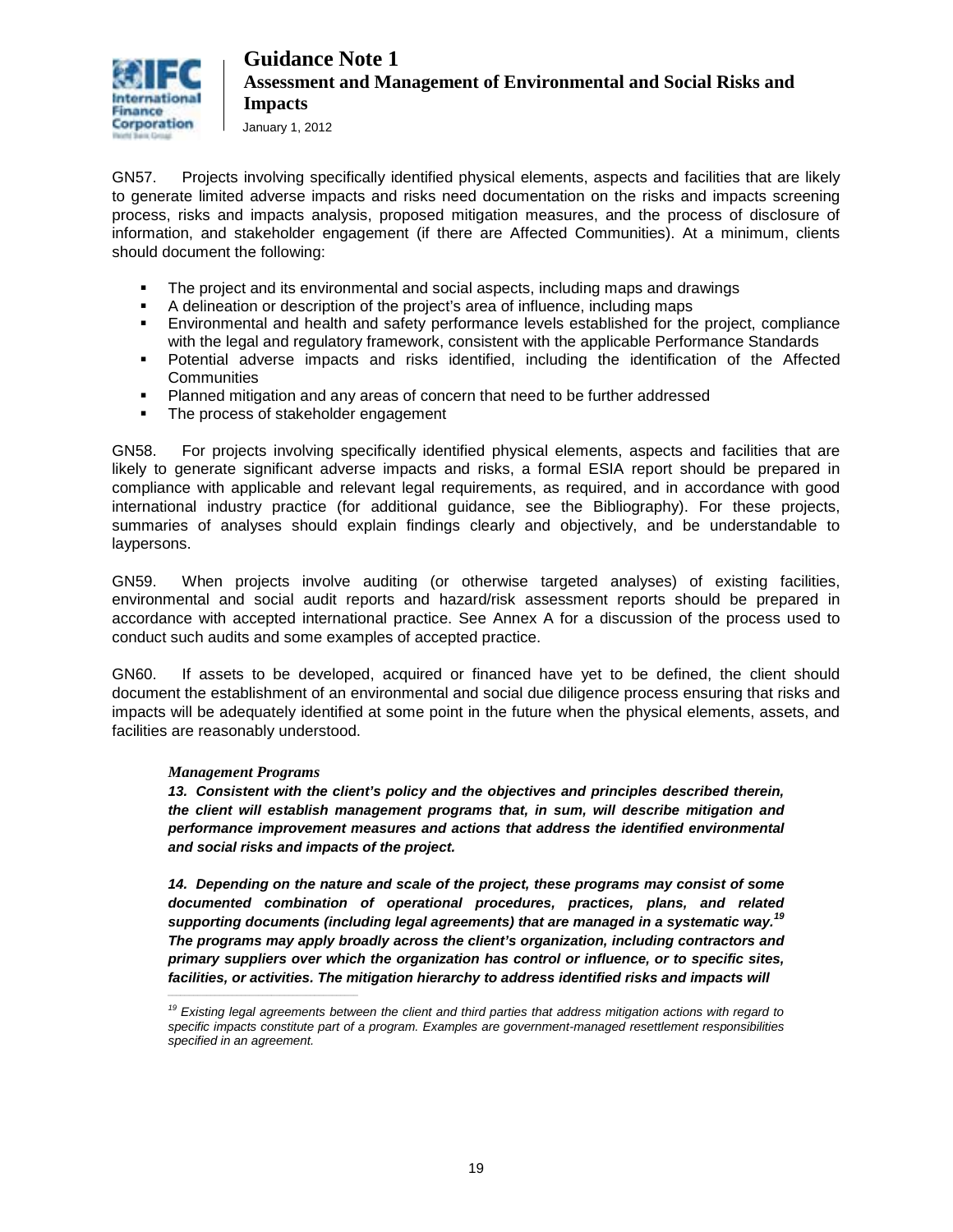

*favor the avoidance of impacts over minimization, and, where residual impacts remain, compensation/offset, wherever technically<sup>20</sup> and financially feasible.<sup>21</sup>*

*15. Where the identified risks and impacts cannot be avoided, the client will identify mitigation and performance measures and establish corresponding actions to ensure the project will operate in compliance with applicable laws and regulations, and meet the requirements of Performance Standards 1 through 8. The level of detail and complexity of this collective management program and the priority of the identified measures and actions will be commensurate with the project's risks and impacts, and will take account of the outcome of the engagement process with Affected Communities as appropriate.* 

*16. The management programs will establish environmental and social Action Plans,22 which will define desired outcomes and actions to address the issues raised in the risks and impacts identification process, as measurable events to the extent possible, with elements such as performance indicators, targets, or acceptance criteria that can be tracked over defined time periods, and with estimates of the resources and responsibilities for implementation. As appropriate, the management program will recognize and incorporate the role of relevant actions and events controlled by third parties to address identified risks and impacts. Recognizing the dynamic nature of the project, the management program will be responsive to changes in circumstances, unforeseen events, and the results of monitoring and review.* 

GN61. If the risks and impacts identification process confirms potential impacts and risks associated with the project, clients should develop a program of measures and actions to avoid, minimize, compensate for or offset potential adverse impacts, or to enhance positive or beneficial impacts. As a general principle, for adverse environmental and social impacts, the risks and impacts identification process should apply a mitigation hierarchy, focusing on measures to prevent these from occurring in the first place, as opposed to minimization, mitigation, or compensation. This is not always possible and mitigation measures should be drawn from options that are technically and financially feasible (as defined in footnotes 21 and 22 of Performance Standard 1). The adoption of a mitigation hierarchy should be documented and, where trade-offs between avoidance and mitigation/compensation are considered, these should also be documented. The client should consider economic, financial, environmental and social costs and benefits and identify to which parties these accrue. Where these impacts are within the client's capacity to control or influence, the client should capture the mitigation or corrective measures in a management program, and implement these through the ESMS.

GN62. Adoption of a mitigation hierarchy to anticipate and avoid, or where avoidance is not possible, minimize, or compensate/offset for risks and impacts to workers, Affected Communities, and the environment is widely regarded as a good international industry practice approach to managing

*<sup>20</sup> Technical feasibility is based on whether the proposed measures and actions can be implemented with commercially available skills, equipment, and materials, taking into consideration prevailing local factors such as climate, geography, demography, infrastructure, security, governance, capacity, and operational reliability.* 

*<sup>21</sup> Financial feasibility is based on commercial considerations, including relative magnitude of the incremental cost of adopting such measures and actions compared to the project's investment, operating, and maintenance costs, and on whether this incremental cost could make the project nonviable to the client.* 

*<sup>22</sup> Action plans may include an overall Environmental and Social Action Plan necessary for carrying out a suite of mitigation measures or thematic action plans, such as Resettlement Action Plans or Biodiversity Action Plans. Action plans may be plans designed to fill in the gaps of existing management programs to ensure consistency with the Performance Standards, or they may be stand alone plans that specify the project's mitigation strategy. The "Action plan" terminology is understood by some communities of practice to mean Management plans, or Development plans. In this case, examples are numerous and include various types of environmental and social management plans.*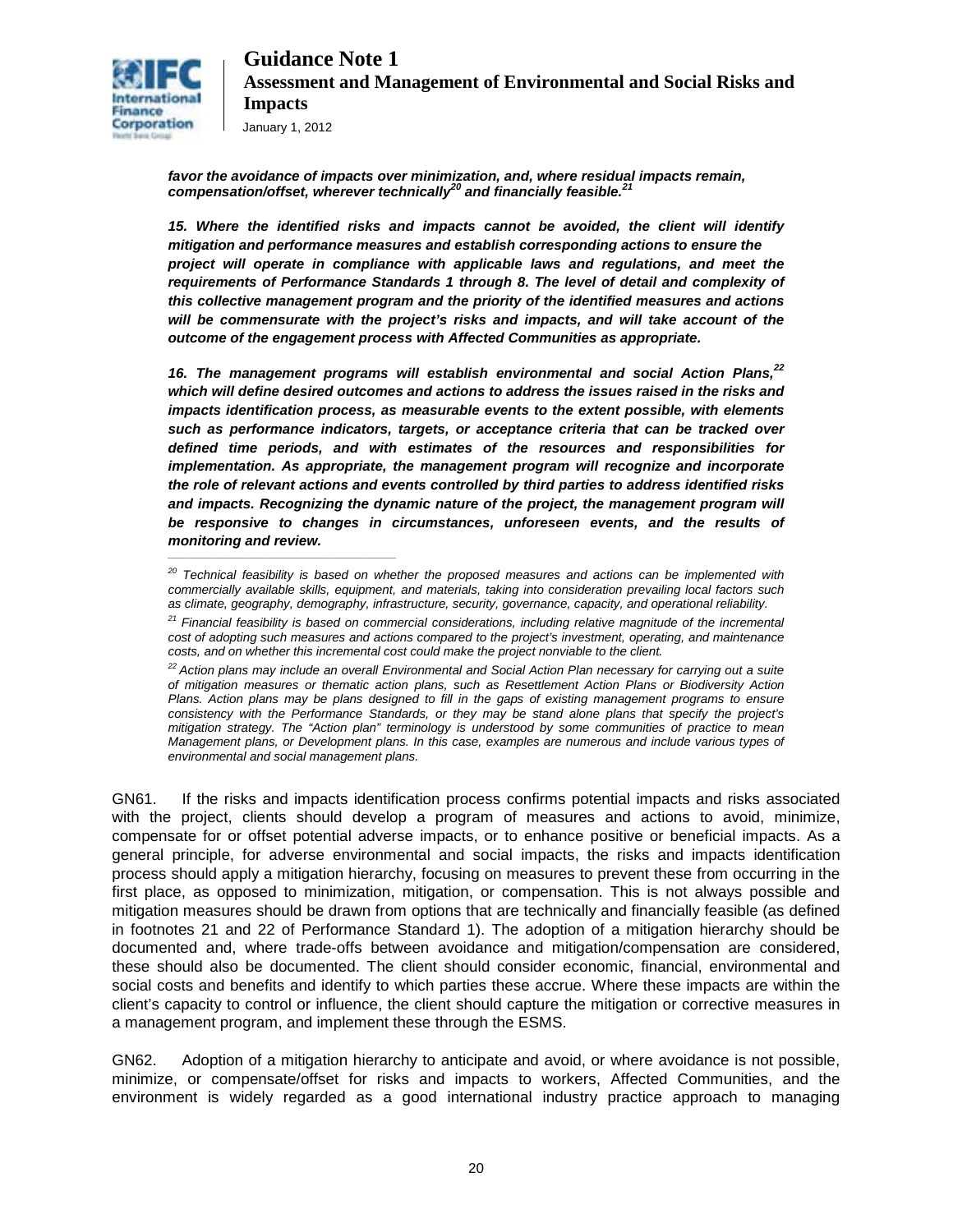

January 1, 2012

environmental and social risks and impacts. As such, it is a general principle of the Performance Standards that clients adopt (and demonstrate to have adopted) an approach consistent with this practice, as follows:

- Avoidance requires the client to identify and, where available and technically and financially feasible, make changes to the project's design (or potential location) to avoid adverse risks and impacts on social and/or environmental features. Avoidance is considered to be the most acceptable form of mitigation.
- Minimization: where avoidance is not possible, adverse impacts and risks can be minimized through environmental and social measures/treatments/design. Acceptable options to minimize will vary and include: abate, rectify, repair, and/or restore impacts, as appropriate.
- Compensation/Offset: where avoidance or minimization measures are not available, it may be appropriate to design and implement measures that compensate/offset for residual risks and impacts. It should be noted that these measures do not eliminate the identified adverse risks and impacts, but they seek to offset it with an (at least) comparable positive one.

The risks and impacts mitigation hierarchy is further discussed and specified in the context of Performance Standards 2 through 8, where relevant.

GN63. The level of detail and complexity of the management program should be commensurate with the anticipated impacts and risks of the project. For projects with significant potential adverse impacts and risks where a full-scale ESIA is required, the management program should address all the environmental and social risks and impacts identified by the assessment process and documented in the appropriate assessment report and should include any management or action plans, procedures, practices, and legal agreements so that all mitigation measures are managed in a systematic way.

GN64. For projects with limited potential adverse impacts and risks, the management program should address those limited impacts and/or risks, and is likely to be less elaborate. In the case of existing facilities, the management program is likely to include corrective measures and plans to address areas of improvement identified in the environmental and social audits as described above. Similarly, the management program should reflect the findings of, and include specific recommended actions devolving from specialized assessments and studies such as those described above in this Guidance Note.

GN65. Certain types of projects may result in, or contribute to, cumulative, transboundary and global impacts. Where the incremental contribution of the projects under evaluation is believed to be significant, the management program should include specific actions and mitigation measures that contribute to and support efforts to be carried out by relevant authorities to manage and monitor these larger-scale impacts.

GN66. The management program should apply broadly across the client's organization, including its contractors and primary suppliers over which the client has control or influence, and to specific sites, facilities, or activities. The program will include provisions and agreements relevant to associated facilities, as appropriate. For some projects, the risks and impacts associated with supply chains may be significant. In such cases, these impacts should be assessed, and clients should collaborate with third parties (as appropriate) to take actions related to supply chain risks and impacts, to the extent of their influence or control over such parties. All such actions should be incorporated into the client's management program.

GN67. As part of the management program, the client may wish to establish its own internal performance measures so as to enhance positive impacts and the desired outcomes as measurable events to the extent possible. These include measures such as performance indicators, targets, or acceptance criteria that can be tracked over defined time periods, to ensure continuous improvement of performance in these areas.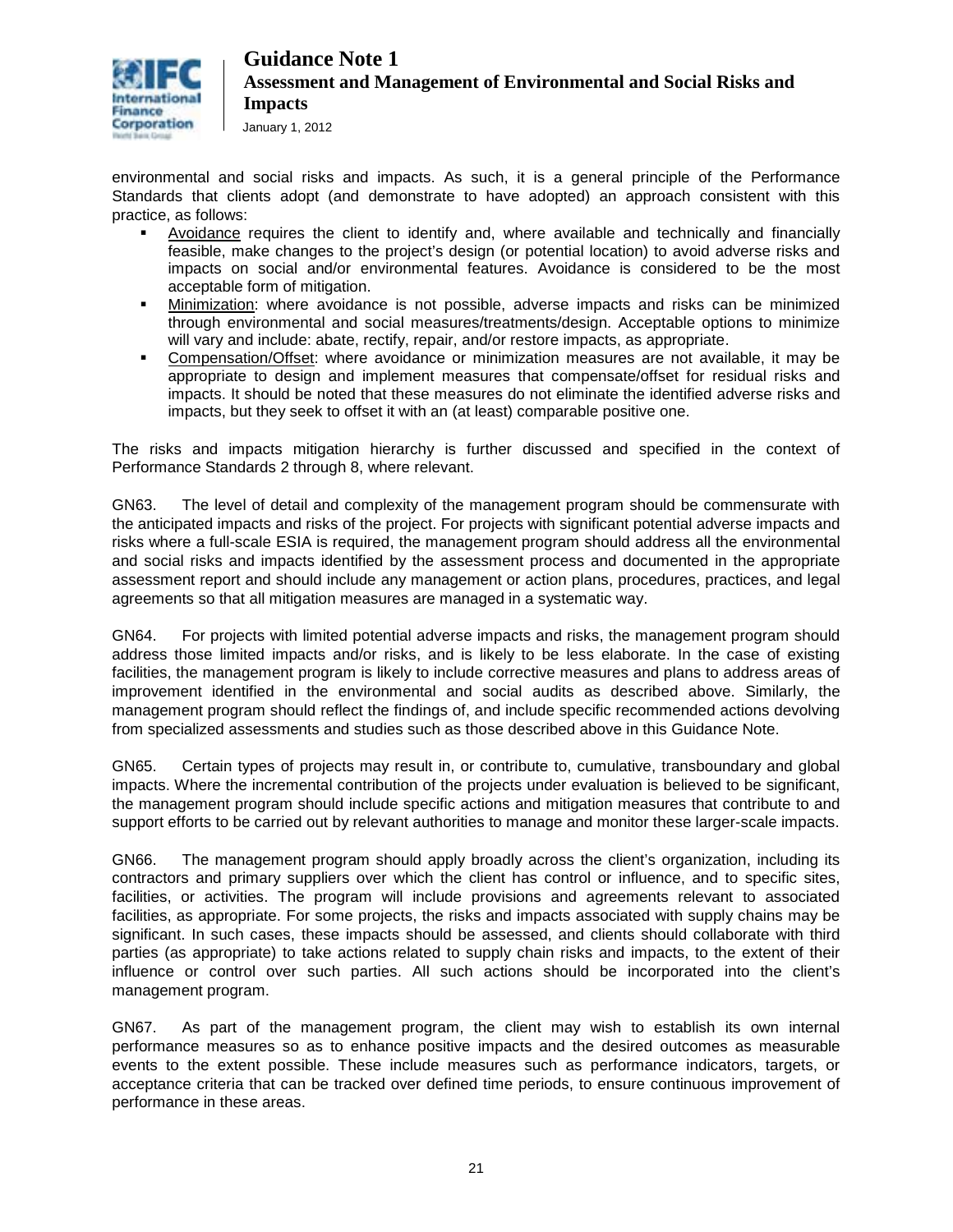

GN68. The client should determine and document adequate allocation of financial resources and designate responsible personnel within the client's organization to implement the management program.

GN69. Taking into account the result of the risks and impacts identification process, including the result of consultation during this process, the management programs should include Environmental and Social Action Plans (understood by some communities of practice as Management Plans, or Development Plans), which should focus on the measures and actions necessary for the client to address the issues raised in the risks and impacts identification process, to comply with applicable national laws and regulations, and to meet the requirements of the applicable Performance Standards. Action plans may include an overall Environmental and Social Action (or Management) Plan necessary for carrying out a suite of mitigation measures or thematic plans, resulting from the risks and impacts identification process, including various types of environmental, health, and social management plans (e.g., Resettlement Action Plans, Biodiversity Action Plans, Water Resources Management Plans, Ecosystem Restoration Plans, Community Safety Plans, Community Development Plans or Indigenous People Plans). Action plans may be plans designed to fill in the gaps of existing management programs to ensure consistency with the Performance Standards, or they may be stand alone plans that specify the project's mitigation strategy. The Action plans can exclude information that is of an internal nature, such as proprietary information, cost data, information that would compromise project site security and safety, and detailed procedures, business processes, and instructions for workers (which should be included in the management program).

GN70. Effective management programs have an adaptive approach. Monitoring of environmental and social conditions and review of the program, following implementation of actions and mitigations, are fundamental elements of an adequate management system. The client should develop and implement procedures to adjust policies and operations, and adapt actions and mitigations as appropriate based on the environmental and social monitoring data. This iterative process promotes flexible decision making that takes into consideration uncertainties, recognizes the importance of variability of the social and natural systems, and can be adjusted as outcomes from management actions, mitigations and other events become better understood.

GN71. Independent due diligence of projects, conducted by financiers, may result in finding that the client needs to carry out additional measures and actions to ensure compliance with the Performance Standards, host country law, or other obligations beyond actions identified by the client in its management programs. Where such findings are made, those additional measures and actions should be incorporated into the client's management program, and should typically include a description of additional measures and actions identified to ensure compliance with Performance Standards, responsible entity for implementation of the actions and measures, relevant completion indicators and agreed timeline.

#### *Organizational Capacity and Competency*

*17. The client, in collaboration with appropriate and relevant third parties, will establish, maintain, and strengthen as necessary an organizational structure that defines roles, responsibilities, and authority to implement the ESMS. Specific personnel, including management representative(s), with clear lines of responsibility and authority should be designated. Key environmental and social responsibilities should be well defined and communicated to the relevant personnel and to the rest of the client's organization. Sufficient management sponsorship and human and financial resources will be provided on an ongoing basis to achieve effective and continuous environmental and social performance.* 

*18. Personnel within the client's organization with direct responsibility for the project's environmental and social performance will have the knowledge, skills, and experience*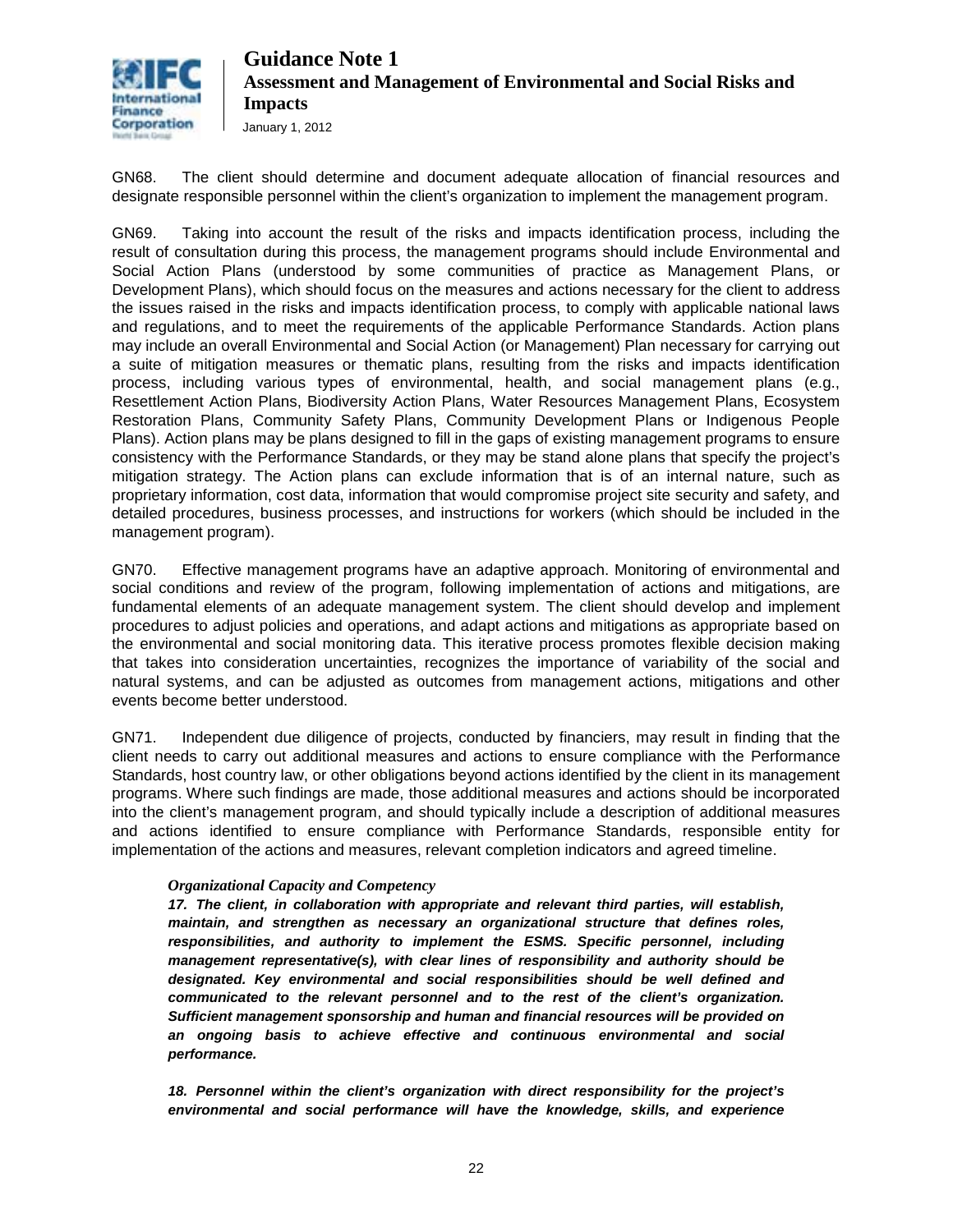

*necessary to perform their work, including current knowledge of the host country's regulatory requirements and the applicable requirements of Performance Standards 1 through 8. Personnel will also possess the knowledge, skills, and experience to implement the specific measures and actions required under the ESMS and the methods required to perform the actions in a competent and efficient manner.* 

*19. The process of identification of risks and impacts will consist of an adequate, accurate, and objective evaluation and presentation, prepared by competent professionals. For projects posing potentially significant adverse impacts or where technically complex issues are involved, clients may be required to involve external experts to assist in the risks and impacts identification process.* 

GN72. Successful implementation of the management program calls for the commitment of management and employees of the client's organization. Accordingly, the client should designate specific in-house personnel, including management representative(s), with clear lines of responsibility and authority for environmental and social issues. The management representative(s) is a key function within the organization. The management representative(s) should act as a link between senior decision makers and those working in functions/departments within the organization that need to implement, and maintain environmental and social management and mitigation measures. The management representative(s) should be a part of the senior management team.

GN73. As management systems have evolved, so has the recognition that their success depends on efforts of those within departments that have perhaps traditionally been seen to be beyond the reach of environmental and social issues. Departments or entities such as human resources, production areas, procurement, maintenance or other specialist functions are to be considered important contributors to management system success. Whereas it is expected that the management of environmental and social issues will continue to be led by environmental and social professionals, how an organization integrates this into the business as a whole can greatly affect the success of dealing with environmental and social risks and impacts. The role of individuals within the above departments should be relative to the identified environmental and social risks and impacts. For example, managing training needs (human resources), contracts and contractor performance (procurement), up-keep of equipment to boost pollution control and energy efficiency and avoid spills, leaks or other emergency situations (maintenance) and material storage and handling and waste minimization (production areas) are but a few examples where those not considered environmental and social professionals can be found to play a role. Leveraging the focused contributions from many people throughout an organization, under the guidance of environmental and social professionals, is seen to be a cost-effective and intelligent way to manage an organization's environmental and social risks. Organizations should carefully consider then how they will work to integrate requirements associated with risks and impacts throughout all elements of the organization so as to best manage them according to their policy. If functions are outsourced to contractors or third parties, the client's agreement with these parties should include actions and measures necessary for the parties to perform the agreement consistent with the management system and programs. In large or complex organizations multiple personnel or operational units may be designated. In small- or mediumsized enterprises, these responsibilities may be undertaken by one individual. Key environmental and social responsibilities should be well defined and communicated to relevant personnel, as well as to the rest of the organization. Appropriate human and financial resources should be allocated to those designated as responsible for the implementation of the management system and programs and any additional performance measures. Some questions that may be useful for clients to assess adequacy of their capacity and process are as follows:

 How does the client's organization identify and allocate the human, technical, and financial resources, including external experts, necessary to manage environmental and social performance?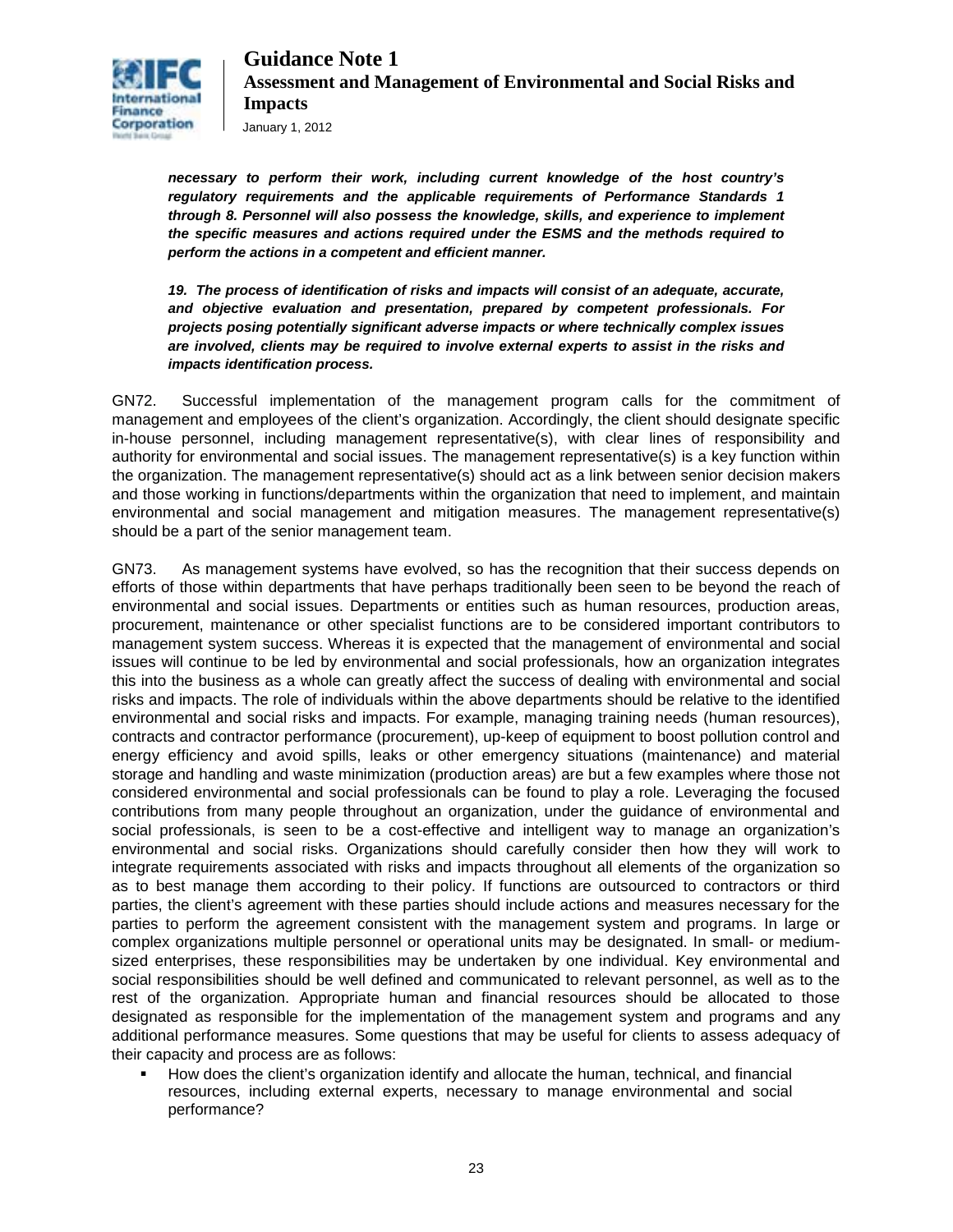

January 1, 2012

- How has environmental and social management been integrated into the overall business management process?
- What is the process for balancing and resolving conflicts between social, environmental and other business objectives and priorities?
- What are the responsibilities and accountability of personnel who manage, perform, and verify work affecting environmental and social issues, and are these well defined and documented?
- How has top management established, reinforced and communicated organizational commitment?
- Is there a process for periodic review of the management system in the event of changed project circumstances?

GN74. Clients can use in-house staff and/or external consultants (referred to in the Performance Standards and Guidance Notes as "competent professionals") or external experts (referred to in the Performance Standards and Guidance Notes as "external experts") to carry out the risks and impacts identification process, provided that the applicable requirements of the Performance Standards are met. The competent professional(s) conducting the risks and impacts identification process must be in a position to do so adequately, accurately and objectively, as well as have the requisite competency and experience. For projects with issues that may pose significant adverse impacts and risks, clients should (and may be required to) retain qualified external experts to assist in the conduct of all or part of the environmental and social assessment. To be considered qualified, these external experts should be required to have substantive and extensive experience in similar projects. They should be involved or engaged early in the project's development phase and, as necessary, in the various stages of design, construction, and commissioning of the project. In addition, the services of qualified external experts are typically required in certain defined circumstances, on issues concerning resettlement (as provided in Performance Standard 5), biodiversity (as provided in Performance Standard 6), Indigenous Peoples (as provided in Performance Standard 7) and cultural heritage (as provided in Performance Standard 8).

GN75. The client's organization should identify the knowledge and skills necessary for implementation of the management system and programs, including any requirements of the Action Plans. Prior background, time in the job, training, skills development, ongoing education, and past experience can all play a role in determining whether a person has sufficient knowledge and skills to carry out their part of the management system and programs. The client's organization should consider all of the above contributions to the background of their personnel to determine whether they can be deemed competent to do what is required of them, and, if necessary, it should consider new recruitment to ensure it engages appropriate individuals for the tasks.

GN76. Training is one common method of supplying individuals with additional skills and knowledge. In order to be successful, training programs need to be thought out carefully and systematically. The list below provides the key elements that should be considered as part of a training program:

- Identification of training needs for the organization's personnel. This can be triggered by past events (accidents, emergency situations, internal or external grievances), shortcomings in performance as identified by audits, benchmarking with other companies or organizations or direct suggestions or requests from employees themselves. Training needs should also be considered and identified, as needed, for others that conduct work for the organization, either directly or indirectly such as contractors and suppliers.
- Development of a training plan to address defined needs. What is lacking in skills, comprehension, experience that can be addressed by training; in short what does someone need to be judged competent in how they do their job? The plan should include definition of training sessions, duration, frequencies, syllabus, etc.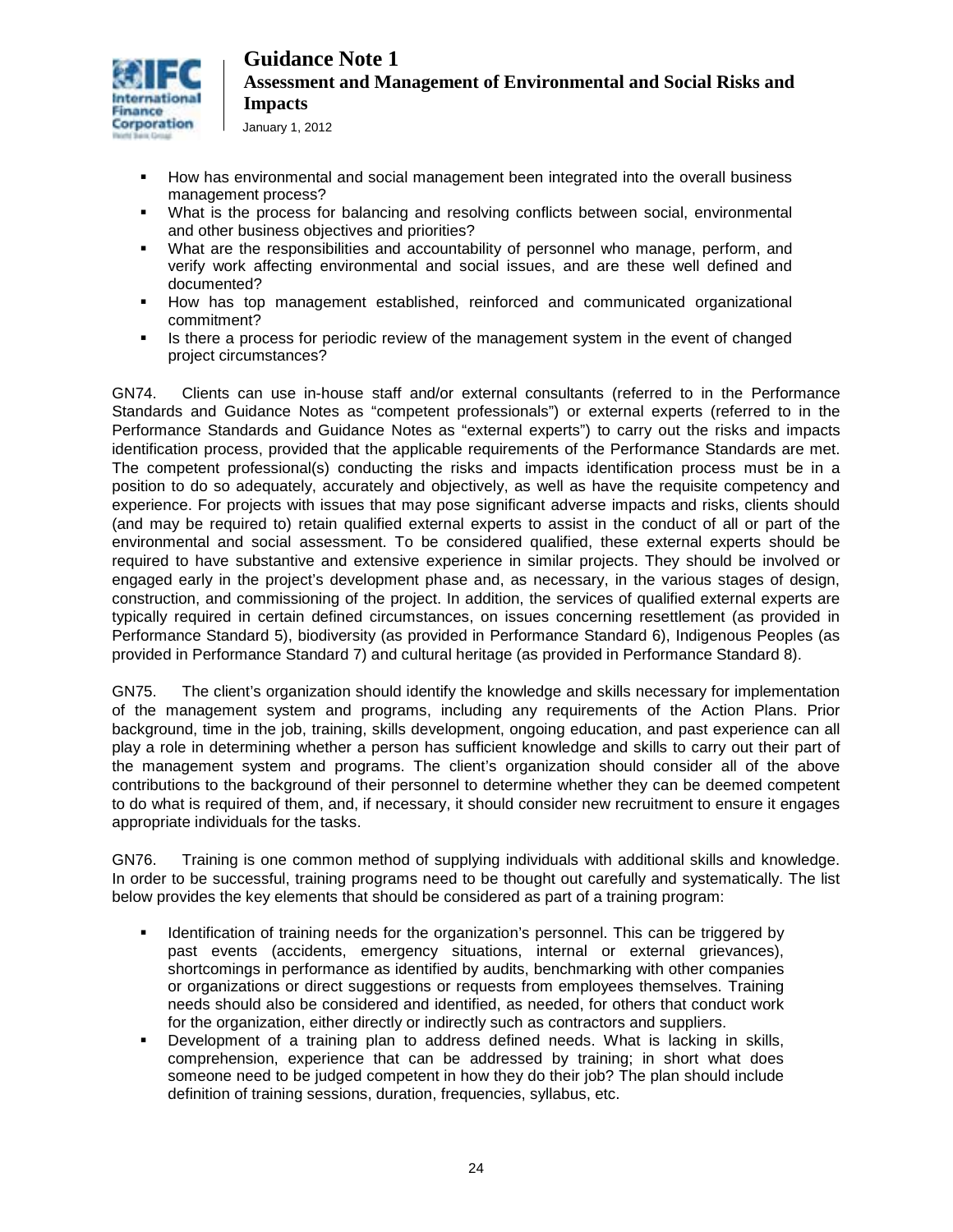

January 1, 2012

- Verification of training programs to ensure consistency with organizational policy, and other applicable requirements such as regulatory considerations.
- Training of target personnel. This can be formal, informal (on-the-job), one-time, periodic, etc.
- Documentation of training received, to show to regulators or government agencies, financial institutions, etc., and to provide a record for the trainees as part of job or career development.
- Evaluation of training received to determine its effectiveness. Ascertaining whether the individual is now competent to carry out the task at hand confirms the success or failure of the training. If it is determined that the training program(s) is not effective, then the organization should review all aspects of the training, as applicable (curriculum, delivery, competence of the trainer, etc.) to determine what should be changed, if anything, so as to obtain a successful outcome. The evaluation of personnel competence should be periodically repeated, and specific measures, such as refresher training, included in the training program.

GN77. Some questions a client may pose to help with planning and organizing training programs:

- How does the client's organization identify environmental and social training needs?
- How are training needs of specific job functions analyzed?
- Is training needed for contractors and/or suppliers?
- Is training developed, reviewed, and modified or updated as needed?
- How is the training documented and tracked?

GN78. The client should ensure that employees and third parties with direct responsibility for activities relevant to the environmental and social performance of the project to be financed are competent, and have the knowledge and skills necessary to perform their work, including current knowledge of the host country's regulatory requirements and the applicable requirements of Performance Standards 1 through 8. Methods to ensure this should address the specific requirements and commitments under the management system and programs and the actions required to perform the management and mitigation measures in a competent and efficient manner.

GN79. When the projects are likely to impact vulnerable or disadvantaged individuals or groups within Affected Communities, employees who will interact with such individuals or groups should be competent in their understanding of the specific issues related to such individuals or groups. Specific training may be warranted.

GN80. When specific aspects of the project or the implementation of the management system and programs are outsourced to contractors, the client should also ensure that these contractors have the requisite knowledge, skills, and training to perform the work in a competent manner in accordance with the management system and programs and the requirements of the Performance Standards.

#### *Emergency Preparedness and Response*

*20. Where the project involves specifically identified physical elements, aspects and facilities that are likely to generate impacts, the ESMS will establish and maintain an emergency preparedness and response system so that the client, in collaboration with*  appropriate and relevant third parties, will be prepared to respond to accidental and *emergency situations associated with the project in a manner appropriate to prevent and mitigate any harm to people and/or the environment. This preparation will include the identification of areas where accidents and emergency situations may occur, communities and individuals that may be impacted, response procedures, provision of equipment and resources, designation of responsibilities, communication, including that with potentially*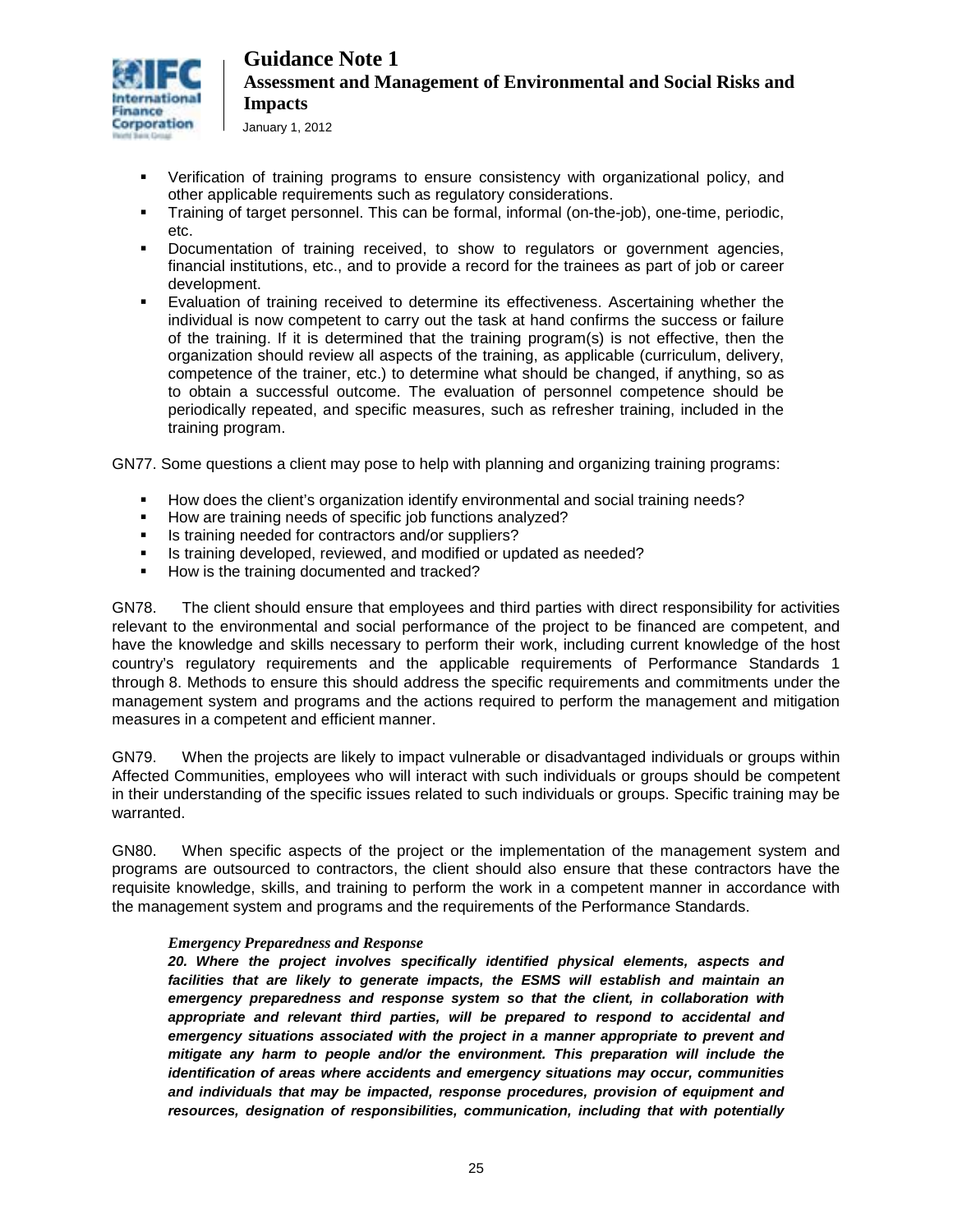

*Affected Communities and periodic training to ensure effective response. The emergency preparedness and response activities will be periodically reviewed and revised, as necessary, to reflect changing conditions.* 

*21. Where applicable, the client will also assist and collaborate with the potentially Affected Communities (see Performance Standard 4) and the local government agencies in their preparations to respond effectively to emergency situations, especially when their participation and collaboration are necessary to ensure effective response. If local government agencies have little or no capacity to respond effectively, the client will play an active role in preparing for and responding to emergencies associated with the project. The client will document its emergency preparedness and response activities, resources, and responsibilities, and will provide appropriate information to potentially Affected Community and relevant government agencies.* 

GN81. The emergency preparedness and response requirements of Performance Standard 1 refer to (i) the contingencies that could affect personnel and facilities of the project to be financed, (ii) the need to protect the health and safety of project workers (as noted in Performance Standard 2) and (iii) the need to protect the health and safety of the Affected Communities (as noted in Performance Standard 4). The client should address emergency preparedness and response in an integrated way. Where the project (greenfield or existing) involves specifically identified physical elements, aspects and facilities that are likely to generate impacts, the client should address contingencies associated with potential process upset and accidental circumstances through the use of emergency preparedness and response plans or other similar tools appropriate to the specific industry sector, as part of its management system. Where the consequences of emergency events are likely to extend beyond the project property boundary or originate outside of the project property boundary (e.g., hazardous material spill during transportation on public roadways), the client is required to design emergency preparedness and response plans based on the risks to community health and safety identified during the risks and impacts identification process (see also Performance Standard 4 and the accompanying Guidance Note). Additional guidance on emergency preparedness and response is provided in the World Bank Group Environmental Health and Safety (EHS) Guidelines, whether in the General EHS Guidelines or in the Industry Sector EHS Guidelines, as appropriate.

GN82. Effective emergency preparedness and response plans help clients prepare for the best outcomes while assuming the worst possible scenarios. They should define clearly assigned responsibilities for the assessment of the degree of risk to life, property and environment, with procedures on who and with whom to communicate regarding different types of emergencies. The level of planning and communication should be commensurate with the potential impacts. These plans should define specific procedures designed based on the emergency level classification (emergency tiers). Procedures for shutting down equipment and production processes and for evacuations, including a designated meeting place (i.e., muster point) outside the project site, should be part of the emergency preparedness and response plans. Additionally, effective emergency plans should include specific training and practice (i.e., simulations and drills) schedules and equipment requirements for employees who are responsible for rescue operations, medical duties, threat and incident responses (e.g., hazardous material spill response), fire fighting and other responses specific to the project sites, facilities and activities. In summary, emergency plans should address the following aspects of emergency preparedness and response:

- **IDENTIFICATE:** Identification of the emergency scenarios
- Specific emergency response procedures
- **Trained emergency response teams**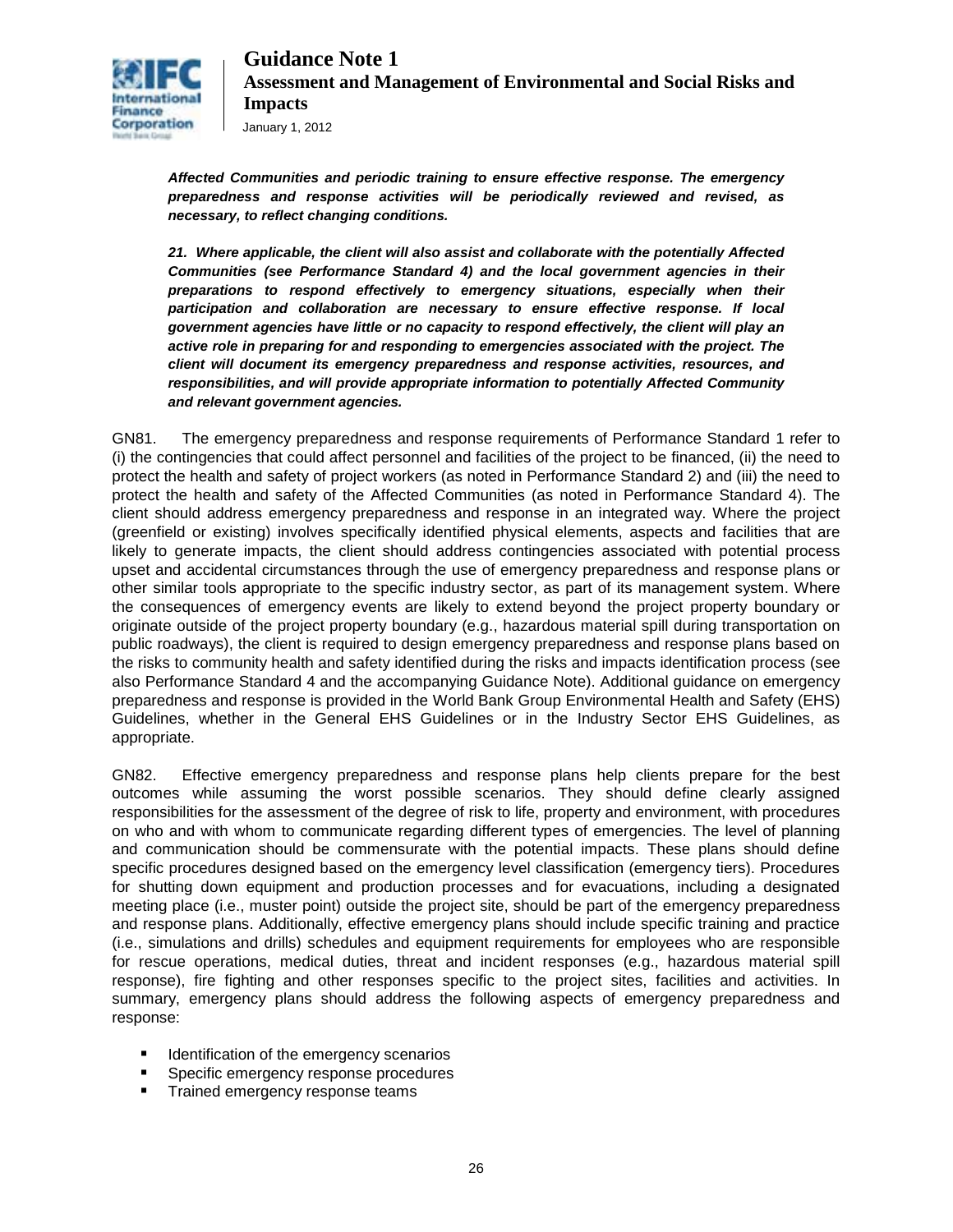

- Emergency contacts and communication systems/protocols (including communication with Affected Communities when necessary)
- Procedures for interaction with government authorities (emergency, health, environmental authorities)
- Permanently stationed emergency equipment and facilities (e.g., first aid stations, firefighting equipment, spill response equipment, personal protection equipment for the emergency response teams)
- Protocols for the use of the emergency equipment and facilities
- **EXECT** Clear identification of evacuation routes and muster points
- **Emergency drills and their periodicity based on assigned emergency levels or tiers**
- Decontamination procedures and means to proceed with urgent remedial measures to contain, limit and reduce pollution within the physical boundaries of the project property and assets to the extent possible.

#### *Monitoring and Review*

*22. The client will establish procedures to monitor and measure the effectiveness of the management program, as well as compliance with any related legal and/or contractual obligations and regulatory requirements. Where the government or other third party has responsibility for managing specific risks and impacts and associated mitigation measures, the client will collaborate in establishing and monitoring such mitigation measures. Where appropriate, clients will consider involving representatives from Affected Communities to participate in monitoring activities.<sup>23</sup> The client's monitoring program should be overseen by the appropriate level in the organization. For projects with significant impacts, the client will retain external experts to verify its monitoring information. The extent of monitoring should be commensurate with the project's environmental and social risks and impacts and with compliance requirements.* 

*23. In addition to recording information to track performance and establishing relevant operational controls, the client should use dynamic mechanisms, such as internal inspections and audits, where relevant, to verify compliance and progress toward the desired outcomes. Monitoring will normally include recording information to track performance and comparing this against the previously established benchmarks or requirements in the management program. Monitoring should be adjusted according to performance experience and actions requested by relevant regulatory authorities. The client will document monitoring results and identify and reflect the necessary corrective and preventive actions in the amended management program and plans. The client, in collaboration with appropriate and relevant third parties, will implement these corrective and preventive actions, and follow up on these actions in upcoming monitoring cycles to ensure their effectiveness.* 

*24. Senior management in the client organization will receive periodic performance reviews of the effectiveness of the ESMS, based on systematic data collection and analysis. The scope and frequency of such reporting will depend upon the nature and scope of the activities identified and undertaken in accordance with the client's ESMS and other applicable project requirements. Based on results within these performance reviews, senior management will take the necessary and appropriate steps to ensure the intent of the client's policy is met, that procedures, practices, and plans are being implemented, and are seen to be effective. \_\_\_\_\_\_\_\_\_\_\_\_\_\_\_\_\_\_\_\_\_\_\_\_\_\_\_\_\_\_\_\_\_\_\_\_\_\_\_\_\_\_\_\_\_\_\_\_\_\_\_\_\_\_*

*<sup>23</sup> For example, participatory water monitoring.*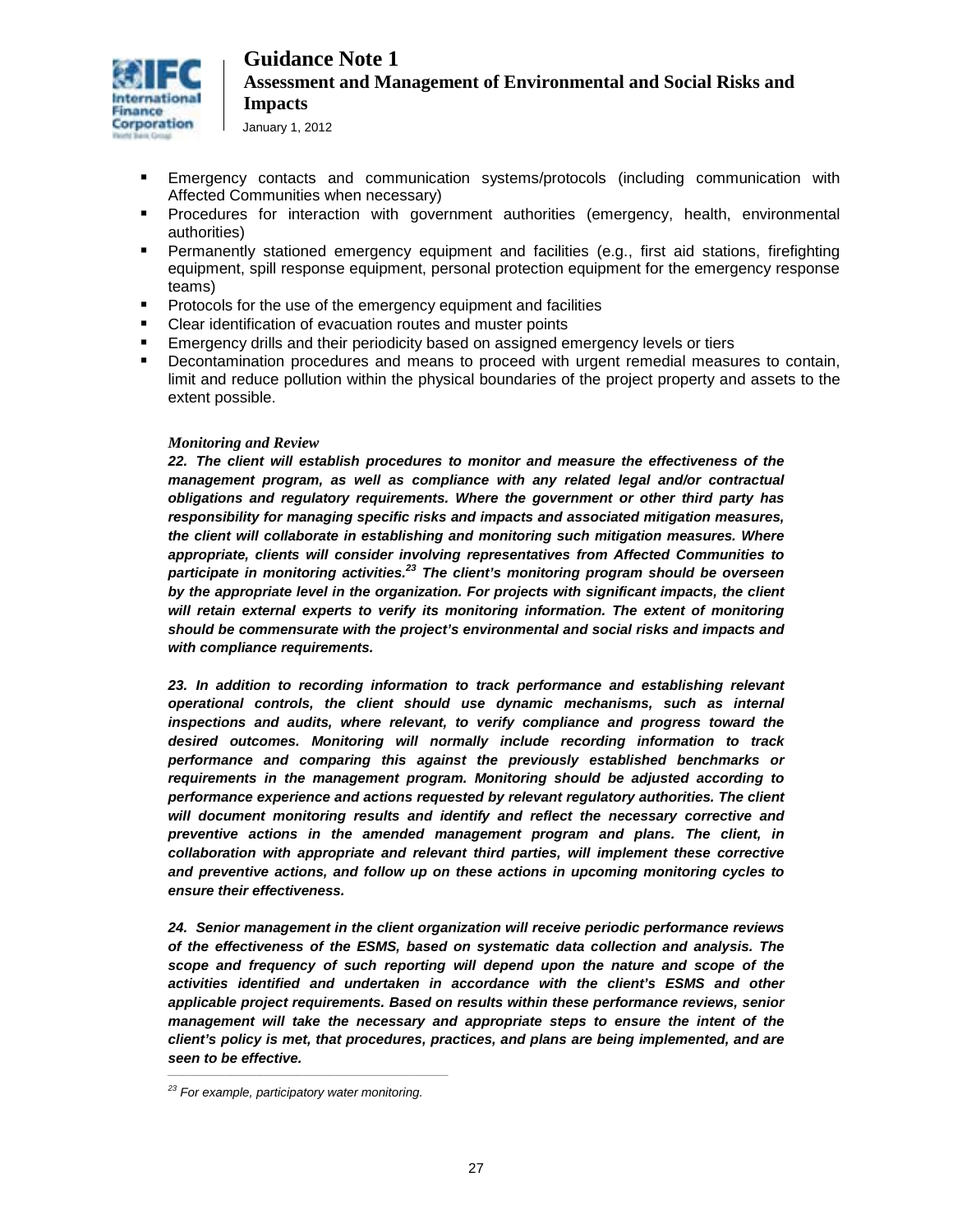

January 1, 2012

GN83. Monitoring is the client's primary means for tracking and evaluating progress towards the implementation of the management system and programs, including all action items specified in the Action Plans. Clients should establish a system for measuring and monitoring consisting of (i) the key risks and impacts of the project on employees, communities and the natural environment as identified; (ii) compliance with laws and regulations; and (iii) progress in implementation of the management programs. The type, extent and frequency of monitoring should be commensurate with the potential impacts and risks of the project as identified by the risks and impacts identification process, and as specified in the management system. In addition, depending on the nature of the project, it may be appropriate for the client to establish, track and measure key indicators and other performance measures over time to illustrate the improvement in a project's performance or highlight areas where more effort is required.

GN84. As part of the monitoring programs established in the management system, it would be appropriate for the client to establish key social development measurements and indicators, quantitative and qualitative measures of success, and include stakeholder engagement practices in the action plans in order to improve performance on the social issues identified or highlight areas where more effort is required.

GN85. The factors to be considered in establishing an environmental monitoring program typically include (but are not limited to) engineering estimates, environmental modeling, pollutant source (e.g., emissions to atmosphere, wastewater effluents, solid and hazardous waste), noise, ambient water quality and quantity (both surface and groundwater), air quality, and workplace contaminant measurements. For certain projects, biodiversity monitoring can be an important element of the overall monitoring program (refer to Performance Standard 6 and the accompanying Guidance Note for further guidance). The focus and extent of the monitoring should be commensurate with the risk of the pollutant releases as related to the sensitivity of the surrounding areas, taking into account the Affected Community's perception of risks to their health and environment resulting from the project. Appropriate processes should also be in place to ensure the reliability of data, such as calibration of instruments, testing of equipment, and software and hardware sampling. Specific environmental monitoring measures comprise the parameters to be measured, sampling and analytical methods to be used, sampling locations, frequency of measurements, detection limits (where appropriate), and the definition of thresholds that signal the need for corrective actions. Where external laboratories or other analytical services are required to analyze samples, these should be certified at least under nationally recognized schemes to ensure measurements and data provided are accurate, defensible and reliable.

GN86. Monitoring results should be documented, and the necessary corrective and preventive actions identified. Clients should also ensure that these corrective and preventive actions have been implemented and that there is a systematic follow-up to ensure their effectiveness. The client should normally carry out the monitoring using competent professionals or other external experts, as part of its management system and programs. In certain cases (such as projects with potential significant adverse risks and impacts), due diligence conducted by financiers may result in the imposition of additional monitoring and/or verification of client monitoring (for example, as part of the supplemental action plan agreed with the client), including the appointment of qualified and experienced external experts to independently verify monitoring results. Findings of these external monitoring activities should be included in corrective or preventive actions, as appropriate. Participatory monitoring (i.e., involvement of Affected Communities) should be considered where appropriate (projects with potential significant adverse risks and impacts). In these cases, the client should evaluate the capacity of those participating in the monitoring and provide periodic training and guidance as appropriate.

GN87. The outcome of monitoring may indicate that the mitigation measures in the management programs should be adjusted or upgraded. As part of on-going maintenance of its Management System, the client should adjust and update the management programs from time to time, so that they can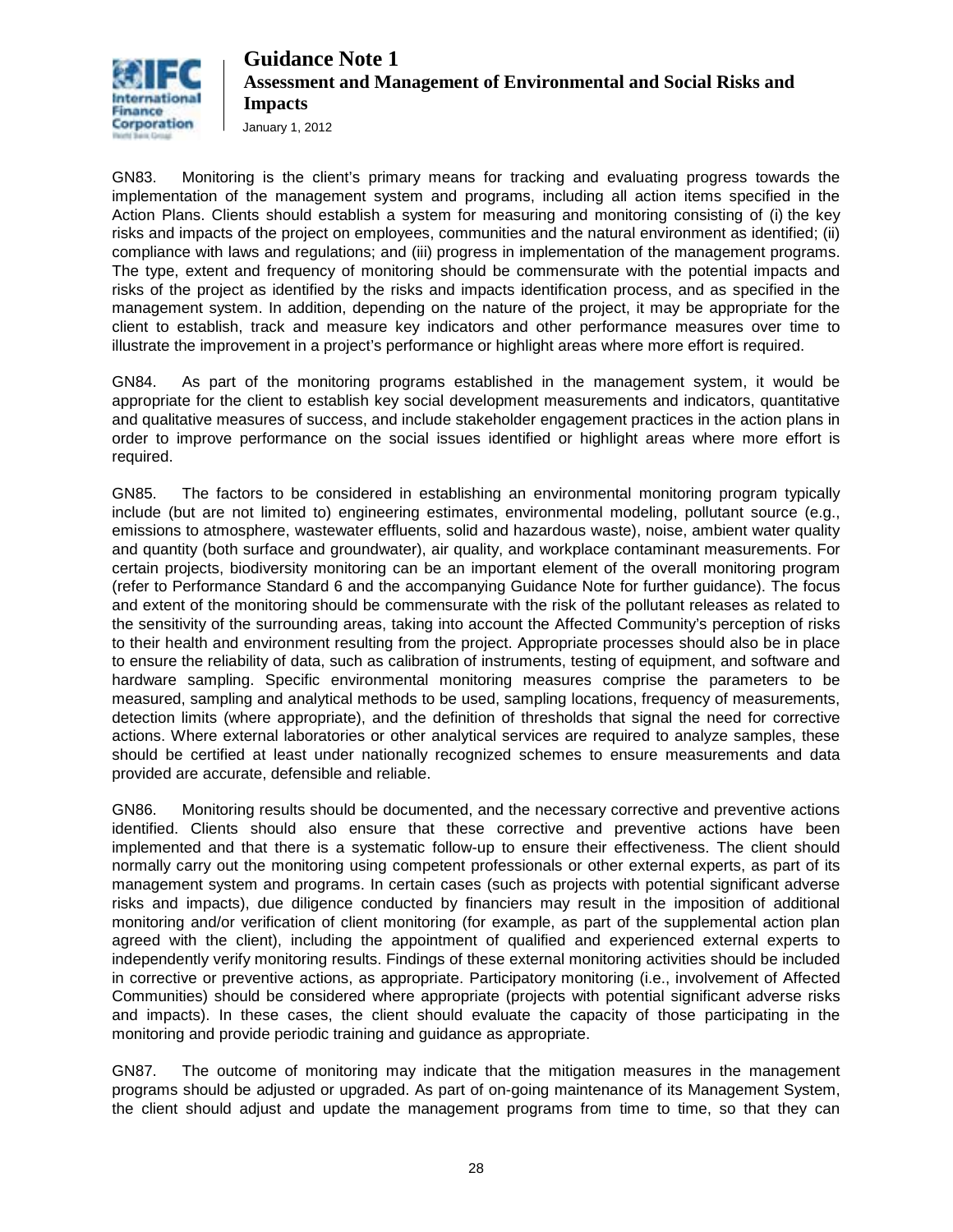

January 1, 2012

adequately address the change in the social or environmental risks and impacts arising from any change in the client's business or circumstances and from any other uncertainty, recognizing the variability of social and natural systems. Where the government or other third party has responsibility for the implementation of the mitigation measures and for risks and impacts management, it is expected that the client should monitor the implementation of such measures. Appropriate monitoring should identify and measure completeness, effectiveness, and potential gaps of the mitigation measures and impacts management implemented by the other parties and provide information and data to make provisions accordingly in the client's environment and social management system to best affect outcomes given inherent limitations and constraints or opportunities.

GN88. The results of environmental and social monitoring should be evaluated and documented. Periodic reporting of progress and monitoring results should be made to the senior management of the client's organization, as a function of the client's management system. Reports should furnish the information and data needed to determine compliance with relevant host country legal requirements and progress on implementing the management programs. The format of these reports can vary according to the nature of the organization, but should include a summary of findings and recommendations. This information should also be made available broadly within the client's organization and to workers as appropriate.

GN89. Some questions that may be useful to pose as the type, extent, scope, frequency and management of a monitoring program are considered:

- How is environmental and social performance regularly monitored?
- Have specific quantitative and/or qualitative performance indicators been established that relate to the client's compliance requirements and management system and programs, and what are they?
- What control processes are in place to regularly calibrate and sample environmental measuring and monitoring equipment and systems?
- What social monitoring methods are in place to track social impacts and assess progress toward mitigation and development outcomes?
- What is the process to periodically evaluate compliance with laws and regulations, and to meet the applicable Performance Standards?

GN90. For reporting on the management system in general and consideration of who might wish to see such information:

- *What environmental and social information is reported to client's senior management, the financiers, and Affected Communities?*
- *How is this information managed?*
- *Is information made available to those who need it when they need it?*

#### *Stakeholder Engagement*

*\_\_\_\_\_\_\_\_\_\_\_\_\_\_\_\_\_\_\_\_\_\_\_\_\_\_\_\_\_\_\_\_\_\_\_\_\_\_\_\_\_\_\_*

*25. Stakeholder engagement is the basis for building strong, constructive, and responsive relationships that are essential for the successful management of a project's environmental and social impacts.24 Stakeholder engagement is an ongoing process that may involve, in varying degrees, the following elements: stakeholder analysis and planning, disclosure and dissemination of information, consultation and participation, grievance mechanism, and*

*<sup>24</sup> Requirements regarding engagement of workers and related grievance redress procedures are found in Performance Standard 2.*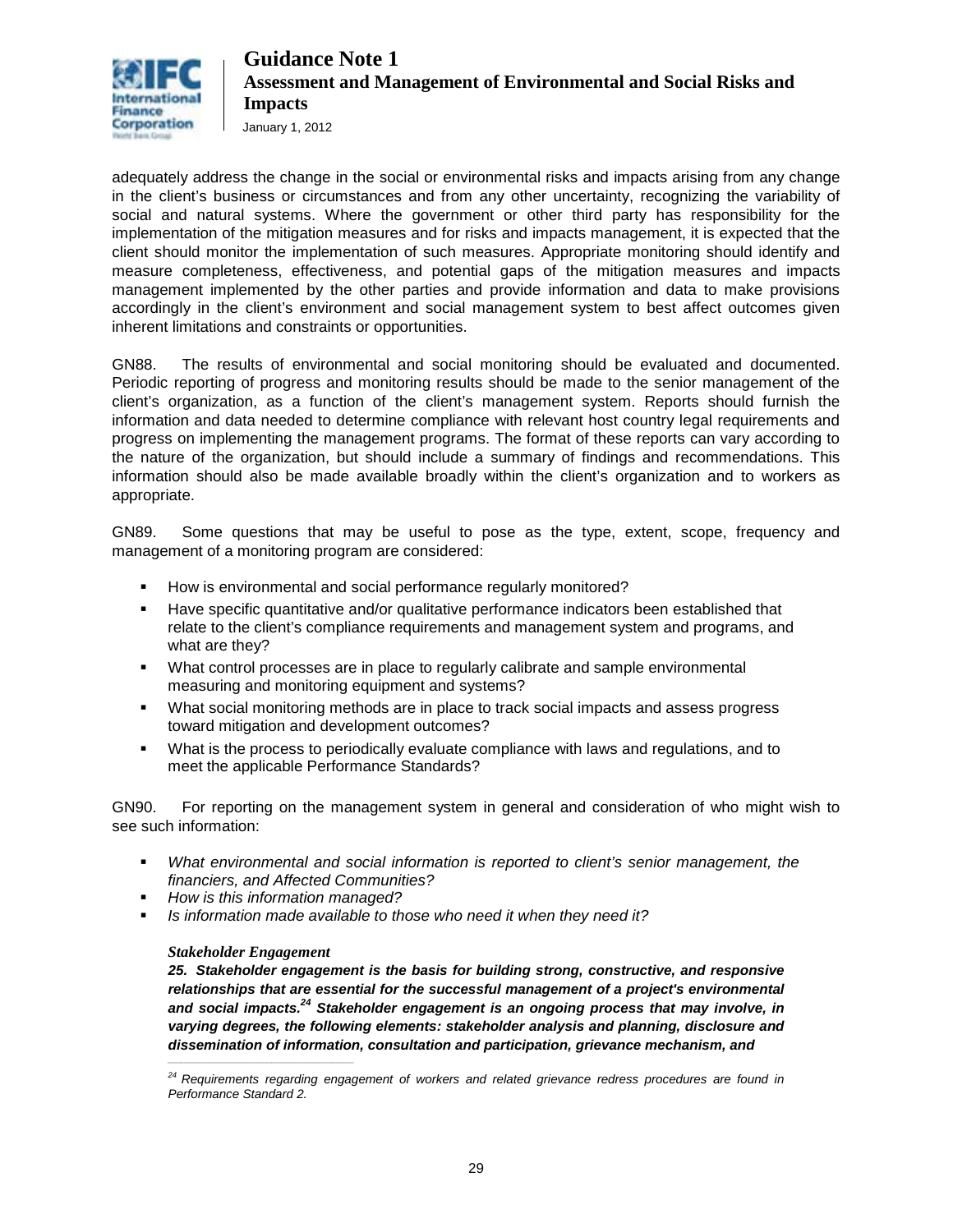

#### *ongoing reporting to Affected Communities. The nature, frequency, and level of effort of stakeholder engagement may vary considerably and will be commensurate with the project's risks and adverse impacts, and the project's phase of development.*

GN91. The purpose of stakeholder engagement is to establish and maintain a constructive relationship with a variety of external stakeholders over the life of the project and is an integral part of an effective and adaptive ESMS. Depending on the nature, risks and impacts of a project and the presence, or not, of Affected Communities the level of required stakeholder engagement can range from the implementation of a basic channel to receive external communications from the public to a comprehensive consultation process involving the active and Informed Consultation and Participation (ICP) of Affected Communities. See also [Stakeholder Engagement: A Good Practice Handbook for Companies Doing Business in](http://www1.ifc.org/wps/wcm/connect/Topics_ext_content/ifc_external_corporate_site/IFC%20Sustainability/Publications/Publications_Handbook_StakeholderEngagement__WCI__1319577185063?id=9036808048d2ea68ba36bf4b02f32852&WCM_Page.ResetAll=TRUE&CACHE=NONE&CONTE)  [Emerging Markets.](http://www1.ifc.org/wps/wcm/connect/Topics_ext_content/ifc_external_corporate_site/IFC%20Sustainability/Publications/Publications_Handbook_StakeholderEngagement__WCI__1319577185063?id=9036808048d2ea68ba36bf4b02f32852&WCM_Page.ResetAll=TRUE&CACHE=NONE&CONTE)

GN92. Performance Standard 1 requirements are focused on engagement with Affected Communities, who are defined as any people or communities located in the project's near geographical proximity, particularly those contiguous to the existing or proposed project facilities who are subject to actual or potential direct project-related risks and/or adverse impacts on their physical environment, health or livelihoods. There is no exact definition of community and it could vary from project to project, but in general terms it refers to a group of people or families who live in a particular locality, sometimes share a common interest (water users associations, fishers, herders, grazers, and the like), often have common cultural and historical heritage and have different degrees of cohesiveness.

GN93. If the process to identify risks and impacts indicates that there may be potential impacts and risks to the Affected Community, companies should seek early engagement with them. Engagement should be based on the timely and effective dissemination of relevant project information, including the results of the process of identification of environmental and social risks and impacts and corresponding mitigation measures, in languages and methods preferred by the Affected Communities and that allow for meaningful communication. In cases where the assessment has been completed prior to the application of this Performance Standard, the stakeholders engagement process carried out by the client should be reviewed, and if necessary a supplemental stakeholders engagement plan should be implemented in order to correct any gaps and ensure adequate stakeholder engagement going forward.

GN94. When applicable, and throughout the life of the project, clients should build upon the channels of communication and engagement with Affected Communities established during the risks and impacts identification process. In particular, clients should use the appropriate stakeholders engagement practices described in this Performance Standard to disclose information and receive feedback on the effectiveness of the implementation of the mitigation measures in the clients management system as well as the Affected Communities' on-going interests and concerns about the project. Guidance regarding different engagement strategies and project scenarios can be found in Appendix 2 of *Stakeholder Engagement: A Good Practice Handbook for Companies Doing Business in Emerging Markets*.

#### *Stakeholder Analysis and Engagement Planning*

*26. Clients should identify the range of stakeholders that may be interested in their actions and consider how external communications might facilitate a dialog with all stakeholders (paragraph 34 below). Where projects involve specifically identified physical elements, aspects and/or facilities that are likely to generate adverse environmental and social*  impacts to Affected Communities the client will identify the Affected Communities and will *meet the relevant requirements described below.*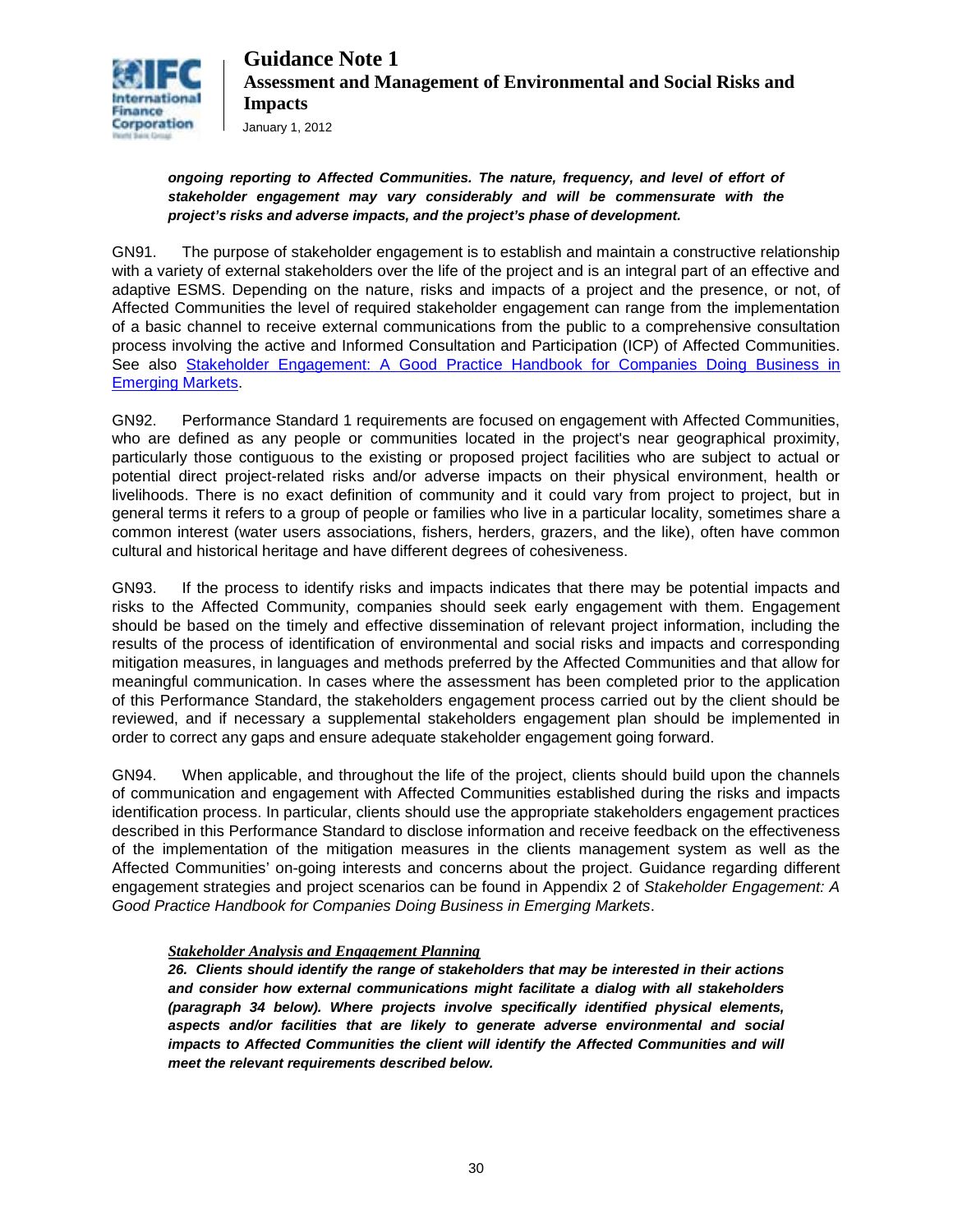

*\_\_\_\_\_\_\_\_\_\_\_\_\_\_\_\_\_\_\_\_\_\_\_\_\_\_\_\_\_\_\_\_\_\_\_\_\_\_\_\_\_\_\_\_\_\_\_\_\_\_\_\_*

*27. The client will develop and implement a Stakeholder Engagement Plan that is scaled to the project risks and impacts and development stage, and be tailored to the characteristics and interests of the Affected Communities. Where applicable, the Stakeholder Engagement Plan will include differentiated measures to allow the effective participation of those identified as disadvantaged or vulnerable. When the stakeholder engagement process depends substantially on community representatives,<sup>25</sup> the client will make every reasonable effort to verify that such persons do in fact represent the views of Affected Communities and that they can be relied upon to faithfully communicate the results of consultations to their constituents.* 

*28. In cases where the exact location of the project is not known, but it is reasonably expected to have significant impacts on local communities, the client will prepare a Stakeholder Engagement Framework, as part of its management program, outlining general principles and a strategy to identify Affected Communities and other relevant stakeholders and plan for an engagement process compatible with this Performance Standard that will be implemented once the physical location of the project is known.* 

*<sup>25</sup> For example, community and religious leaders, local government representatives, civil society representatives, politicians, school teachers, and/or others representing one or more affected stakeholder groups.*

GN95. For the purposes of Performance Standard 1, stakeholders are defined as persons, groups or communities external to the core operations of a project who may be affected by the project or have interest in it. This may include individuals, businesses, communities, local government authorities, local nongovernmental and other institutions, and other interested or affected parties. Stakeholder identification broadly involves the determination of the various individuals, groups or communities who may have an interest in the project or who may affect or be affected by the project. The process of stakeholder identification includes distinct steps, including (i) identifying individuals, groups, local communities and other stakeholders that may be affected by the project, positively or negatively, and directly or indirectly, particularly those directly and adversely affected by project activities, including those who are disadvantaged or vulnerable (see GN48 above); (ii) identifying broader stakeholders who may be able to influence the outcome of the project because of their knowledge about the Affected Communities or political influence over them; (iii) identifying legitimate stakeholder representatives, including elected officials, non-elected community leaders, leaders of informal or traditional community institutions, and elders within the Affected Community; and (iv) mapping the impact zones by placing the Affected Communities within a geographic area, which should help the client define or refine the project's area of influence (see paragraph 8 of Performance Standard 1).

GN96. There may be norms, societal practices, or legal barriers that impede the full participation of persons of one gender (usually women, but potentially men) in consultation, decision-making, or sharing of project benefits. These legal and societal norms and practices may lead to gender discrimination or inequality. In projects with such issues the client may provide opportunities to enhance full participation and influence in decision-making through separate mechanisms for consultation and grievances, and developing measures that allow both women and men equal access to project benefits (such as land titles, compensation, and employment). Where deemed useful, it may include a separate women's consultative process. Gender considerations of engagement processes can be found in the [Stakeholder](http://www1.ifc.org/wps/wcm/connect/Topics_ext_content/ifc_external_corporate_site/IFC%20Sustainability/Publications/Publications_Handbook_StakeholderEngagement__WCI__1319577185063?id=9036808048d2ea68ba36bf4b02f32852&WCM_Page.ResetAll=TRUE&CACHE=NONE&CONTE)  [Engagement: A Good Practice Handbook for Companies Doing Business in Emerging Markets.](http://www1.ifc.org/wps/wcm/connect/Topics_ext_content/ifc_external_corporate_site/IFC%20Sustainability/Publications/Publications_Handbook_StakeholderEngagement__WCI__1319577185063?id=9036808048d2ea68ba36bf4b02f32852&WCM_Page.ResetAll=TRUE&CACHE=NONE&CONTE)

GN97. Clients with high-risk projects may need to identify and engage with other stakeholders, beyond those who will be directly affected by the project, such as local government officials, community leaders and civil society organizations, particularly those who work in or with the Affected Communities. While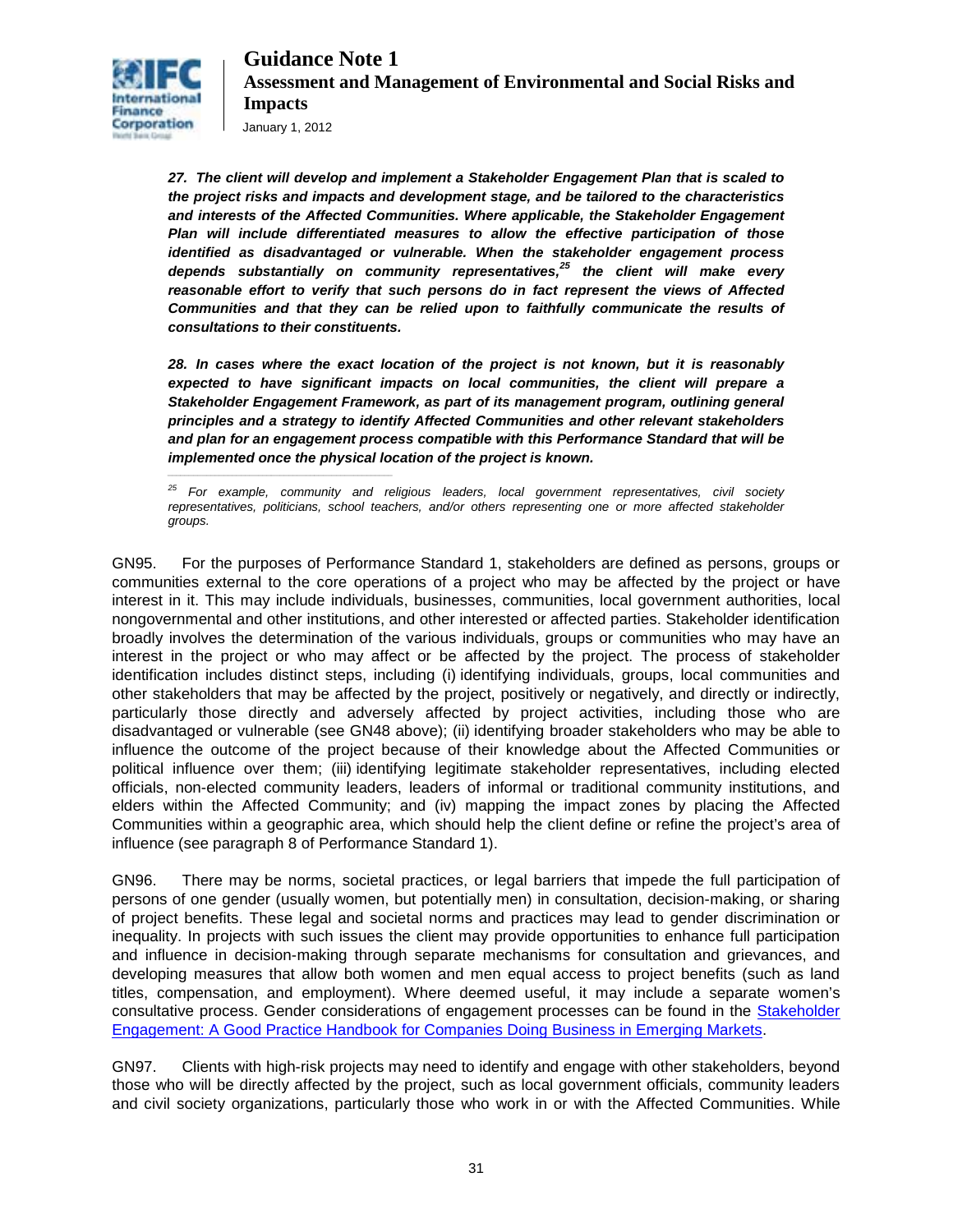

these groups may not be directly affected by the project, they may have the ability to influence or alter the relationship of the client with Affected Communities, and in addition may play a role in identifying risks, potential impacts and opportunities for the client to consider and address in the assessment process.

GN98. If it is known that the project will directly and adversely impact a local community (i.e., Affected Community), a Stakeholder Engagement Plan is required. The level of complexity and detail of this Plan should be commensurate with the project risks to and impacts on the Affected Community and, in some cases, it could include engagement with a broader set of stakeholders. The Stakeholder Engagement Plan may include the following elements: project description (including maps); engagement principles, objectives and criteria; requisites and regulations (e.g., local requirements, international standards or requirements by financiers); description of risks and impacts; summary of any previous engagement activities including any documented evidence (i.e., agreements, minutes of meetings, etc); identification, characterization and priority of stakeholders, focusing on those directly affected and identifying any vulnerable individuals or groups; engagement program including indication of how interactions should be formalized (i.e., agreements, acknowledgment of receipt of information, etc); description of grievance redress mechanisms; list of time-bound activities (timetable/periodicity); and resources and responsibilities. In some cases the Stakeholder Engagement Plan may include a description of any local community development initiative being, or to be, supported by the client as well as cross references to other relevant project management plans. If , on the contrary, a Stakeholder Engagement Framework is required because the exact location of the project is not known at the time of the investment, but it is reasonably expected to have significant impacts on local communities, this Framework may include the following elements: description of the potential project and its likely location, risks and impacts; requisites and regulations (e.g. local requirements, international standards or requirements by financiers); potential area of influence; possible stakeholders, focusing on potential Affected Communities; engagement principles, objectives and criteria; strategy for the engagement process and grievance mechanism (particularly if it will be linked with an assessment process) and step by step process and responsibilities to prepare an Engagement Plan once exact location is known. See Appendix 3 of *Stakeholder Engagement: A Good Practice Handbook for Companies Doing Business in Emerging Markets*.

#### *Disclosure of Information*

*\_\_\_\_\_\_\_\_\_\_\_\_\_\_\_\_\_\_\_\_\_\_\_\_\_\_\_\_\_\_\_\_\_\_\_\_\_\_\_\_\_\_*

*29. Disclosure of relevant project information helps Affected Communities and other stakeholders understand the risks, impacts and opportunities of the project. The client will provide Affected Communities with access to relevant information<sup>26</sup> on: (i) the purpose, nature, and scale of the project; (ii) the duration of proposed project activities; (iii) any risks to and potential impacts on such communities and relevant mitigation measures; (iv) the envisaged stakeholder engagement process; and (v) the grievance mechanism.*

GN99. Information disclosure involves delivering information about the project to the Affected Communities and ensuring access to such information by other stakeholders. The information should be in appropriate language(s), and accessible and understandable to the various segments of the Affected Communities. For example, information can be made available house-by-house, in city halls, public libraries, in the local print media, over the radio, or in public meetings. Disclosure and dissemination of information should be the basis of the client's consultation process. The timing and the method of disclosure may vary depending on national law requirements, the characteristics and needs of the

*<sup>26</sup> Depending on the scale of the project and significance of the risks and impacts, relevant document(s) could range from full Environmental and Social Assessments and Action Plans (i.e., Stakeholder Engagement Plan, Resettlement Action Plans, Biodiversity Action Plans, Hazardous Materials Management Plans, Emergency Preparedness and Response Plans, Community Health and Safety Plans, Ecosystem Restoration Plans, and Indigenous Peoples Development Plans, etc.) to easy-to-understand summaries of key issues and commitments.These documents could also include the client's environmental and social policy and any supplemental measures and actions defined as a result of independent due diligence conducted by financiers.*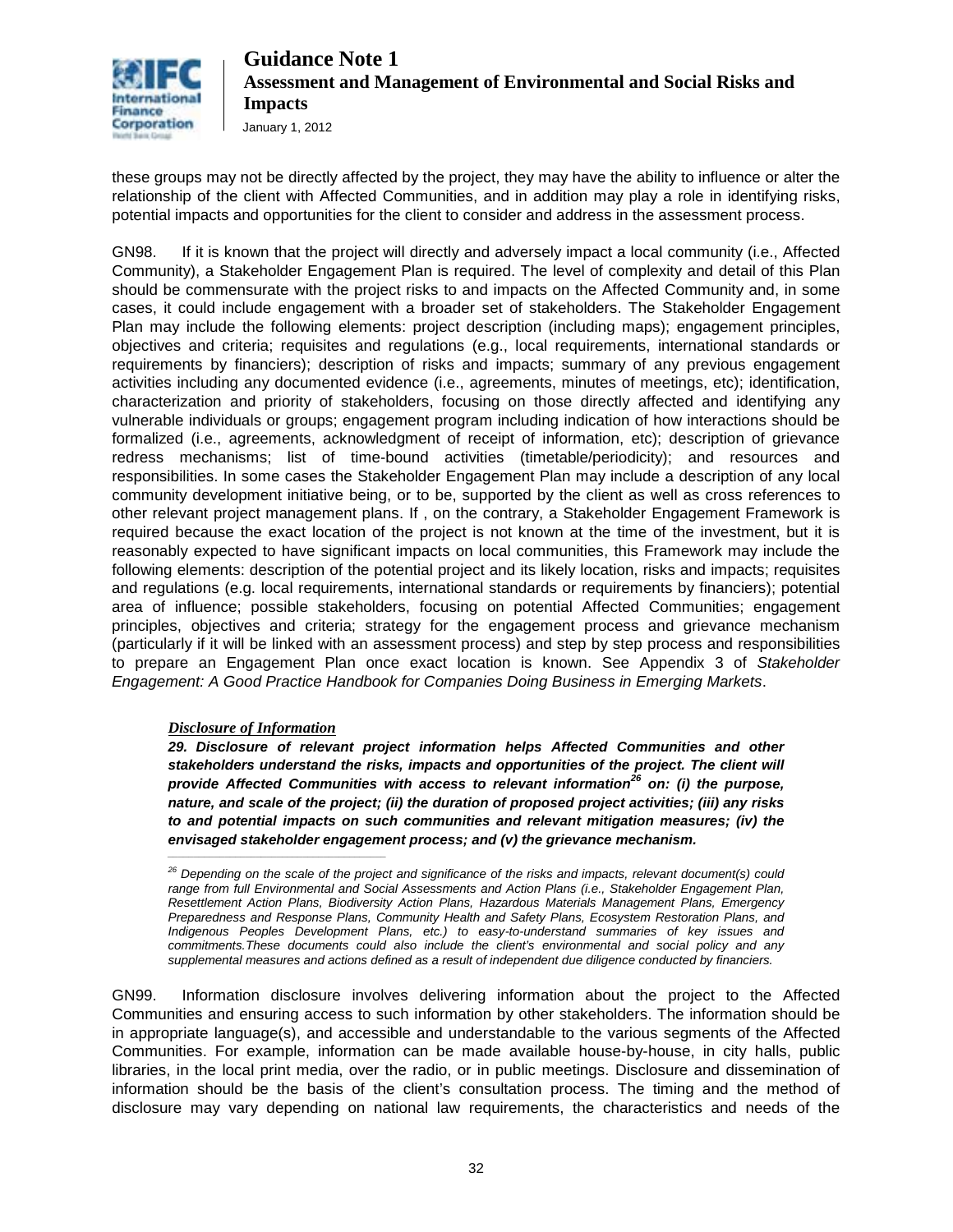

January 1, 2012

Affected Communities, the type of assessment involved, and the stage of the project's development or operation but should be as early as possible. After the initial screening, timely disclosure of information should include as a minimum the information described in paragraph 29 of Performance Standard 1. Clients are encouraged to also disclose information to Affected Communities about the project's potential benefits and developmental impacts, if it is expected that it would not unnecessarily create unrealistic expectations. Examples of different techniques to share information can be found at [IAP2 Public](http://www.iap2.org/associations/4748/files/06Dec_Toolbox.pdf)  [Participation Toolbox—Techniques to Share Information](http://www.iap2.org/associations/4748/files/06Dec_Toolbox.pdf) (see Bibliography).

GN100. Disclosure of information is normally expected as part of the process of identification of impacts and risks, but if the project is expected to create ongoing impacts and risks to the Affected Communities, the client should continue to provide information during the life of the project. The client's reporting requirements to the Affected Community are addressed in paragraph 36 of Performance Standard 1 and GN111–GN112. The client may disclose information on non-financial issues or opportunities for enhancing environmental and social impacts through sustainability reports.

GN101. Clients should balance the need for transparency with the need to protect confidential information. They should exercise discretion in gathering personal data and information and should treat such data or information as confidential (except where disclosure is required by law). Where Performance Standard 1 requires disclosure of plans based on personal information or data collected (such as Resettlement Action Plans), the client should ensure that no personal data or information can be associated with particular individuals. For example, sensitive information about Affected Communities, such as income and health information, collected as part of the socioeconomic baseline information, should not be disclosed in a way that can be attributed to individuals and households.

GN102. In the extractive industries and infrastructure sectors in particular, where a project can have potentially broader implications for the public at large, disclosure of information is an important means to manage governance risks. Further guidance on the Extractive Industries Transparency Initiative, which includes reference to contract and revenue transparency, and how the private sector can support this initiative, can be found in the Bibliography.

#### *Consultation*

*\_\_\_\_\_\_\_\_\_\_\_\_\_\_\_\_\_\_\_\_\_\_\_\_\_\_\_\_\_\_\_\_\_\_\_\_\_\_\_\_\_\_\_\_\_\_\_\_\_\_\_\_\_\_*

*30. When Affected Communities are subject to identified risks and adverse impacts from a project, the client will undertake a process of consultation in a manner that provides the Affected Communities with opportunities to express their views on project risks, impacts and mitigation measures, and allows the client to consider and respond to them. The extent and degree of engagement required by the consultation process should be commensurate with the project's risks and adverse impacts and with the concerns raised by the Affected Communities. Effective consultation is a two-way process that should: (i) begin early in the process of identification of environmental and social risks and impacts and continue on an ongoing basis as risks and impacts arise; (ii) be based on the prior disclosure and dissemination of relevant, transparent, objective, meaningful and easily accessible information which is in a culturally appropriate local language(s) and format and is understandable to Affected Communities; (iii) focus inclusive<sup>27</sup> engagement on those directly affected as opposed to those not directly affected; (iv) be free of external manipulation, interference, coercion, or intimidation; (v) enable meaningful participation, where applicable; and (vi) be documented. The client will tailor its consultation process to the language preferences of the Affected Communities, their decision-making process, and*

*<sup>27</sup> Such as men, women, the elderly, youth, displaced persons, and vulnerable and disadvantaged persons or groups.*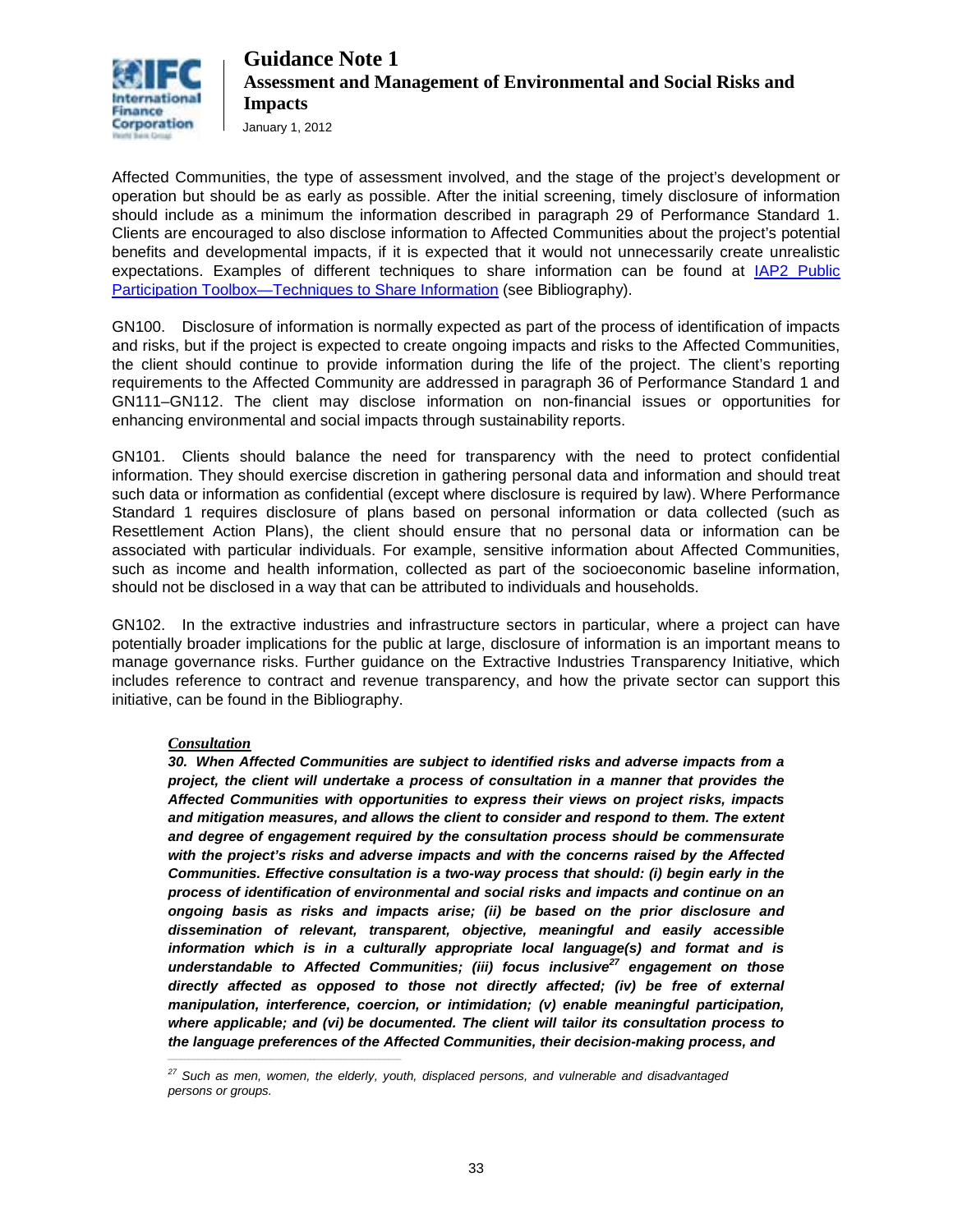

January 1, 2012

*the needs of disadvantaged or vulnerable groups. If clients have already engaged in such a process, they will provide adequate documented evidence of such engagement.*

#### *Informed Consultation and Participation*

*31. For projects with potentially significant adverse impacts on Affected Communities, the client will conduct an Informed Consultation and Participation (ICP) process that will build upon the steps outlined above in Consultation and will result in the Affected Communities' informed participation. ICP involves a more in-depth exchange of views and information, and an organized and iterative consultation, leading to the client's incorporating into their decision-making process the views of the Affected Communities on matters that affect them directly, such as the proposed mitigation measures, the sharing of development benefits and opportunities, and implementation issues. The consultation process should (i) capture both men's and women's views, if necessary through separate forums or engagements, and (ii) reflect men's and women's different concerns and priorities about impacts, mitigation mechanisms, and benefits, where appropriate. The client will document the process, in particular the measures taken to avoid or minimize risks to and adverse impacts on the Affected Communities, and will inform those affected about how their concerns have been considered.* 

#### *Indigenous Peoples*

*32. For projects with adverse impacts to Indigenous Peoples, the client is required to engage them in a process of ICP and in certain circumstances the client is required to obtain their Free, Prior, and Informed Consent (FPIC). The requirements related to Indigenous Peoples and the definition of the special circumstances requiring FPIC are described in Performance Standard 7.* 

GN103. Where the project involves specifically identified physical elements, aspects and facilities that are likely to generate adverse environmental and social impacts on Affected Communities a consultation process should be conducted. The consultation process should be commensurate with the project's risks and impacts, and with the concerns raised by the Affected Communities. Consultation involves two-way communication between the client and the Affected Communities. Effective consultation provides opportunities for the client to learn from the experience, knowledge, and concerns of the Affected Communities, as well as to manage their expectations by clarifying the extent of its responsibilities and resources so that misunderstandings and unrealistic demands can be avoided. For the consultation process to be effective, project information needs to be disclosed and explained to the stakeholders, and sufficient time should be allocated for them to consider the issues. Consultation should be inclusive of various segments of the Affected Communities, including both women and men, and accessible to the disadvantaged and vulnerable groups within the community. Based on the preliminary stakeholder analysis (see GN95), the client's representatives should meet with the Affected Communities and explain the project information, answer questions and listen to comments and suggestions. In addition to meetings with affected individuals, the client should identify community leaders and members of any formal or informal existing decision-making mechanisms so that their input can be sought. The client should inform in a timely manner the Affected Communities about the result of the consultation process and how their suggestions and concerns have been considered.

GN104. Consultation should be undertaken in most situations where the project presents a specific but limited number of potential adverse impacts on Affected Communities. In these cases, the client should consult with the Affected Communities during the process of assessment after the risks and impacts have been identified and analyzed. In the case of projects with significant adverse impacts on Affected Communities an ICP process is required. In addition to the requirements in Performance Standard 1, requirements on consultation can be found in Performance Standards 4–8.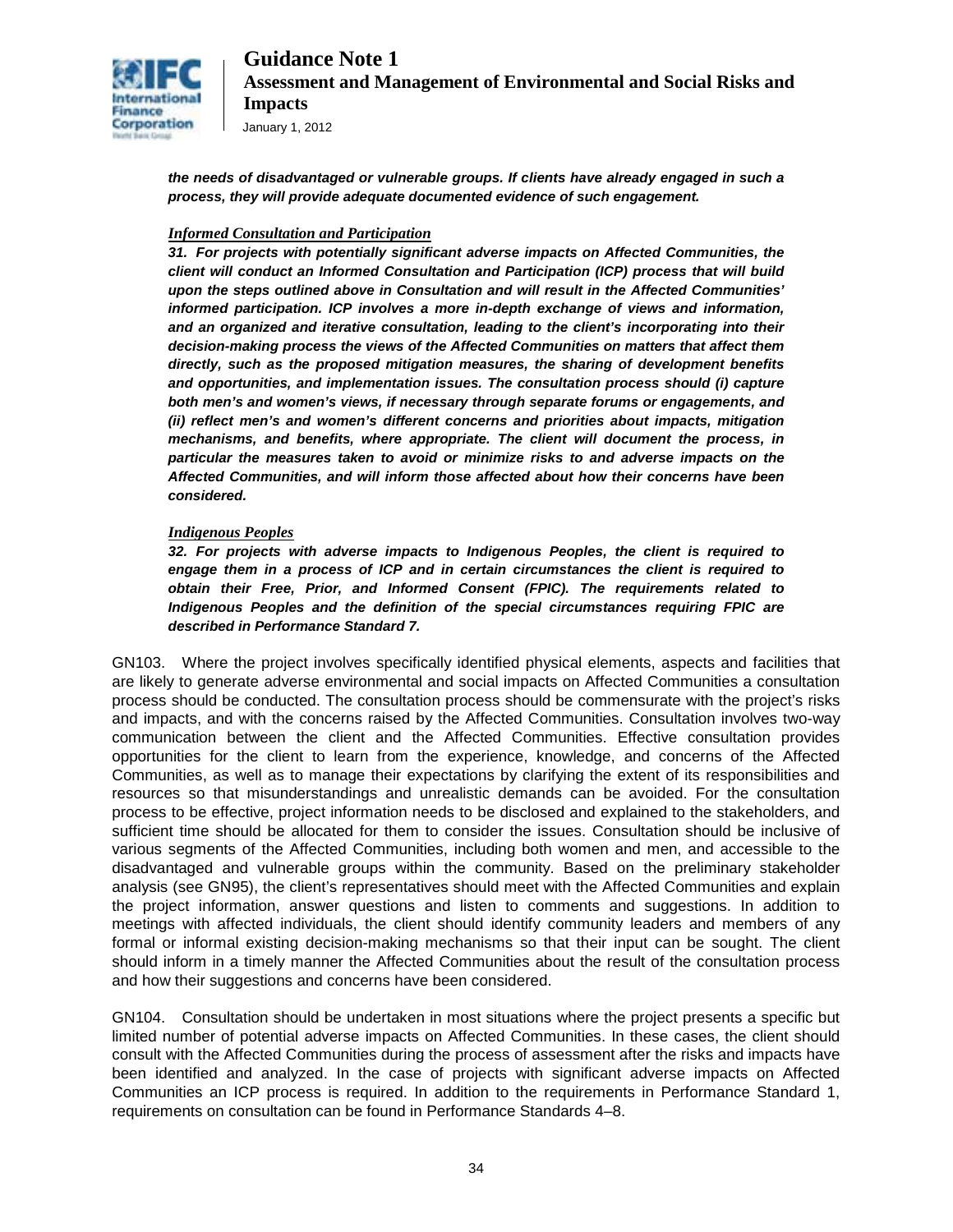

January 1, 2012

GN105. The ICP process must be free of intimidation or coercion, and not be influenced by outside pressure or monetary inducements (unless monetary payments are part of an agreed settlement). The client should allow critics to express their views, and enable various groups to speak out freely with equal opportunity, so as to facilitate a full debate involving all viewpoints. An informed consultation means that relevant, understandable and accessible information, with translations if needed, is available in sufficient time in advance of the consultation. Informed participation entails organized and iterative consultation on issues concerning potential impacts to the Affected Communities, so that the client can incorporate into its decision-making process their views on these issues. Consultation with Affected Communities should begin in the early scoping process that establishes the terms of reference for the assessment process, which includes an inventory of risks and impacts to be assessed, and should continue through the entire project life-cycle. The client should document specific actions, measures or other instances of decisionmaking that have been influenced by or resulted directly from the input of those who participated in the consultation. Annex C describes in more detail what would constitute an ICP process. Free, Prior, and Informed Consent (FPIC) is required for projects with special circumstances involving Indigenous Peoples (see Performance Standard 7 and for definition of FPIC see Guidance Note 7).

*Private Sector Responsibilities Under Government-Led Stakeholder Engagement* 

*33. Where stakeholder engagement is the responsibility of the host government, the client will collaborate with the responsible government agency, to the extent permitted by the agency, to achieve outcomes that are consistent with the objectives of this Performance Standard. In addition, where government capacity is limited, the client will play an active role during the stakeholder engagement planning, implementation, and monitoring. If the process conducted by the government does not meet the relevant requirements of this Performance Standard, the client will conduct a complementary process and, where appropriate, identify supplemental actions.* 

GN106. Host governments may reserve the right to manage the stakeholder engagement process directly associated with a project, particularly when it involves consultation. Nevertheless, the outcome of this process should be consistent with the requirements of Performance Standard 1. In such cases, clients should take an active role during the preparation, implementation and monitoring of the process and should coordinate with the relevant government authorities those aspects of the process that can be facilitated more efficiently by the client or other agents such as consultants or civil society organizations. Whether the client will be permitted to play an active role will depend in part on the applicable national law and the judicial and administrative processes and practices of the responsible government agency. The client should collaborate with the responsible government agency on the key achievable outcomes that need to be achieved to ensure consistency with Performance Standard 1. In all cases, regardless of government involvement, the client must have in place its own communications and grievance redress procedure. It must be clear that the stakeholder engagement process covered under this provision refers to any engagement process with stakeholders who are directly affected by the project regarding issues directly linked to the development of the specific project, and not in reference to broader policy decisions or other matters external to the project.

GN107. Under certain circumstances, a government agency or other authority may have already conducted the consultation process directly linked to the project; in this case, the client should make a determination as to whether the process conducted and its outcomes are consistent with the requirements of Performance Standard 1 and, if not, determine if any corrective actions are feasible to address the situation. If corrective actions are feasible, the client should implement them as soon as possible. Such corrective actions could range from conducting additional engagement activities to facilitating access to and ensuring cultural appropriateness of relevant environmental and social information.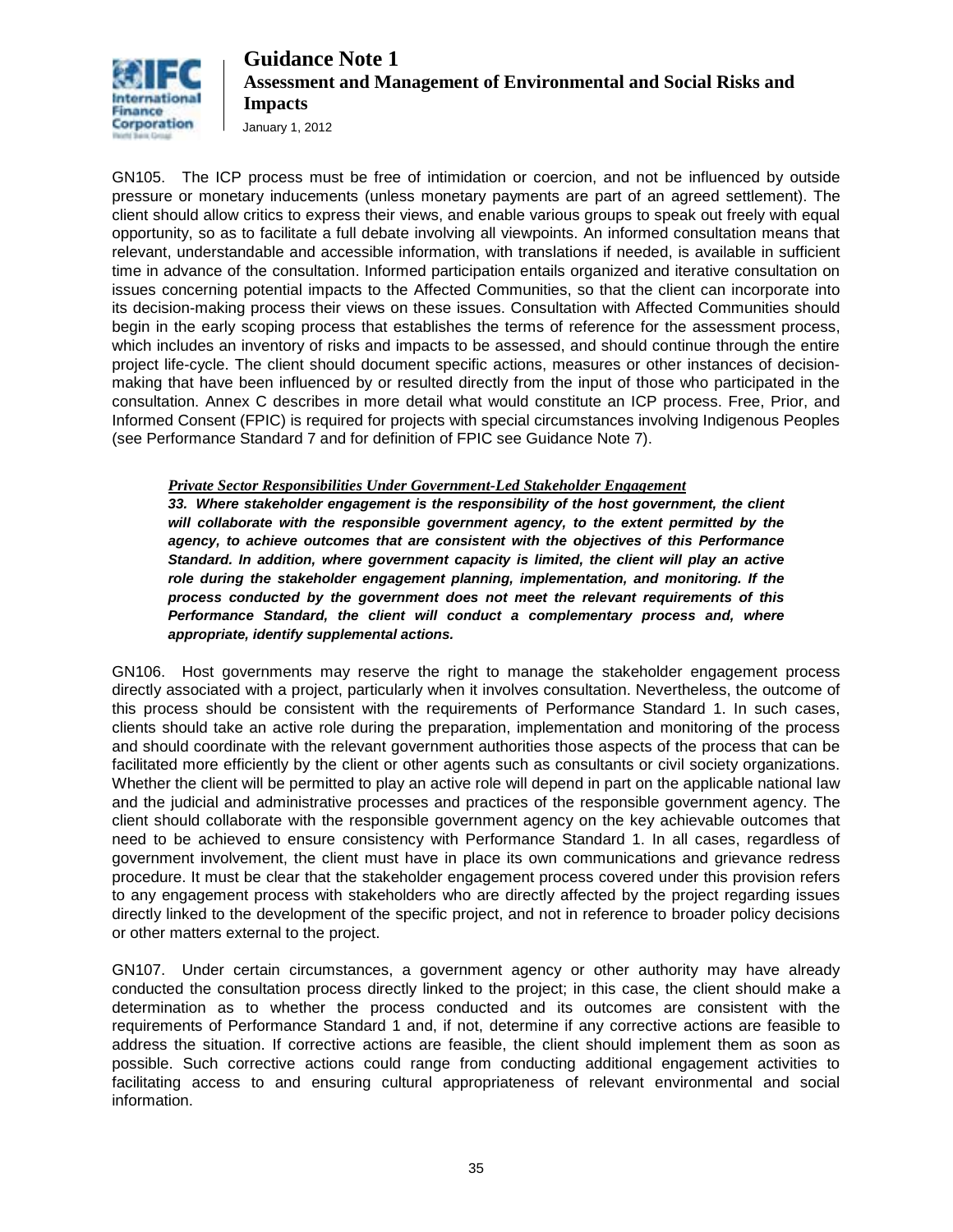

January 1, 2012

#### *External Communications and Grievance Mechanisms*

#### *External Communications*

*34. Clients will implement and maintain a procedure for external communications that includes methods to (i) receive and register external communications from the public; (ii) screen and assess the issues raised and determine how to address them; (iii) provide, track, and document responses, if any; and (iv) adjust the management program, as appropriate. In addition, clients are encouraged to make publicly available periodic reports on their environmental and social sustainability.* 

GN108. It is widely accepted that engaging with external parties is good business practice for organizations. External stakeholders can provide valuable information to an organization. Such information can be in the form of suggestions on product improvement, feedback on customer interaction with an organization's employees, or a myriad of other opinions, comments or contributions from regulators, nongovernmental organizations, communities or individuals regarding an organization's environmental and social performance, real or perceived. The external communications requirement is partially based on the communications element of ISO 14000, which requires procedures for receiving, documenting and responding to relevant information and requests from external interested parties, and must be an integral part of the client's ESMS. This requirement applies to all type of projects, even if they do not involve physical elements, aspects and facilities that are likely to generate adverse environmental and social impacts on Affected Communities, though the complexity could vary and for some projects, this may be a very simple system. Corporate entities should have in place publicly available and easily accessible channels (e.g., phone number, website, email address, etc.) to receive external communications and requests for information regarding their environmental and social performance.

GN109. This procedure should provide for an accessible channel to receive communications from the public and, depending on the project, its level of complexity could range from a basic one-page procedure to a multi-page document describing the following elements: (i) objectives, (ii) principles, (iii) steps and flow of communications, (iv) documentation and monitoring of responses, and (v) allocation of resources and responsibilities. The relevance of the external communication received and the level of response required, if any, should be determined by the client.

#### *Grievance Mechanism for Affected Communities*

*35. Where there are Affected Communities, the client will establish a grievance mechanism to receive and facilitate resolution of Affected Communities' concerns and grievances about the client's environmental and social performance. The grievance mechanism should be scaled to the risks and adverse impacts of the project and have Affected Communities as its primary user. It should seek to resolve concerns promptly, using an understandable and transparent consultative process that is culturally appropriate and readily accessible, and at no cost and without retribution to the party that originated the issue or concern. The mechanism should not impede access to judicial or administrative remedies. The client will inform the Affected Communities about the mechanism in the course of the stakeholder engagement process.* 

GN110. Where the project involves specifically identified physical elements, aspects and facilities that are likely to generate adverse environmental and social impacts on Affected Communities, the client must establish, in addition to the requirements under paragraph 35 of Performance Standard 1 above on External Communications, a procedure at the project level that is readily accessible to the Affected Communities, and that allows for receiving, addressing, and recording/documenting complaints and communications from external stakeholders. Confidentiality of the persons raising the complaint must be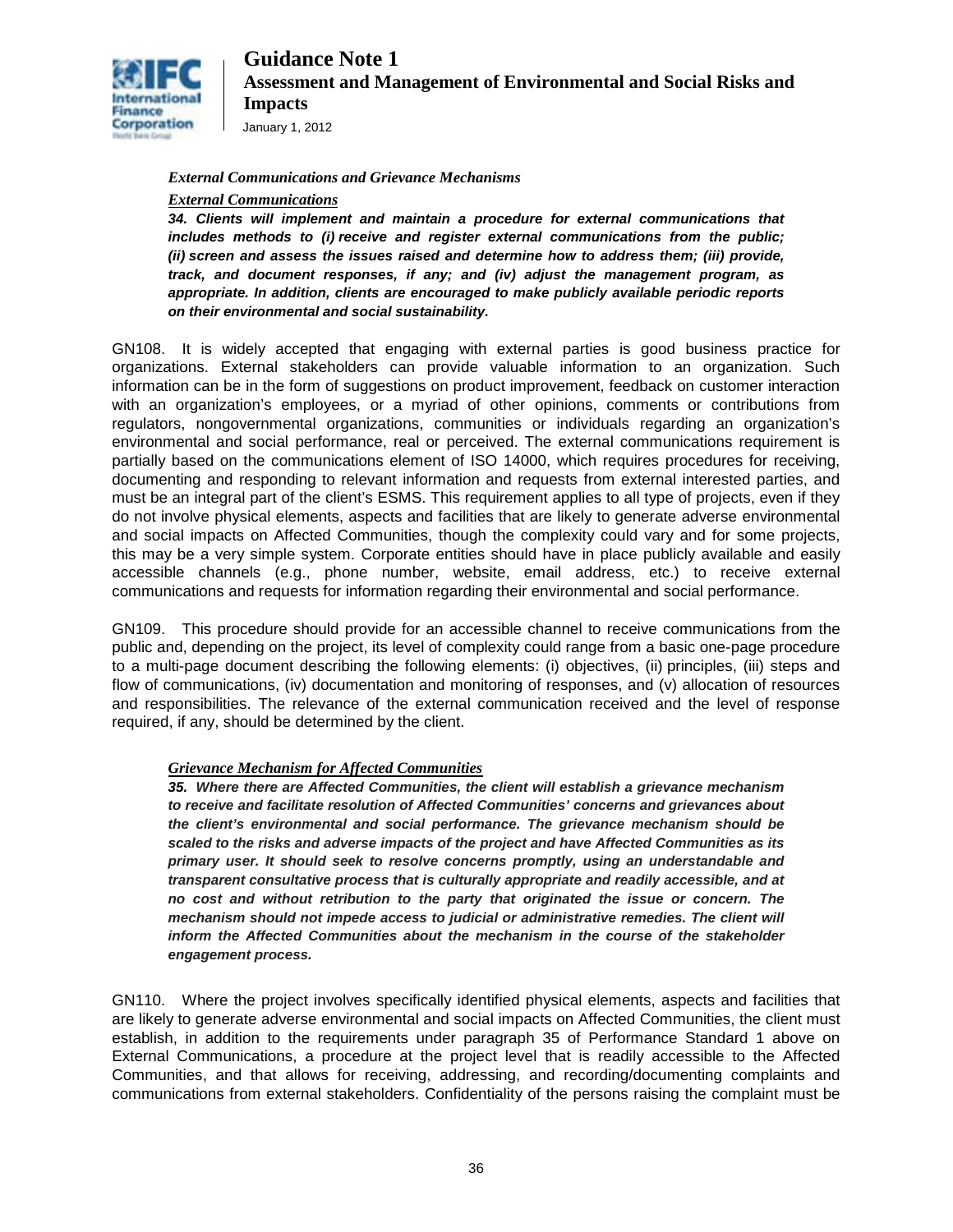

January 1, 2012

protected. The client shall ensure that the procedure is easily accessible, understandable and its availability communicated to Affected Communities. The client may wish to seek solutions to complaints in a collaborative manner with the involvement of the Affected Communities. If the project is unable to solve a complaint, it may be appropriate to enable complainants to have recourse to external experts or neutral parties. Clients should be aware of judicial and administrative mechanisms available in the country for resolution of disputes, and should not impede access to these mechanisms. Communications and grievances received and responses provided should be documented (such as the name of the individual or organization; the date and nature of the complaint; any follow up actions taken; the final decision on the complaint; how and when a relevant project decision was communicated to the complainant; and whether management action has been taken to avoid recurrence of stakeholder concerns in the future), and reported back to the Affected Communities periodically. In addition to the requirements in this Performance Standard, specific requirements for grievance mechanisms can be found in Performance Standards 2, 4, 5, and 7. For additional guidance on grievance mechanisms, see IFC's publications: *Stakeholder Engagement: A Good Practice Handbook for Companies Doing Business in Emerging Markets (IFC, 2007) and Addressing [Grievances From Project-Affected Communities \(IFC,](http://www.ifc.org/ifcext/sustainability.nsf/AttachmentsByTitle/p_GrievanceMechanisms/$FILE/IFC+Grievance+Mechanisms.pdf)  [2009\)](http://www.ifc.org/ifcext/sustainability.nsf/AttachmentsByTitle/p_GrievanceMechanisms/$FILE/IFC+Grievance+Mechanisms.pdf)*. Also see *A Guide to Designing and Implementing Grievance Mechanisms for Development Projects (CAO, 2008).* 

GN111. In the case of large projects with potentially complex issues, a robust grievance mechanism should be established and maintained from the beginning of the assessment process onwards. This mechanism should be communicated to Affected Communities and designed in a way that is appropriate for them, easy to understand and adapted to the communications challenge they may face (e.g., language, literacy levels, level of access to technology). Complaints should be investigated to determine appropriate response and course of action. The responsibility for receiving and responding to grievances should be handled by experienced and qualified personnel within the client organization, separate from the personnel in charge of management of the business activities. In addition, suggestion boxes and periodic community meetings and other communication methods to receive feedback may be helpful. The grievance mechanism should be an integral part of the project's ESMS. In some cases, due to projectspecific circumstances, the client may need to involve an independent third party as part of its grievance redress process.

#### *Ongoing Reporting to Affected Communities*

*36. The client will provide periodic reports to the Affected Communities that describe progress with implementation of the project Action Plans on issues that involve ongoing risk to or impacts on Affected Communities and on issues that the consultation process or grievance mechanism have identified as a concern to those Communities. If the management program results in material changes in or additions to the mitigation measures or actions described in the Action Plans on issues of concern to the Affected Communities, the updated relevant mitigation measures or actions will be communicated to them. The frequency of these reports will be proportionate to the concerns of Affected Communities but not less than annually.* 

GN112. The client should provide periodic updates to the Affected Communities at least annually on the implementation of and progress on the specific items in the management programs, including the Action Plans, that involve ongoing risks to or impacts on Affected Communities. As appropriate, where amendments and updates to the management programs materially change risks and impacts to Affected Communities, the client should also disclose these to communities. In addition, information should be made available to Affected Communities in response to community feedback or grievances and as a means to further involve the Affected Communities in the environmental and social performance of the project.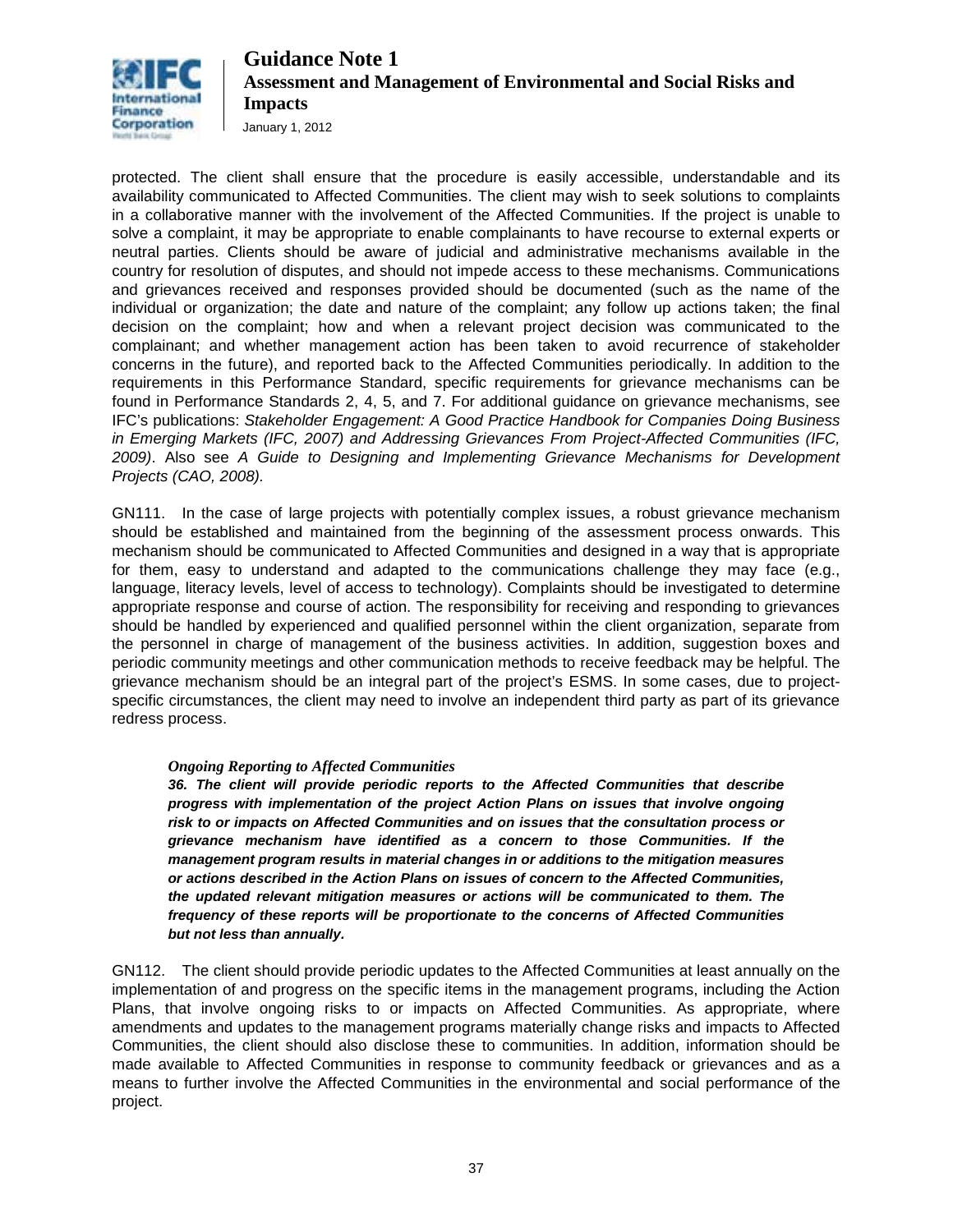

January 1, 2012

GN113. Clients may wish to consider using sustainability reports to report on the financial, environmental and social aspects of their operations, including areas of success of performance measures and positive project impacts that are being enhanced, as well as any unsuccessful outcomes and lessons learned. Reporting initiatives, guidelines, including sector-specific guidelines, and good practices are rapidly emerging in this area. The most notable is the Global Reporting Initiative (see Bibliography).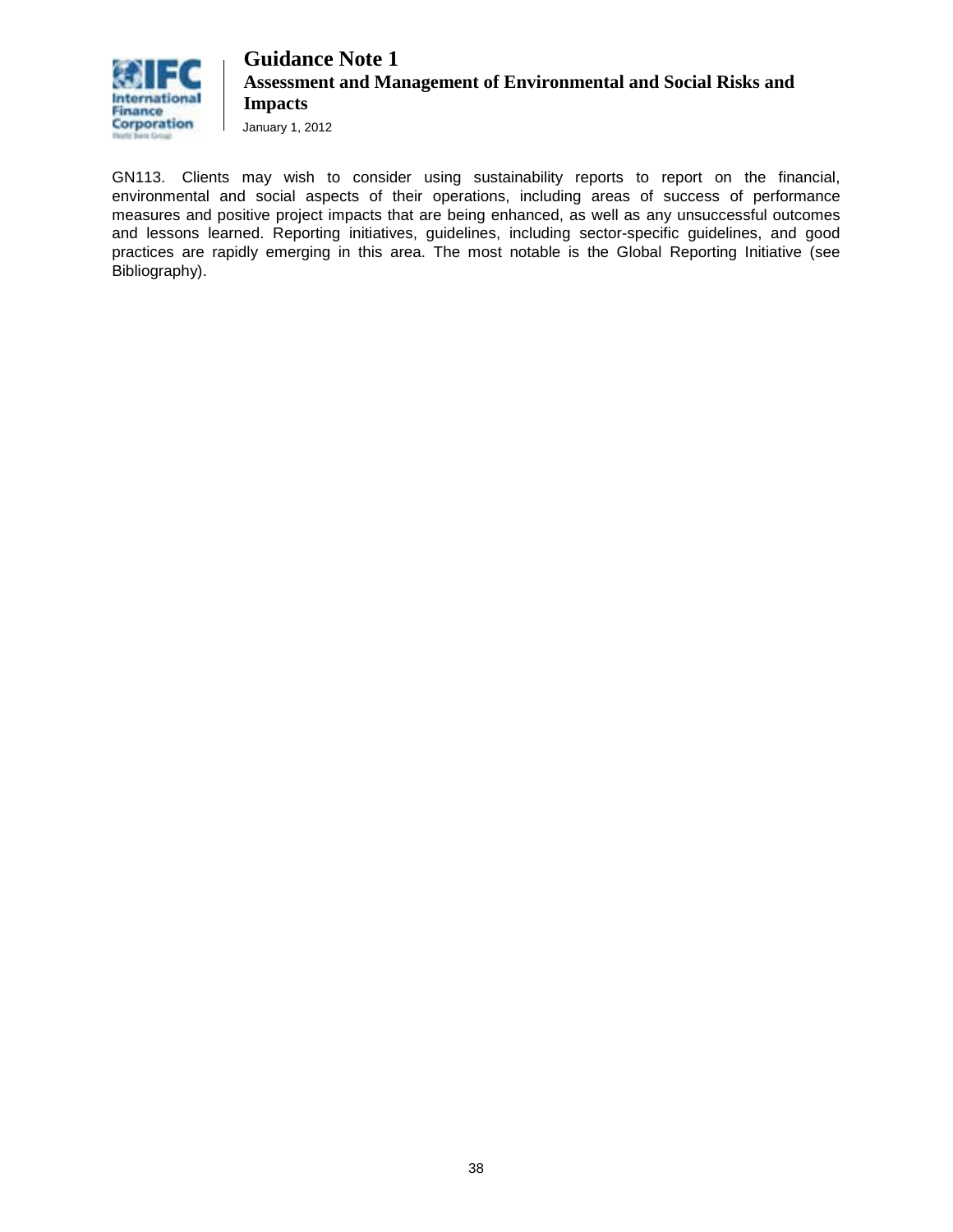

### **Annex A**

#### **Background on Accepted International Practice in Conducting and Compiling Environmental Audit Reports, References and Links to Examples**

An environmental audit is a tool to be used to determine the degree to which an activity, process, operation, product or service is meeting stipulated requirements. Stipulated requirements are considered audit criteria. They are the requirements to be audited against—and can vary depending on the need/outcome for the audit. They can be focused on media (e.g., water or air), the requirements of a specific piece of regulation, permit requirements or element of a management system, only look at a limited geographic coverage (e.g., specific plant or area of operation that may be a target of acquisition) or they can be used to assess ongoing performance or other attributes or activities of a business as needed. Criteria and the organization or entity to be audited form the scope of the audit. The scope defines what is to be audited and (by definition) what is not. Scope must be carefully considered to ensure that all that is material to the audit is reviewed during the conduct of the audit.

Regardless of the scope of an audit, the audit must strictly follow an audit procedure to ensure it is planned, staffed, and conducted in a manner that ultimately allows the results to be used with confidence. Confidence means that when the audit presents the difference between what is supposed to occur (the requirements) and what is actually occurring or has occurred (based on observations, records reviewed or interviews with people to generate objective evidence) such findings can be relied upon as truthful and accurate. Findings are detailed in an audit report and summarized as audit conclusions. Often it is only the conclusions that are reviewed by those who originally commissioned the audit and that are used to inform decisions. It is therefore very important to have conducted the audit in a manner that allows the recipients of the conclusions to trust them implicitly.

A good specification on the conduct of all audits is contained within ISO 19011, available from the International Organization for Standardization (ISO) at [http://www.iso.org/iso/home.htm.](http://www.iso.org/iso/home.htm)

As mentioned above, the report, and often only the audit conclusions, is the key output of an environmental audit. The content of the report should necessarily vary depending on the scope of the audit. None-the-less, the following outline is a good example of what can be included in an environmental audit report.

- *Executive Summary*: A concise discussion of all environmental and occupational health and safety areas of concern. Possible additional summary information may include recommended mitigation measures and their priority, the cost of mitigation, and a schedule for compliance. These are sometimes made by auditors but are also sometimes left to the organization that "owns" the issues as it may be better placed to provide more accurate data. The inclusion of such information depends on the terms of reference that guide the conduct of the audit and must be agreed upon prior to conducting the audit.
- *Scope of the Audit:* A description of what the audit focused upon (where the audit was conducted), what was audited (processes, organization, operations, etc.), when the period of performance began and ended (did the audit cover a month, a year, or all operations since inception?).
- *Regulatory Setting:* Tabular summary of host country, local and any other applicable environmental and occupational health and safety laws, regulations, guidelines, and policies as they may directly pertain to the scope of the audit.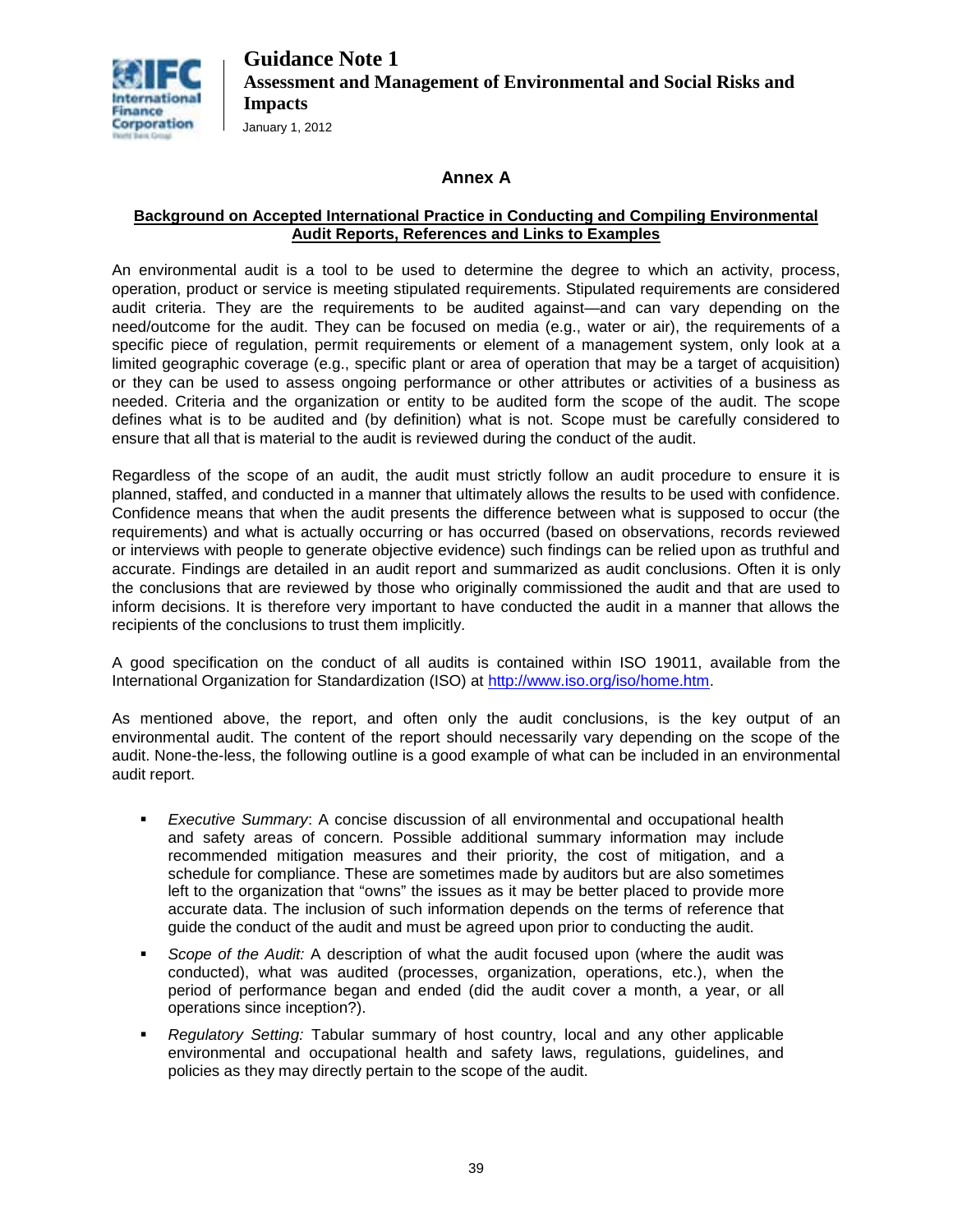

January 1, 2012

- *Audit and Site Investigation Procedure:* Brief overview of the approach used to conduct the audit. A discussion of the records review, site reconnaissance, and interview activities; a description of the site sampling plan and chemical testing plan, field investigations, environmental sampling and chemical analyses and methods, if applicable.
- *Findings and Areas of Concern:* Detailed discussion of all environmental and occupational health and safety areas of concern. The areas of concern should be discussed in terms of both existing facilities and operations and contamination or damages due to past activities, including the affected media and its quality and recommendations for further investigation and remediation, if applicable. The report may wish to consider prioritizing findings into categories: immediate action; mid-term action; and long-term action.
- *Corrective Action Plan, Costs and Schedule (CAP)*: For each area of concern, the audit report may include specifics on the appropriate corrective actions to mitigate them and why they are necessary. If so, the report should indicate priorities for action, provide estimates of the cost of implementing the corrective actions and a schedule for their implementation if this has been agreed to between the auditor and auditee. Schedules should be recommended within the context of any planned capital expenditure for the facility.
- *Annexes:* These should include references, copies of interview forms, any details regarding the audit protocol not already included, and data obtained during the audit but not included directly above.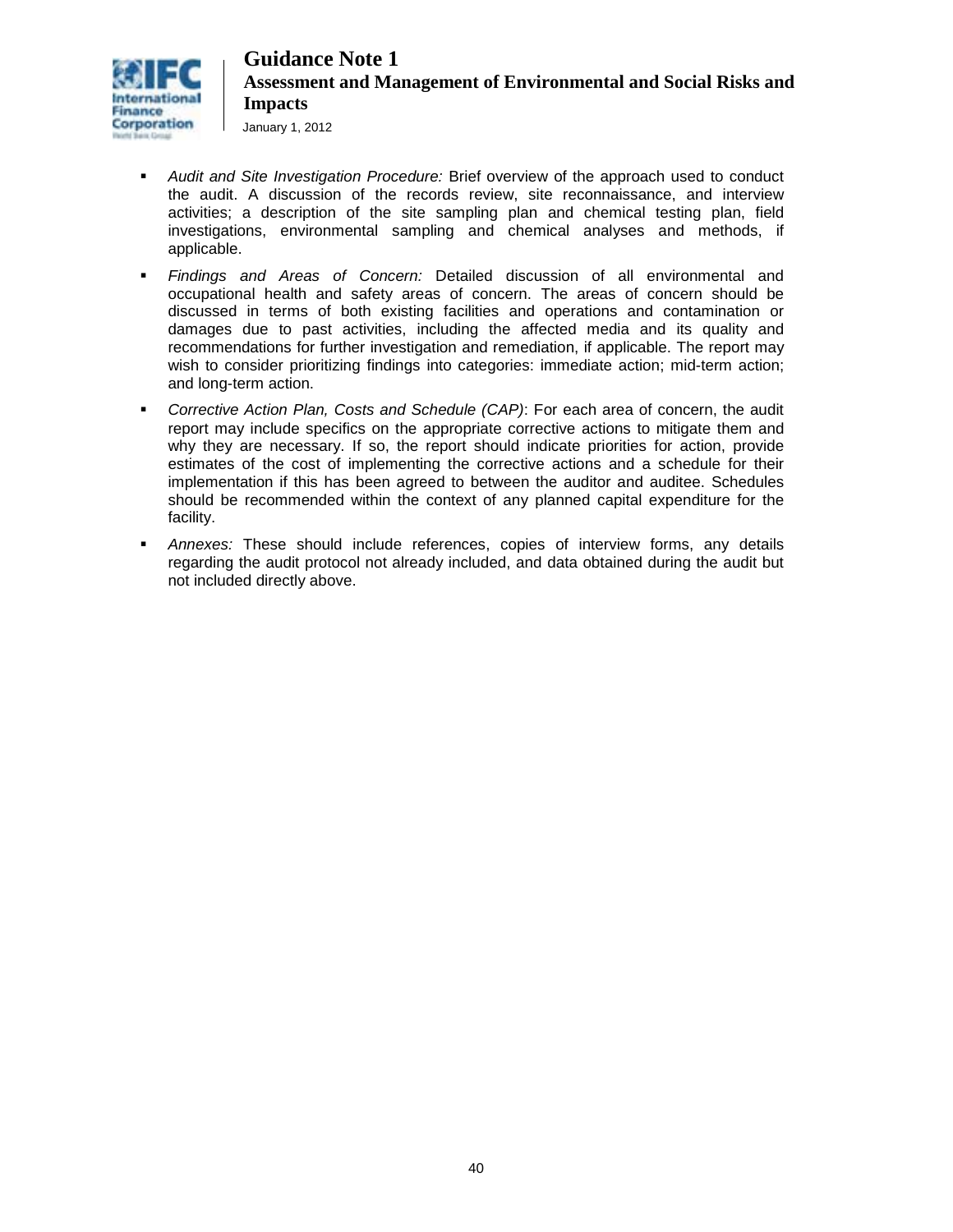

January 1, 2012

### **Annex B**

### **Stakeholder Engagement Plan (Sample Contents)**

A good Stakeholder Engagement Plan should:

- Describe regulatory, lender, company, and/or other requirements for consultation and disclosure.
- Identify and prioritize key stakeholder groups, focusing on Affected Communities.
- Provide a strategy and timetable for sharing information and consulting with each of these groups.
- **Describe resources and responsibilities for implementing stakeholder engagement activities.**
- Describe how stakeholder engagement activities will be incorporated into a company's management system.

The scope and level of detail of the plan should be scaled to fit the needs of the project (or company operations).

1. Introduction

Briefly describe the project (or the company's operations) including design elements and potential environmental and social issues. Where possible, include maps of the project site and surrounding area.

2. Regulations and Requirements

Summarize any legal, regulatory, lender, or company requirements pertaining to stakeholder engagement applicable to the project or company operations. This may involve public consultation and disclosure requirements related to the environmental and social assessment process.

- 3. Summary of any previous stakeholder engagement activities If the company has undertaken any activities to date, including information disclosure and/or consultation, provide the following details:
	- Type of information disclosed, in what forms (e.g., oral, brochure, reports, posters, radio, etc.), and how it was disseminated.
	- The locations and dates of any meetings undertaken to date.
	- **Individuals, groups, and/or organizations that have been consulted.**
	- Key issues discussed and key concerns raised.
	- Company response to issues raised, including any commitments or follow-up actions.
	- Process undertaken for documenting these activities and reporting back to stakeholders.
- 4. Project Stakeholders

List the key stakeholder groups who will be informed and consulted about the project (or the company's operations). These should include persons or groups who:

- Are directly and/or indirectly affected by the project (or the company's operations).
- Have "interests" in the project or parent company that determine them as stakeholders.
- Have the potential to influence project outcomes or company operations (examples of potential stakeholders are Affected Communities, local organizations, NGOs, and government authorities; stakeholders can also include politicians, other companies, labor unions, academics, religious groups, national environmental and social public sector agencies, and the media).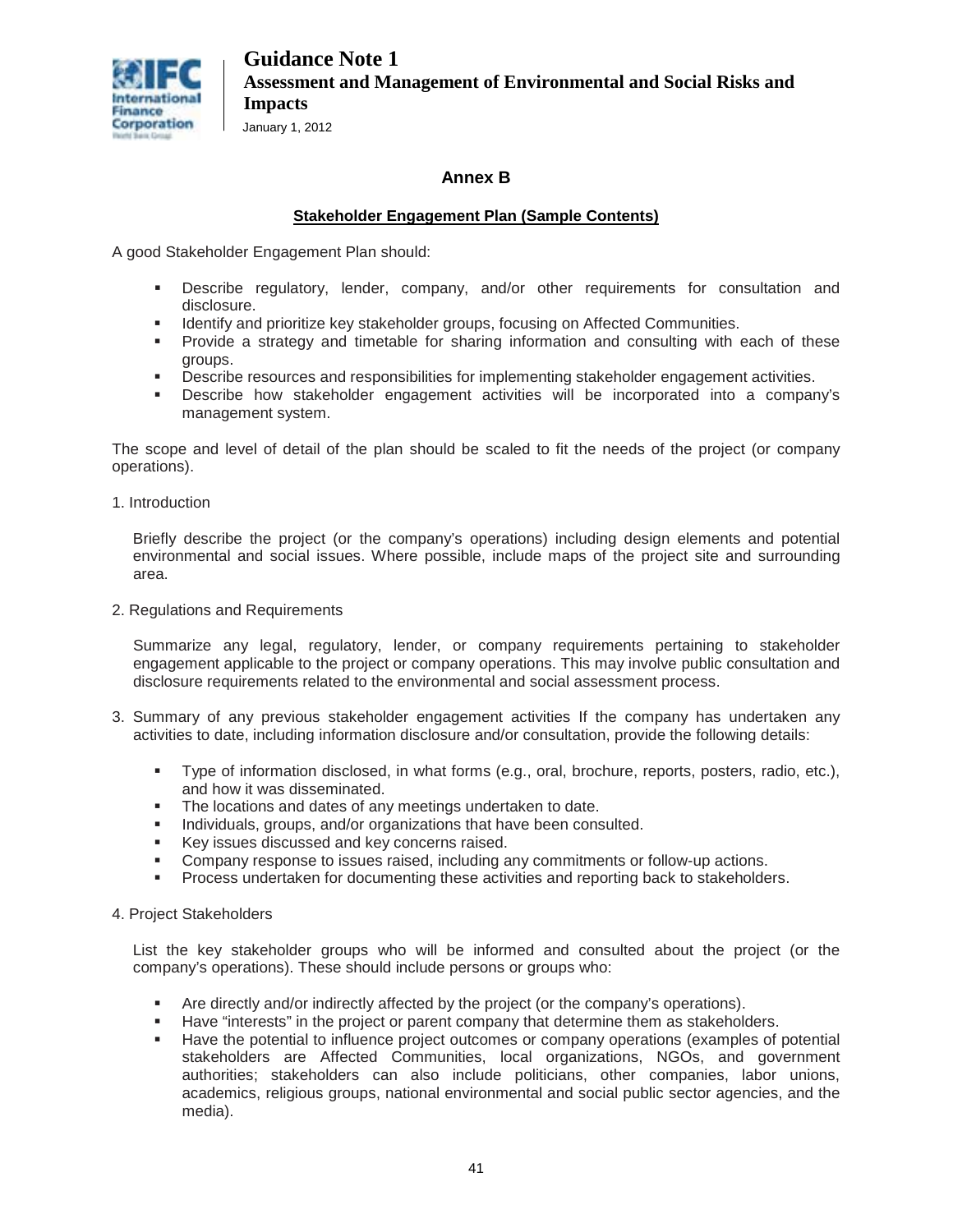

- 5. Stakeholder Engagement Program
	- Summarize the purpose and goals of the program (either project-specific or corporate).
	- **Briefly describe what information will be disclosed, in what formats, and the types of methods that** will be used to communicate this information to each of the stakeholder groups identified in section 4 above. Methods used may vary according to target audience, for example:
		- $\checkmark$  Newspapers, posters, radio, television
		- $\checkmark$  Information centers and exhibitions or other visual displays
		- $\checkmark$  Brochures, leaflets, posters, non-technical summary documents and reports
	- Briefly describe the methods that will be used to consult with each of the stakeholder groups identified in section 4. Methods used may vary according to target audience, for example:
		- $\checkmark$  Interviews with stakeholder representatives and key informants
		- $\checkmark$  Surveys, polls, and questionnaires
		- $\checkmark$  Public meetings, workshops, and/or focus groups with specific groups
		- $\checkmark$  Participatory methods
		- $\checkmark$  Other traditional mechanisms for consultation and decision-making
	- **Describe how the views of women and other relevant sub-groups (e.g., minorities, elderly, youth** etc.) will be taken into account during the process.
	- Describe any other engagement activities that will be undertaken, including participatory processes, joint decision-making, and/or partnerships undertaken with local communities, NGOs, or other project stakeholders. Examples include benefit-sharing programs, stakeholders development initiatives, resettlement and development programs, and/or training and microfinance programs.
- 6. Timetable

Provide a schedule outlining dates/periodicity and locations where various stakeholder engagement activities, including consultation, disclosure, and partnerships will take place and the date by which such activities will be incorporated into the company's management system (at either the project or corporate level).

- 7. Resources and Responsibilities
	- Indicate what staff and resources will be devoted to managing and implementing the company's Stakeholder Engagement Program.
	- Who within the company will be responsible for carrying out these activities? What budget has been allocated toward these activities?
	- For projects (or multiple company operations) with significant or diverse impacts and multiple stakeholder groups, it is good practice for a company to hire a qualified Stakeholders Liaison Officer(s) to arrange and facilitate these activities at the project and/or corporate level. Integration of the stakeholders liaison function with other core business functions is also important, as is management involvement and oversight.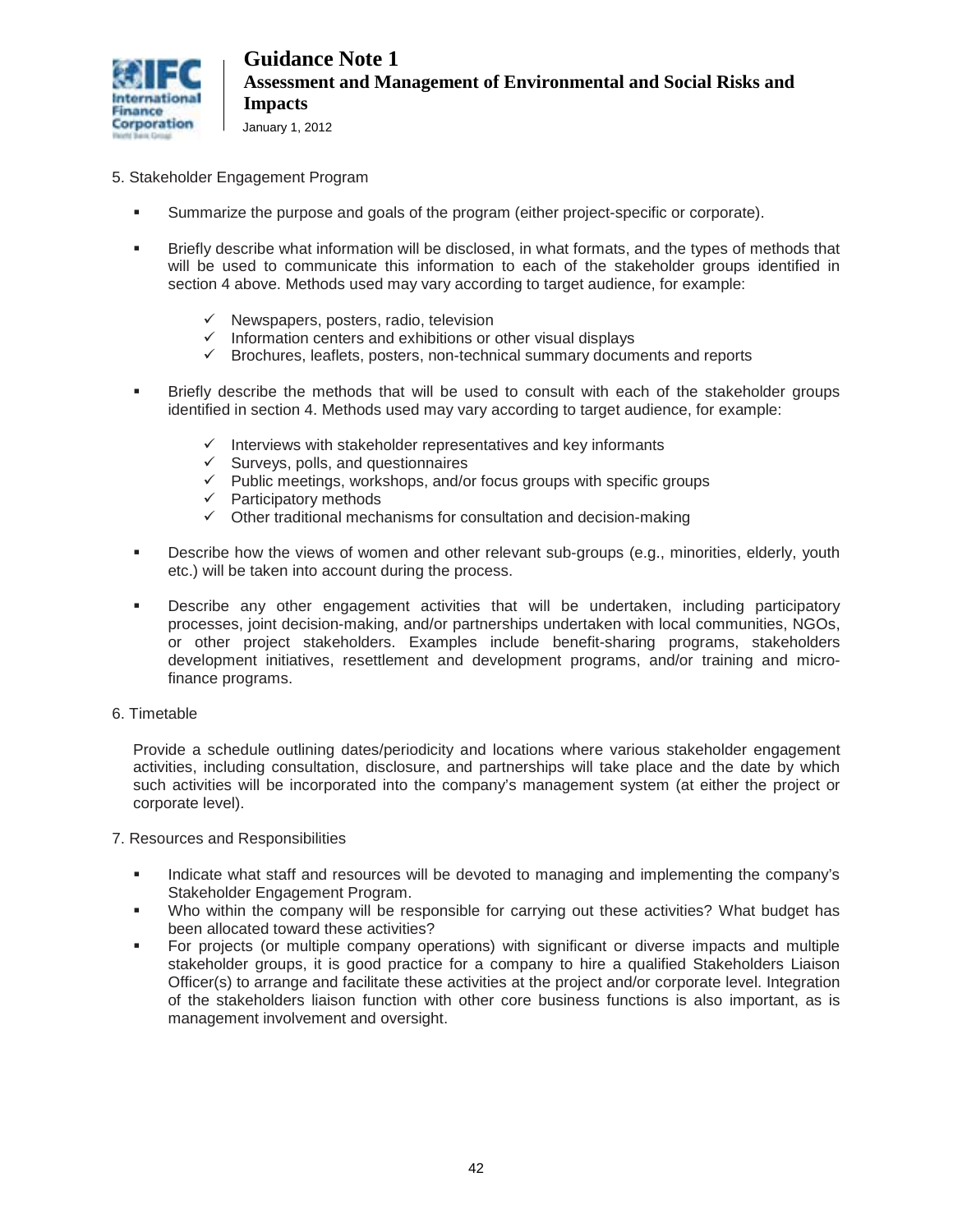

#### 8. Grievance Mechanism

Describe the process by which people affected by the project (or company's operations) can bring their grievances to the company for consideration and redress. Who will receive grievances, how and by whom will they be resolved, and how will the response be communicated back to the complainant?

#### 9. Monitoring and Reporting

- Describe any plans to involve project stakeholders (including Affected Communities) or third-party monitors in the monitoring of project impacts and mitigation programs.
- **Describe how and when the results of stakeholder engagement activities will be reported back to** Affected Communities as well as broader stakeholder groups.
- Examples include environmental and social assessment reports; company newsletters; annual monitoring reports submitted to lenders; company annual report; company or corporate sustainability report.

#### 10. Management Functions

How will stakeholder engagement activities be integrated into the company's ESMS and with other core business functions?

- Who will have management oversight for the program?
- What are the plans for hiring, training, and deploying staff to undertake stakeholder engagement work?
- What will be the reporting lines between stakeholders liaison staff and senior management?
- How will the company's stakeholder engagement strategy be communicated internally?
- What management tools will be used to document, track, and manage the process (e.g., stakeholder database, commitments register, etc.)?
- For projects or company operations involving contractors, how will the interaction between contractors and local stakeholders be managed to ensure good relations?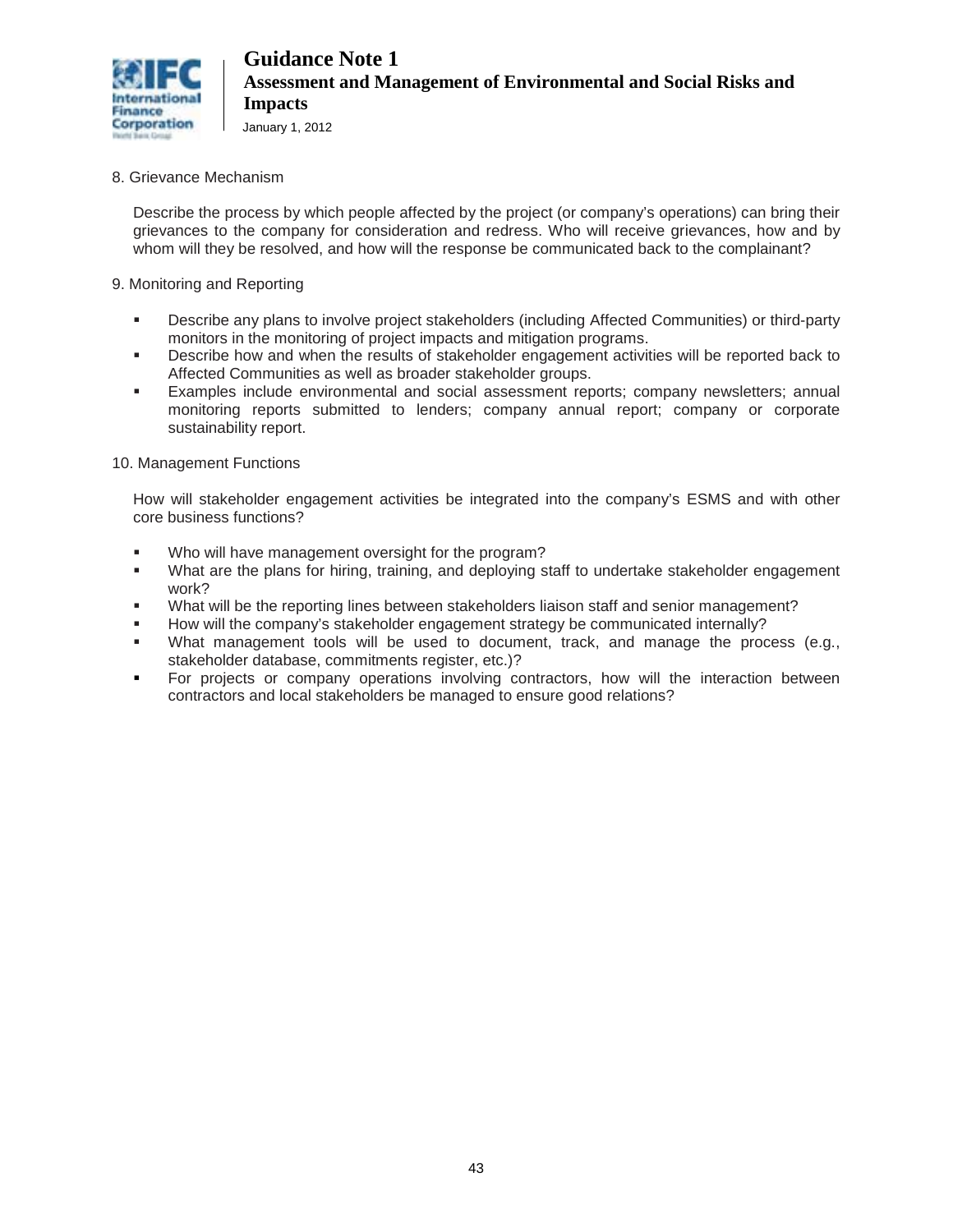

January 1, 2012

### **Annex C**

#### **An Example of Indicators and Validation Methods for Informed Consultation and Participation Process**

| <b>Material Consideration</b>                                                                                                                                                                                                                                                                                                                                                                                                                                                                                                                                                                                                                                                        | <b>Examples of Validation Methods</b>                                                                                                                                                                                                                       |
|--------------------------------------------------------------------------------------------------------------------------------------------------------------------------------------------------------------------------------------------------------------------------------------------------------------------------------------------------------------------------------------------------------------------------------------------------------------------------------------------------------------------------------------------------------------------------------------------------------------------------------------------------------------------------------------|-------------------------------------------------------------------------------------------------------------------------------------------------------------------------------------------------------------------------------------------------------------|
| 1. Company Strategy, Policy, or Principles of<br>Engagement<br>Strategy, policy, or principles for on-going stakeholder<br>engagement with explicit mention of Affected<br>Communities and relevant standards.                                                                                                                                                                                                                                                                                                                                                                                                                                                                       | Client's strategy, policy or principles or other supporting<br>documents.                                                                                                                                                                                   |
| 2. Stakeholder Identification and Analysis<br>As part of the environmental and social assessment<br>process, identification of all Affected Communities, their<br>disaggregation (numbers, locations) in terms of<br>different levels of vulnerability to adverse project<br>impacts and risks, and an analysis of the effect of<br>adverse project impacts and risks on each group. As<br>part of the environmental and social assessment<br>process, this analysis should also look at communities<br>and individuals that will benefit from the project.                                                                                                                          | Stakeholder analysis document as part of SEIA or SEA.<br>Client's planning documentation for stakeholders<br>engagement, e.g., communications strategy,<br>consultation plan, Public Consultation and Disclosure<br>Plans, and stakeholder engagement plan. |
| 3. Stakeholders Engagement<br>A process of consultation that is ongoing during the<br>project planning process (including the process of<br>environmental and social assessment), such that: (i)<br>Affected Communities have been engaged in: (a)<br>identifying potential impacts and risks; (b) assessing<br>the consequences of these impacts and risks for their<br>lives; and (c) providing input into the proposed<br>mitigation measures, the sharing of development<br>benefits and opportunities and implementation issues;<br>and that (ii) new impacts and risks that have come to<br>light during the planning and assessment process have<br>also been consulted upon. | Client's schedule and record of stakeholder<br>engagement.<br>Client's record of discussions with recognized<br>stakeholder representatives, respected key informants,<br>and legitimate representatives of sub-groups (e.g.,<br>women, minorities).        |
| 4. Information Disclosure<br>Timely disclosure by the client of project information by<br>the client to Affected Communities about (i) the<br>purpose, nature, and scale of the project; (ii) the<br>duration of proposed project activities; (iii) any risks to<br>and potential impacts on such communities and<br>relevant mitigation measures; (iv) the envisaged<br>stakeholder engagement process; and (v) the<br>grievance mechanism. Disclosure should be in a form<br>that is understandable and meaningful.                                                                                                                                                                | Client's materials prepared for disclosure and<br>consultation.<br>Client's record of discussions with recognized<br>stakeholders representatives; respected key<br>informants; and legitimate representatives of sub-<br>groups.                           |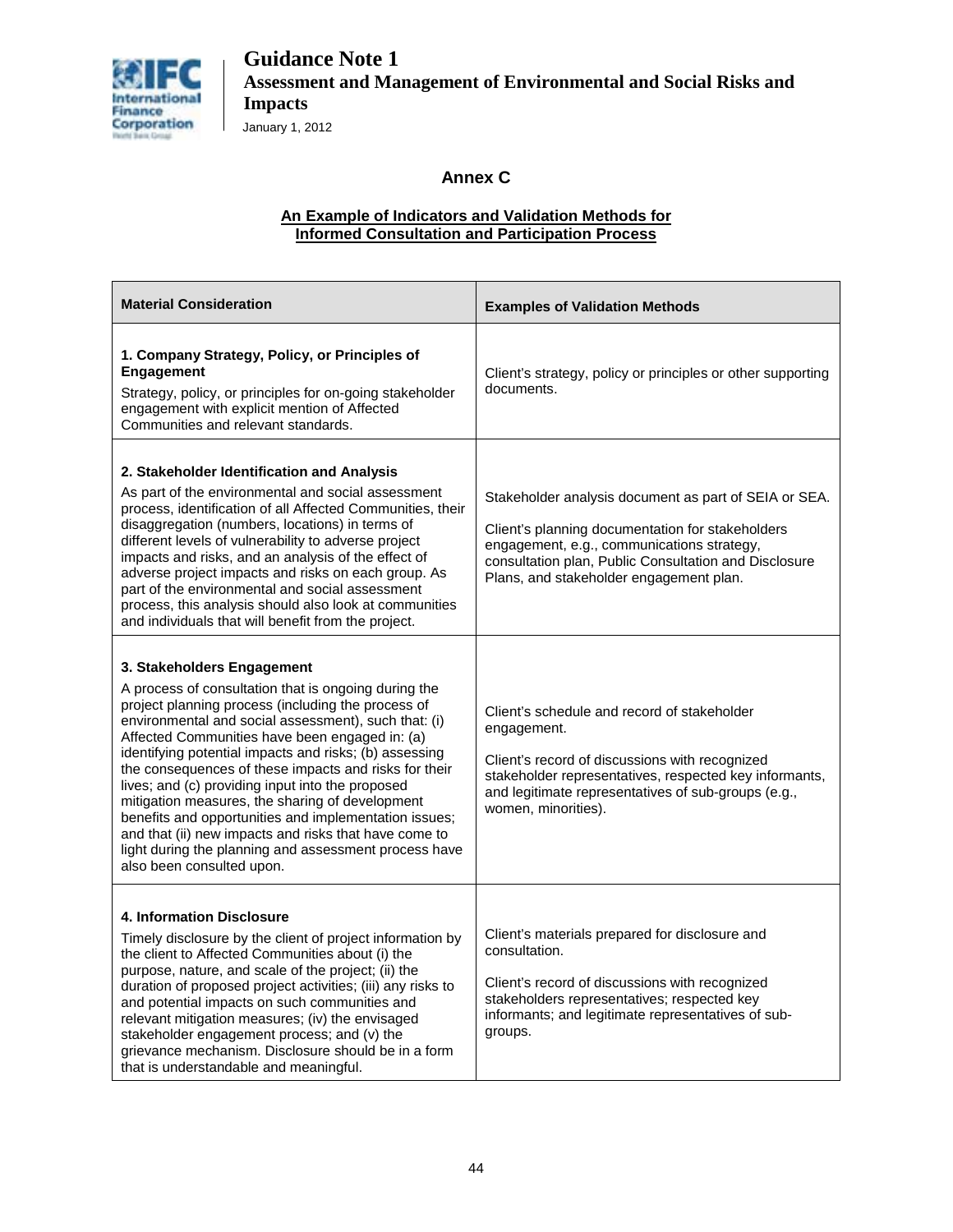

| <b>Material Consideration</b>                                                                                                                                                                                                                                                                                                                                                                                                                                                                                                                                                                                                | <b>Examples of Validation Methods</b>                                                                                                                                                                                                                                                                 |
|------------------------------------------------------------------------------------------------------------------------------------------------------------------------------------------------------------------------------------------------------------------------------------------------------------------------------------------------------------------------------------------------------------------------------------------------------------------------------------------------------------------------------------------------------------------------------------------------------------------------------|-------------------------------------------------------------------------------------------------------------------------------------------------------------------------------------------------------------------------------------------------------------------------------------------------------|
| 5. Consultation<br>a) Free<br>Evidence from the Affected Communities that the client<br>or its representatives have not coerced, intimidated or<br>unduly incentivized the affected population to be<br>supportive of the project.                                                                                                                                                                                                                                                                                                                                                                                           | Client's record of discussions with recognized<br>stakeholder representatives, respected key informants,<br>and legitimate representatives of subgroups.                                                                                                                                              |
| b) Prior<br>Consultation with Affected Communities must be<br>sufficiently early in the project planning process (i) to<br>allow time for project information to be interpreted and<br>comments and recommendations formulated and<br>discussed; (ii) for the consultation to have a meaningful<br>influence on the broad project design options (e.g.,<br>siting, location, routing, sequencing, and scheduling);<br>(iii) for the consultation to have a meaningful influence<br>on the choice and design of mitigation measures, the<br>sharing of development benefits and opportunities, and<br>project implementation. | Client's record of discussions with recognized<br>stakeholder representatives, respected key informants,<br>and legitimate representatives of subgroups.                                                                                                                                              |
| c) Informed<br>Consultation with Affected Communities on project<br>operations and potential adverse impacts and risks,<br>based on adequate and relevant disclosure of project<br>information, and using methods of communication that<br>are inclusive (i.e., accommodating various levels of<br>vulnerability), culturally appropriate, and adapted to the<br>communities' language needs and decision-making,<br>such that members of these communities fully<br>understand how the project will affect their lives.                                                                                                     | Client's record of discussions with recognized<br>stakeholder representatives, respected key informants,<br>and legitimate representatives of sub-groups.                                                                                                                                             |
| 6. Informed Participation<br>Evidence of the client's organized and iterative<br>consultation, leading to the client's specific decisions to<br>incorporate the views of the Affected Communities on<br>matters that affect them directly, such as the avoidance<br>or minimization of project impacts, proposed mitigation<br>measures, the sharing of project benefits and<br>opportunities, and implementation issues.                                                                                                                                                                                                    | Client's schedule and record of stakeholder<br>engagement.<br>The client's documentation of measures taken to avoid<br>or minimize risks to and adverse impacts on Affected<br>Communities in response to stakeholders' feedback<br>received during consultation.<br>Drafts of relevant Action Plans. |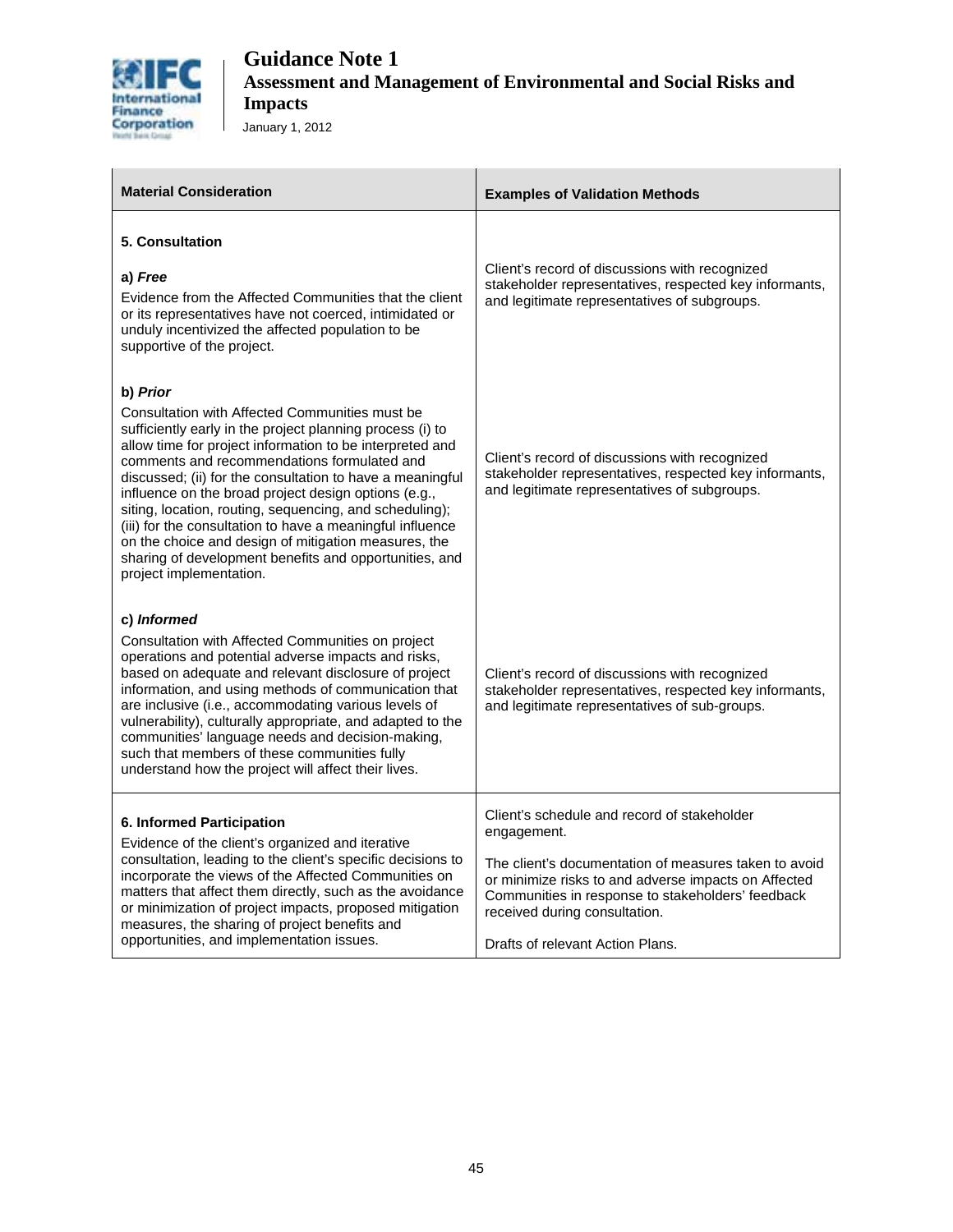

| <b>Material Consideration</b>                                                                                                                                                                                                                                                                                                                                                                                                                                                                                                                                                                                           | <b>Examples of Validation Methods</b>                                                                                                                                                                                                                                                                                                                                                                                                          |
|-------------------------------------------------------------------------------------------------------------------------------------------------------------------------------------------------------------------------------------------------------------------------------------------------------------------------------------------------------------------------------------------------------------------------------------------------------------------------------------------------------------------------------------------------------------------------------------------------------------------------|------------------------------------------------------------------------------------------------------------------------------------------------------------------------------------------------------------------------------------------------------------------------------------------------------------------------------------------------------------------------------------------------------------------------------------------------|
| 7. Vulnerable Groups - Consultation and Mitigation<br>Evidence that individuals or groups particularly<br>vulnerable to adverse project impacts and risks have<br>been party to effective free, prior, and informed<br>consultation as well as informed participation, and<br>evidence that the potential impacts and specific or<br>exacerbated risks to them will be mitigated to the<br>satisfaction of these parties.                                                                                                                                                                                               | Stakeholder analysis as part of SEIA or SEA or<br>socioeconomic baseline data.<br>Client's record of stakeholder engagement, including<br>record of discussions with legitimate representatives of<br>vulnerable groups.<br>Client's documentation of measures taken to avoid or<br>minimize risks to and adverse impacts on vulnerable<br>groups in response to feedback received during<br>consultation.<br>Drafts of relevant Action Plans. |
| 8. Grievance Mechanism - Structure, Procedure,<br>and Application<br>An effective grievance mechanism procedure that is<br>fully functioning (i) throughout the process of<br>environmental and social assessment; and (ii) that is<br>suitable for the operational phase of the project to<br>receive and address the Affected Communities'<br>concerns about the client's environmental and social<br>performance. The mechanism should be culturally<br>appropriate, readily accessible to all segments of the<br>Affected Communities, and available to Affected<br>Communities at no cost and without retribution. | Client's organizational structure and responsibilities,<br>and procedures for managing grievances.<br>Client's record of grievances received about the project<br>and addressed, including expressions in support or<br>dissent.<br>Client's record of discussions with recognized<br>stakeholder representatives, respected key informants,<br>and legitimate representatives of subgroups.                                                   |
| 9. Feedback to Affected Communities<br>Documentation that the client provided the results of<br>consultation to the Affected Communities, and either (i)<br>demonstrated how the comments and<br>recommendations made by the Affected Communities<br>have been accommodated in the project design,<br>mitigation measures, and/or sharing of development<br>benefits and opportunities; or (ii) provided a rationale<br>why these comments and recommendations have not<br>been accommodated.                                                                                                                           | Client's record of stakeholder engagement.<br>Client's documentation of measures taken to avoid or<br>minimize risks to and adverse impacts on Affected<br>Communities.<br>Discussions with recognized stakeholder<br>representatives, respected key informants, and<br>legitimate representatives of subgroups.<br>Client's ongoing reporting on implementation of<br>relevant Action Plans.<br>Revised management program or Action Plans.   |

**The client may also use perception surveys to pose questions to Affected Communities and solicit their responses.**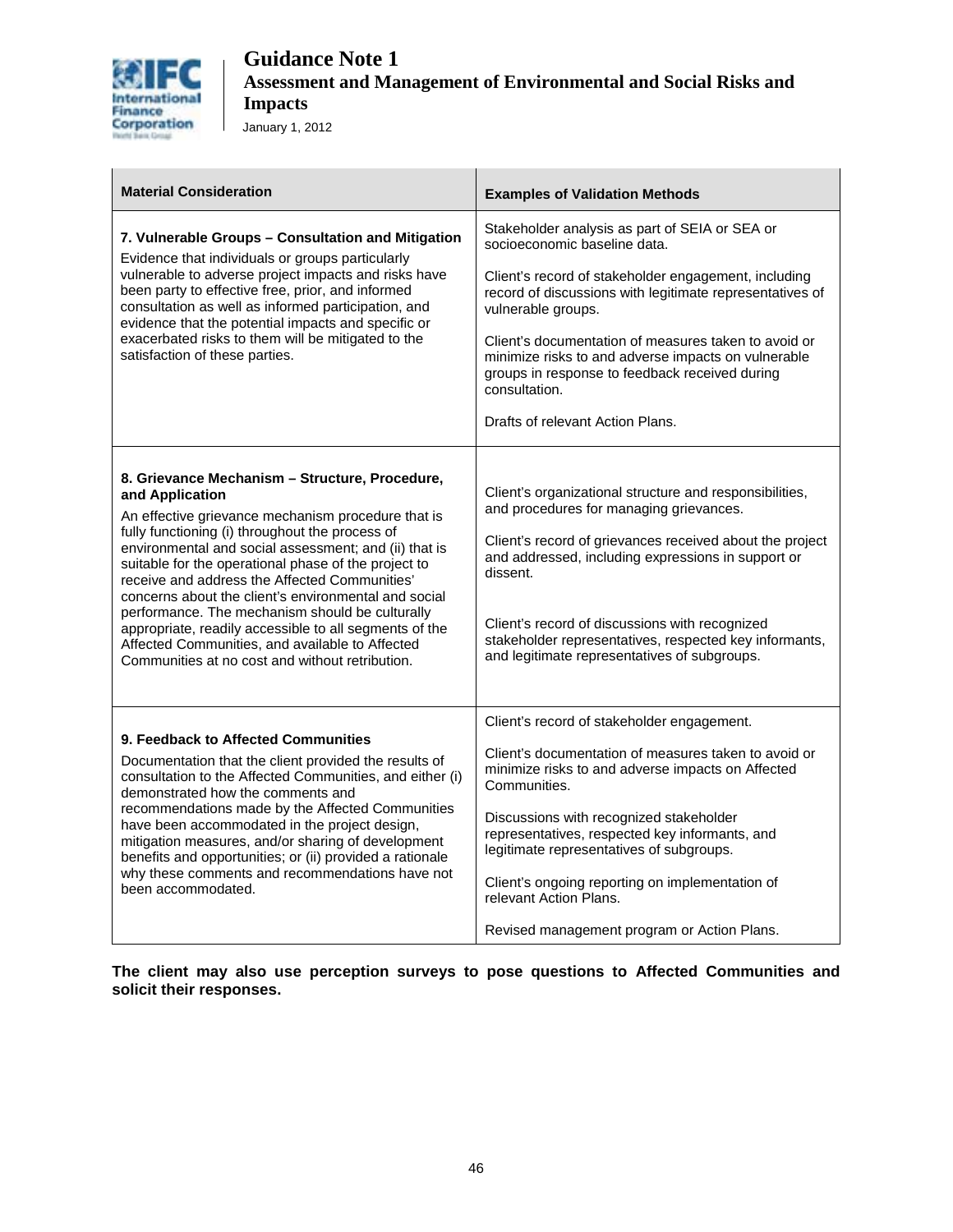

### **Annotated Bibliography**

#### **International Agreements and International Human Rights**

Several of the requirements set out in Performance Standard 1 are based on principles expressed in international agreements and in related guidelines. In addition to the international human rights conventions referenced in Guidance Note 2, the UN Convention on the Rights of Persons with Disabilities elaborates in detail the rights of persons with disabilities and sets out a code of implementation. Additional international agreements are referred to at the end of other Guidance Notes.

- UNECE (United Nations Economic Commission for Europe). 1991. *"*Convention on Environmental Environment Impact Assessment in a Transboundary Context." UNECE, Geneva. [http://www.unece.org/env/eia/eia.htm.](http://www.unece.org/env/eia/eia.html) The so-called Espoo Convention lays down the general obligation of states to notify and consult each other on all major projects that are under consideration and that are likely to have a significant adverse environmental impact across boundaries.
- UNEP (United Nations Environment Programme) and Caspian Environment Programme. 2003. "Guidelines on Environmental Impact Assessment in a Transboundary Context in the Caspian<br>Sea Region." UNEP. Geneva. and Caspian Environment Programme. Tehran. Region." UNEP, Geneva, and Caspian Environment Programme, Tehran, [http://www.unece.org/env/eia/publications19.html.](http://www.unece.org/env/eia/publications19.html) The step-by-step guidelines provide a regionally-based framework for implementation of environmental impact assessment in a transboundary context.
- United Nations. 2006. "Convention on the Rights of Persons with Disabilities." United Nations, New York. [http://www.un.org/disabilities/convention/conventionfull.shtml.](http://www.un.org/disabilities/convention/conventionfull.shtml) See also "Optional Protocol to the Convention on the Rights of Persons with Disabilities." [http://www.un.org/disabilities/convention/optprotocol.shtml.](http://www.un.org/disabilities/convention/optprotocol.shtml)

#### **Resources from IFC and the World Bank**

CAO (Office of the Compliance Advisor/Ombudsman). 2008a. "A Guide to Designing and Implementing Grievance Mechanisms for Development Projects." Advisory note, CAO, Washington, DC. [http://www.cao-ombudsman.org/howwework/advisor/documents/implemgrieveng.pdf.](http://www.cao-ombudsman.org/howwework/advisor/documents/implemgrieveng.pdf)

-. 2008b. "Participatory Water Monitoring: A Guide for Preventing and Managing Conflict." Advisory note, CAO, Washington, DC. [http://www.cao-ombudsman.org/howwework/advisor/documents/watermoneng.pdf.](http://www.cao-ombudsman.org/howwework/advisor/documents/watermoneng.pdf)

IFC (International Finance Corporation). 2003. "Addressing the Social Dimensions of Private Sector Projects." Good Practice Note 3, IFC, Washington, DC. [http://www1.ifc.org/wps/wcm/connect/Topics\\_ext\\_content/ifc\\_external\\_corporate\\_site/IFC%20Su](http://www1.ifc.org/wps/wcm/connect/Topics_ext_content/ifc_external_corporate_site/IFC%20Sustainability/Publications/Publications_GPN_SocialDimensions__WCI__1319578072859?id=9e13af0048d2f27b9173bd4b02f32852&WCM_Page.ResetAll=TRUE&CACHE=NONE&CONTENTCACHE=NONE&CONNECTORCACHE=NONE&SRV=Page) [stainability/Publications/Publications\\_GPN\\_SocialDimensions\\_\\_WCI\\_\\_1319578072859?id=9e13](http://www1.ifc.org/wps/wcm/connect/Topics_ext_content/ifc_external_corporate_site/IFC%20Sustainability/Publications/Publications_GPN_SocialDimensions__WCI__1319578072859?id=9e13af0048d2f27b9173bd4b02f32852&WCM_Page.ResetAll=TRUE&CACHE=NONE&CONTENTCACHE=NONE&CONNECTORCACHE=NONE&SRV=Page) [af0048d2f27b9173bd4b02f32852&WCM\\_Page.ResetAll=TRUE&CACHE=NONE&CONTENTCA](http://www1.ifc.org/wps/wcm/connect/Topics_ext_content/ifc_external_corporate_site/IFC%20Sustainability/Publications/Publications_GPN_SocialDimensions__WCI__1319578072859?id=9e13af0048d2f27b9173bd4b02f32852&WCM_Page.ResetAll=TRUE&CACHE=NONE&CONTENTCACHE=NONE&CONNECTORCACHE=NONE&SRV=Page) [CHE=NONE&CONNECTORCACHE=NONE&SRV=Page.](http://www1.ifc.org/wps/wcm/connect/Topics_ext_content/ifc_external_corporate_site/IFC%20Sustainability/Publications/Publications_GPN_SocialDimensions__WCI__1319578072859?id=9e13af0048d2f27b9173bd4b02f32852&WCM_Page.ResetAll=TRUE&CACHE=NONE&CONTENTCACHE=NONE&CONNECTORCACHE=NONE&SRV=Page) This note presents a practitioner's guide to undertaking social impact assessment at the project level for IFC-financed projects.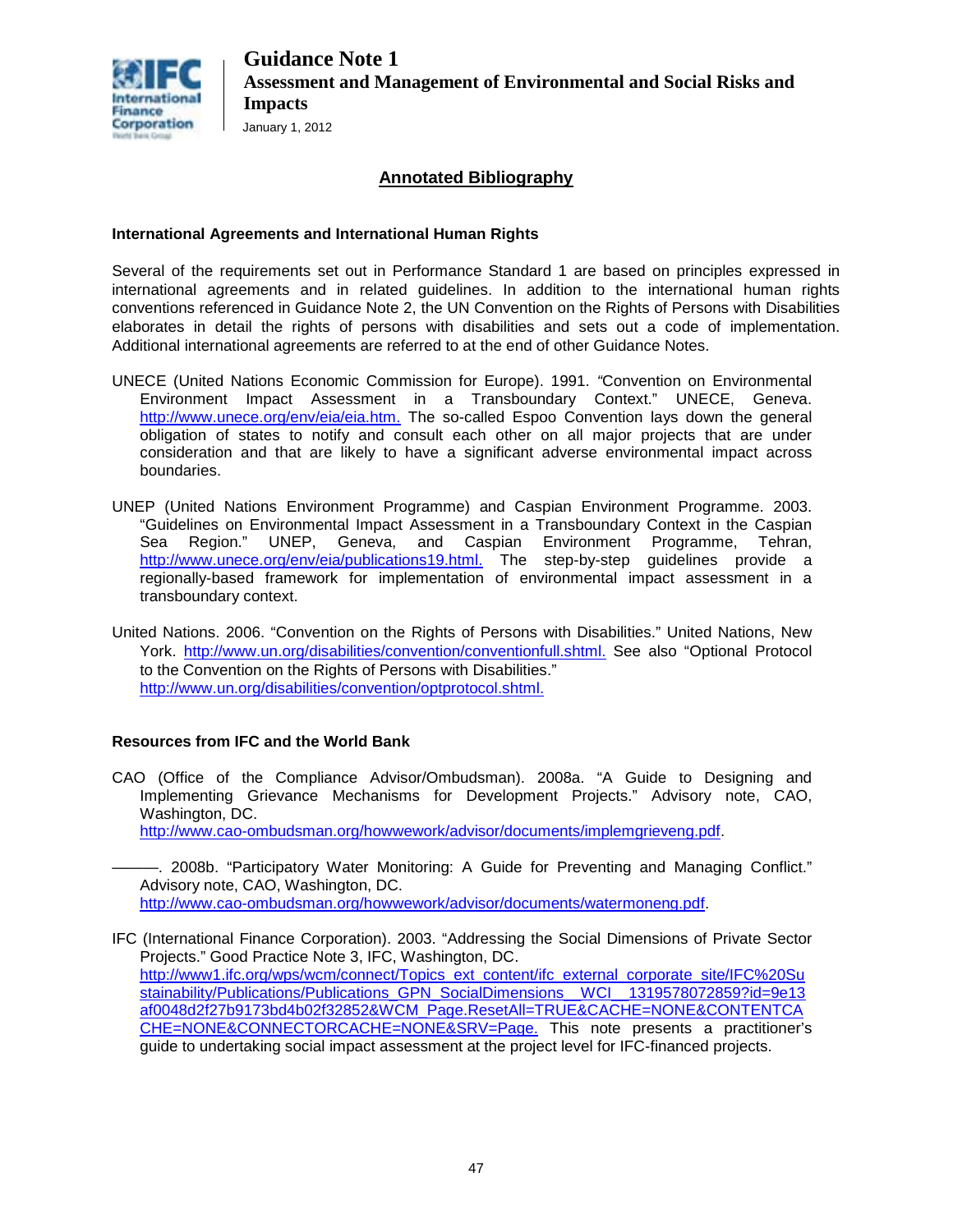

January 1, 2012

———. 2006. "Policy on Disclosure of Information." IFC, Washington, DC. [http://www1.ifc.org/wps/wcm/connect/5adf3a004885574cbc04fe6a6515bb18/Disclosure2006.pdf?](http://www1.ifc.org/wps/wcm/connect/5adf3a004885574cbc04fe6a6515bb18/Disclosure2006.pdf?MOD=AJPERES&CACHEID=5adf3a004885574cbc04fe6a6515bb18)

[MOD=AJPERES&CACHEID=5adf3a004885574cbc04fe6a6515bb18.](http://www1.ifc.org/wps/wcm/connect/5adf3a004885574cbc04fe6a6515bb18/Disclosure2006.pdf?MOD=AJPERES&CACHEID=5adf3a004885574cbc04fe6a6515bb18) This document defines IFC's obligations to disclose information about itself as an institution and about its activities.

———. 2007. *Stakeholder Engagement: A Good Practice Handbook for Companies Doing Business in Emerging Markets.* Washington, DC: IFC.

[http://www1.ifc.org/wps/wcm/connect/Topics\\_ext\\_content/ifc\\_external\\_corporate\\_site/IFC%20Su](http://www1.ifc.org/wps/wcm/connect/Topics_ext_content/ifc_external_corporate_site/IFC%20Sustainability/Publications/Publications_Handbook_StakeholderEngagement__WCI__1319577185063?id=9036808048d2ea68ba36bf4b02f32852&WCM_Page.ResetAll=TRUE&CACHE=NONE&CONTENTCACHE=NONE&CONNECTORCACHE=NONE&SRV=Page) [stainability/Publications/Publications\\_Handbook\\_StakeholderEngagement\\_\\_WCI\\_\\_13195771850](http://www1.ifc.org/wps/wcm/connect/Topics_ext_content/ifc_external_corporate_site/IFC%20Sustainability/Publications/Publications_Handbook_StakeholderEngagement__WCI__1319577185063?id=9036808048d2ea68ba36bf4b02f32852&WCM_Page.ResetAll=TRUE&CACHE=NONE&CONTENTCACHE=NONE&CONNECTORCACHE=NONE&SRV=Page) [63?id=9036808048d2ea68ba36bf4b02f32852&WCM\\_Page.ResetAll=TRUE&CACHE=NONE&C](http://www1.ifc.org/wps/wcm/connect/Topics_ext_content/ifc_external_corporate_site/IFC%20Sustainability/Publications/Publications_Handbook_StakeholderEngagement__WCI__1319577185063?id=9036808048d2ea68ba36bf4b02f32852&WCM_Page.ResetAll=TRUE&CACHE=NONE&CONTENTCACHE=NONE&CONNECTORCACHE=NONE&SRV=Page) [ONTENTCACHE=NONE&CONNECTORCACHE=NONE&SRV=Page.](http://www1.ifc.org/wps/wcm/connect/Topics_ext_content/ifc_external_corporate_site/IFC%20Sustainability/Publications/Publications_Handbook_StakeholderEngagement__WCI__1319577185063?id=9036808048d2ea68ba36bf4b02f32852&WCM_Page.ResetAll=TRUE&CACHE=NONE&CONTENTCACHE=NONE&CONNECTORCACHE=NONE&SRV=Page) The 201-page handbook explains new approaches and forms of engagement with affected local communities, including guidance on grievance mechanisms.

-. 2009a. "Addressing Grievances from Project-Affected Communities." Good Practice Note 7, IFC, Washington, DC.

[http://www1.ifc.org/wps/wcm/connect/Topics\\_ext\\_content/ifc\\_external\\_corporate\\_site/IFC%20Su](http://www1.ifc.org/wps/wcm/connect/Topics_ext_content/ifc_external_corporate_site/IFC%20Sustainability/Publications/Publications_GPN_Grievances?id=c45a0d8048d2e632a86dbd4b02f32852&WCM_Page.ResetAll=TRUE&CACHE=NONE&CONTENTCACHE=NONE&CONNECTORCACHE=NONE&SRV=Page) [stainability/Publications/Publications\\_GPN\\_Grievances?id=c45a0d8048d2e632a86dbd4b02f3285](http://www1.ifc.org/wps/wcm/connect/Topics_ext_content/ifc_external_corporate_site/IFC%20Sustainability/Publications/Publications_GPN_Grievances?id=c45a0d8048d2e632a86dbd4b02f32852&WCM_Page.ResetAll=TRUE&CACHE=NONE&CONTENTCACHE=NONE&CONNECTORCACHE=NONE&SRV=Page) [2&WCM\\_Page.ResetAll=TRUE&CACHE=NONE&CONTENTCACHE=NONE&CONNECTORCA](http://www1.ifc.org/wps/wcm/connect/Topics_ext_content/ifc_external_corporate_site/IFC%20Sustainability/Publications/Publications_GPN_Grievances?id=c45a0d8048d2e632a86dbd4b02f32852&WCM_Page.ResetAll=TRUE&CACHE=NONE&CONTENTCACHE=NONE&CONNECTORCACHE=NONE&SRV=Page) [CHE=NONE&SRV=Page.](http://www1.ifc.org/wps/wcm/connect/Topics_ext_content/ifc_external_corporate_site/IFC%20Sustainability/Publications/Publications_GPN_Grievances?id=c45a0d8048d2e632a86dbd4b02f32852&WCM_Page.ResetAll=TRUE&CACHE=NONE&CONTENTCACHE=NONE&CONNECTORCACHE=NONE&SRV=Page) This note gives guidance for projects and companies about designing grievance mechanisms.

———. 2009b. "Introduction to Health Impact Assessment." IFC, Washington, DC. [http://www1.ifc.org/wps/wcm/connect/Topics\\_ext\\_content/ifc\\_external\\_corporate\\_site/IFC%20Su](http://www1.ifc.org/wps/wcm/connect/Topics_ext_content/ifc_external_corporate_site/IFC%20Sustainability/Publications/Publications_Handbook_HealthImpactAssessment__WCI__1319578475704?id=8fcfe50048d2f6259ab2bf4b02f32852&WCM_Page.ResetAll=TRUE&CACHE=NONE&CONTENTCACHE=NONE&CONNECTORCACHE=NONE&SRV=Page) stainability/Publications/Publications\_Handbook\_HealthImpactAssessment\_WCI\_1319578475 [704?id=8fcfe50048d2f6259ab2bf4b02f32852&WCM\\_Page.ResetAll=TRUE&CACHE=NONE&CO](http://www1.ifc.org/wps/wcm/connect/Topics_ext_content/ifc_external_corporate_site/IFC%20Sustainability/Publications/Publications_Handbook_HealthImpactAssessment__WCI__1319578475704?id=8fcfe50048d2f6259ab2bf4b02f32852&WCM_Page.ResetAll=TRUE&CACHE=NONE&CONTENTCACHE=NONE&CONNECTORCACHE=NONE&SRV=Page) [NTENTCACHE=NONE&CONNECTORCACHE=NONE&SRV=Page.](http://www1.ifc.org/wps/wcm/connect/Topics_ext_content/ifc_external_corporate_site/IFC%20Sustainability/Publications/Publications_Handbook_HealthImpactAssessment__WCI__1319578475704?id=8fcfe50048d2f6259ab2bf4b02f32852&WCM_Page.ResetAll=TRUE&CACHE=NONE&CONTENTCACHE=NONE&CONNECTORCACHE=NONE&SRV=Page) The document is intended to provide good practice guidance for conducting a health impact assessment to determine potential impacts on community health as a result of project development.

———. 2009c. "Mainstreaming Gender into Extractive Industries Projects." Extractive Industries and Development Guidance Note 9. IFC, Washington, DC.

[http://www1.ifc.org/wps/wcm/connect/Topics\\_ext\\_content/ifc\\_external\\_corporate\\_site/IFC%20Su](http://www1.ifc.org/wps/wcm/connect/Topics_ext_content/ifc_external_corporate_site/IFC%20Sustainability/Publications/Publications_Handbook_MainstreamingGenderintoExtractiveIndustries__WCI__1319577108523?id=5a38c40048d2e9b6b6d7bf4b02f32852&WCM_Page.ResetAll=TRUE&CACHE=NONE&CONTENTCACHE=NONE&CONNECTORCACHE=NONE&SRV=Page) stainability/Publications/Publications\_Handbook\_MainstreamingGenderintoExtractiveIndustries [WCI\\_\\_1319577108523?id=5a38c40048d2e9b6b6d7bf4b02f32852&WCM\\_Page.ResetAll=TRUE](http://www1.ifc.org/wps/wcm/connect/Topics_ext_content/ifc_external_corporate_site/IFC%20Sustainability/Publications/Publications_Handbook_MainstreamingGenderintoExtractiveIndustries__WCI__1319577108523?id=5a38c40048d2e9b6b6d7bf4b02f32852&WCM_Page.ResetAll=TRUE&CACHE=NONE&CONTENTCACHE=NONE&CONNECTORCACHE=NONE&SRV=Page) [&CACHE=NONE&CONTENTCACHE=NONE&CONNECTORCACHE=NONE&SRV=Page.](http://www1.ifc.org/wps/wcm/connect/Topics_ext_content/ifc_external_corporate_site/IFC%20Sustainability/Publications/Publications_Handbook_MainstreamingGenderintoExtractiveIndustries__WCI__1319577108523?id=5a38c40048d2e9b6b6d7bf4b02f32852&WCM_Page.ResetAll=TRUE&CACHE=NONE&CONTENTCACHE=NONE&CONNECTORCACHE=NONE&SRV=Page) This document for task team leaders provides detailed technical guidance on how and when gender can be integrated into World Bank extractive industries project design, implementation, and supervision.

———. 2009d. *Projects and People: A Handbook for Addressing Project-Induced In-migration.* Washington, DC: IFC.

[http://www1.ifc.org/wps/wcm/connect/Topics\\_ext\\_content/ifc\\_external\\_corporate\\_site/IFC%20Su](http://www1.ifc.org/wps/wcm/connect/Topics_ext_content/ifc_external_corporate_site/IFC%20Sustainability/Publications/Publications_Handbook_Inmigration__WCI__1319576839994?id=2277158048d2e745ac40bd4b02f32852&WCM_Page.ResetAll=TRUE&CACHE=NONE&CONTENTCACHE=NONE&CONNECTORCACHE=NONE&SRV=Page) [stainability/Publications/Publications\\_Handbook\\_Inmigration\\_\\_WCI\\_\\_1319576839994?id=22771](http://www1.ifc.org/wps/wcm/connect/Topics_ext_content/ifc_external_corporate_site/IFC%20Sustainability/Publications/Publications_Handbook_Inmigration__WCI__1319576839994?id=2277158048d2e745ac40bd4b02f32852&WCM_Page.ResetAll=TRUE&CACHE=NONE&CONTENTCACHE=NONE&CONNECTORCACHE=NONE&SRV=Page) [58048d2e745ac40bd4b02f32852&WCM\\_Page.ResetAll=TRUE&CACHE=NONE&CONTENTCA](http://www1.ifc.org/wps/wcm/connect/Topics_ext_content/ifc_external_corporate_site/IFC%20Sustainability/Publications/Publications_Handbook_Inmigration__WCI__1319576839994?id=2277158048d2e745ac40bd4b02f32852&WCM_Page.ResetAll=TRUE&CACHE=NONE&CONTENTCACHE=NONE&CONNECTORCACHE=NONE&SRV=Page) [CHE=NONE&CONNECTORCACHE=NONE&SRV=Page.](http://www1.ifc.org/wps/wcm/connect/Topics_ext_content/ifc_external_corporate_site/IFC%20Sustainability/Publications/Publications_Handbook_Inmigration__WCI__1319576839994?id=2277158048d2e745ac40bd4b02f32852&WCM_Page.ResetAll=TRUE&CACHE=NONE&CONTENTCACHE=NONE&CONNECTORCACHE=NONE&SRV=Page) The handbook presents first-of-its-kind guidance on in-migration risk assessment and management.

———. 2010a. "Environmental and Social Review Procedures Manual." IFC, Washington, DC. [http://www1.ifc.org/wps/wcm/connect/190d25804886582fb47ef66a6515bb18/ESRP\\_Manual.pdf?](http://www1.ifc.org/wps/wcm/connect/190d25804886582fb47ef66a6515bb18/ESRP_Manual.pdf?MOD=AJPERES) [MOD=AJPERES.](http://www1.ifc.org/wps/wcm/connect/190d25804886582fb47ef66a6515bb18/ESRP_Manual.pdf?MOD=AJPERES) This manual gives directions to IFC officers in implementing the sustainability policy and in reviewing both compliance and implementation by private sector projects.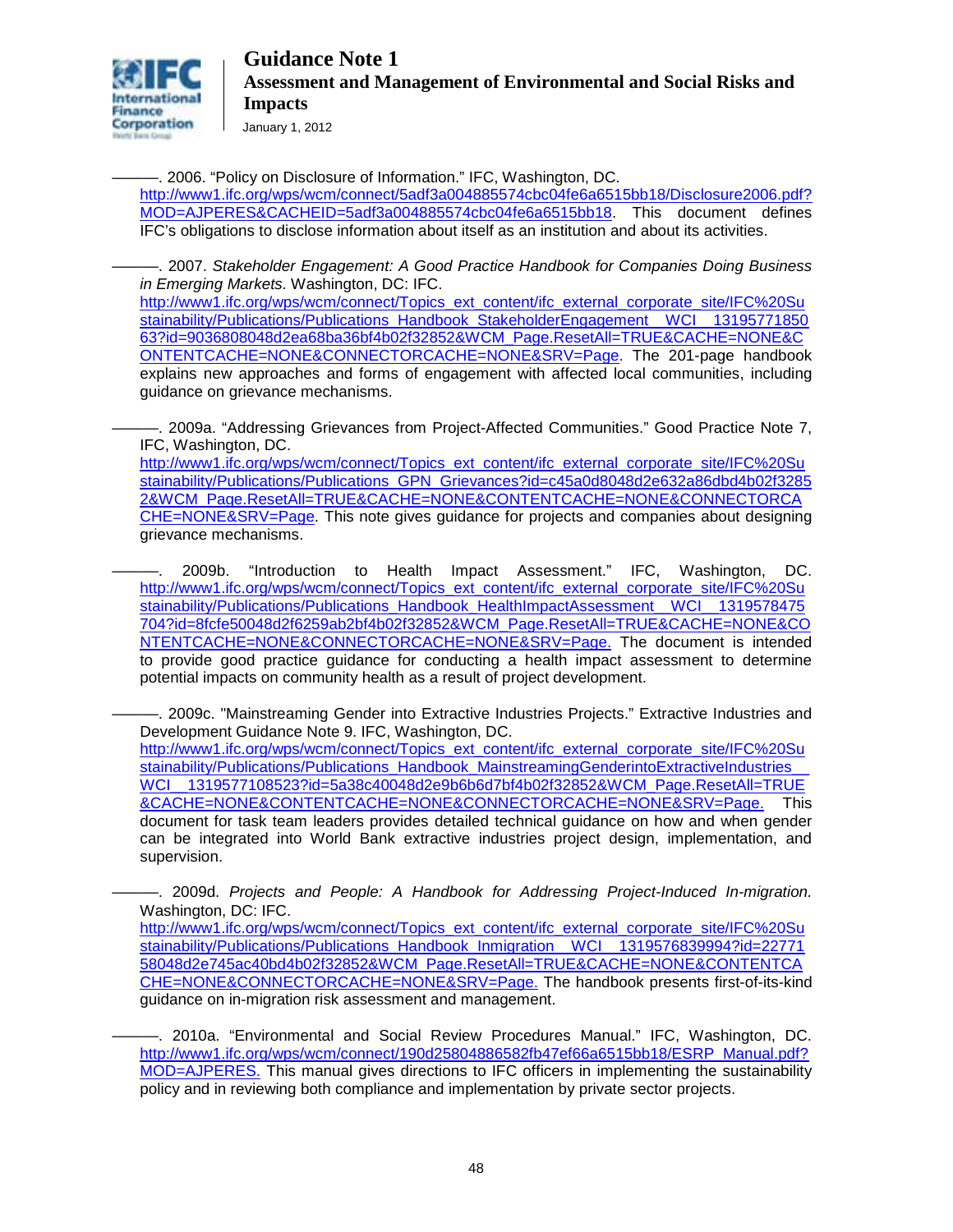

January 1, 2012

———. 2010b. *[Strategic Community Investment: A Good Practice Handbook for Companies Doing](http://www.ifc.org/ifcext/sustainability.nsf/Content/Publications_Handbook_CommunityInvestment_Registration)  [Business in Emerging Markets](http://www.ifc.org/ifcext/sustainability.nsf/Content/Publications_Handbook_CommunityInvestment_Registration)*. Washington, DC: IFC. [http://www1.ifc.org/wps/wcm/connect/Topics\\_ext\\_content/ifc\\_external\\_corporate\\_site/IFC%20Su](http://www1.ifc.org/wps/wcm/connect/Topics_ext_content/ifc_external_corporate_site/IFC%20Sustainability/Publications/Publications_Handbook_CommunityInvestment__WCI__1319576907570) stainability/Publications/Publications\_Handbook\_CommunityInvestment\_WCI\_1319576907570 The 144-page handbook helps users with practical application.

World Bank. 2001a. *Environmental Assessment Sourcebook and Updates.* Washington, DC: World Bank. [http://go.worldbank.org/D10M0X2V10.](http://go.worldbank.org/D10M0X2V10) The book is designed to assist all those involved in environmental assessment. It provides assistance for advisory tasks through discussions of fundamental environmental considerations, summaries of relevant Bank policies, and analyses of other topics that affect project implementation.

———. 2001b. *"*International Waterways." World Bank, Washington, DC.

[http://go.worldbank.org/RKU8MDSGV0.](http://go.worldbank.org/RKU8MDSGV0) The website provides links to Operational Policy 7.50 and Bank Procedure 7.50, which describe policy for projects that may involve the use or pollution of international waterways.

#### **Accepted International Standards for Formal Environmental, Health and Safety, and Social Management Systems**

- European Commission. 1995. Eco-Management and Audit Scheme. 1995. European Commission, Brussels.[http://ec.europa.eu/environment/emas/index\\_en.htm](http://ec.europa.eu/environment/emas/index_en.htm)  This voluntary instrument acknowledges organizations that improve their environmental performance on a continuous basis.
- ISO (International Organization for Standardization). 2004. "ISO 14000 Essentials." ISO, Geneva. [http://www.iso.org/iso/iso\\_catalogue/management\\_standards/iso\\_9000\\_iso\\_14000/iso\\_14000\\_es](http://www.iso.org/iso/iso_catalogue/management_standards/iso_9000_iso_14000/iso_14000_essentials.htm) [sentials.htm.](http://www.iso.org/iso/iso_catalogue/management_standards/iso_9000_iso_14000/iso_14000_essentials.htm) ISO 14001, which is about environmental management systems (EMS), addresses the requirements for an environmental management system so that it can enable an organization to develop a policy and objectives while taking into account legislative requirements and information about significant environmental impacts. ISO 14004:2004 gives general environmental management system guidelines.
	- -. 2011. "TC207: Environmental Management." ISO, Geneva. [http://www.tc207.org/faq.asp.](http://www.tc207.org/faq.asp) The frequently asked questions (FAQs) can help readers to learn about the Technical Committee 207, under which the ISO 14000 series on environmental management standards is being developed. It provides useful information on standardizing environmental management.
- OHSAS (Occupational Health and Safety Group). 2007. "OHSAS 18001 Occupational Health and Safety Zone." OHSAS, Cheshire, U.K. [http://www.ohsas-18001-occupational-health-and-safety.com/.](http://www.ohsas-18001-occupational-health-and-safety.com/) This international occupational health and safety resource specifies policies and procedures to minimize risks to employees and to improve occupational health and safety management systems.
- SAI (Social Accountability International). 2008. "Social Accountability 8000." SAI, New York. [http://www.sa-intl.org/\\_data/n\\_0001/resources/live/2008StdEnglishFinal.pdf.](http://www.sa-intl.org/_data/n_0001/resources/live/2008StdEnglishFinal.pdf) This standard and verification system ensures humane workplaces and provides standards and guidance about protecting the basic human rights of workers.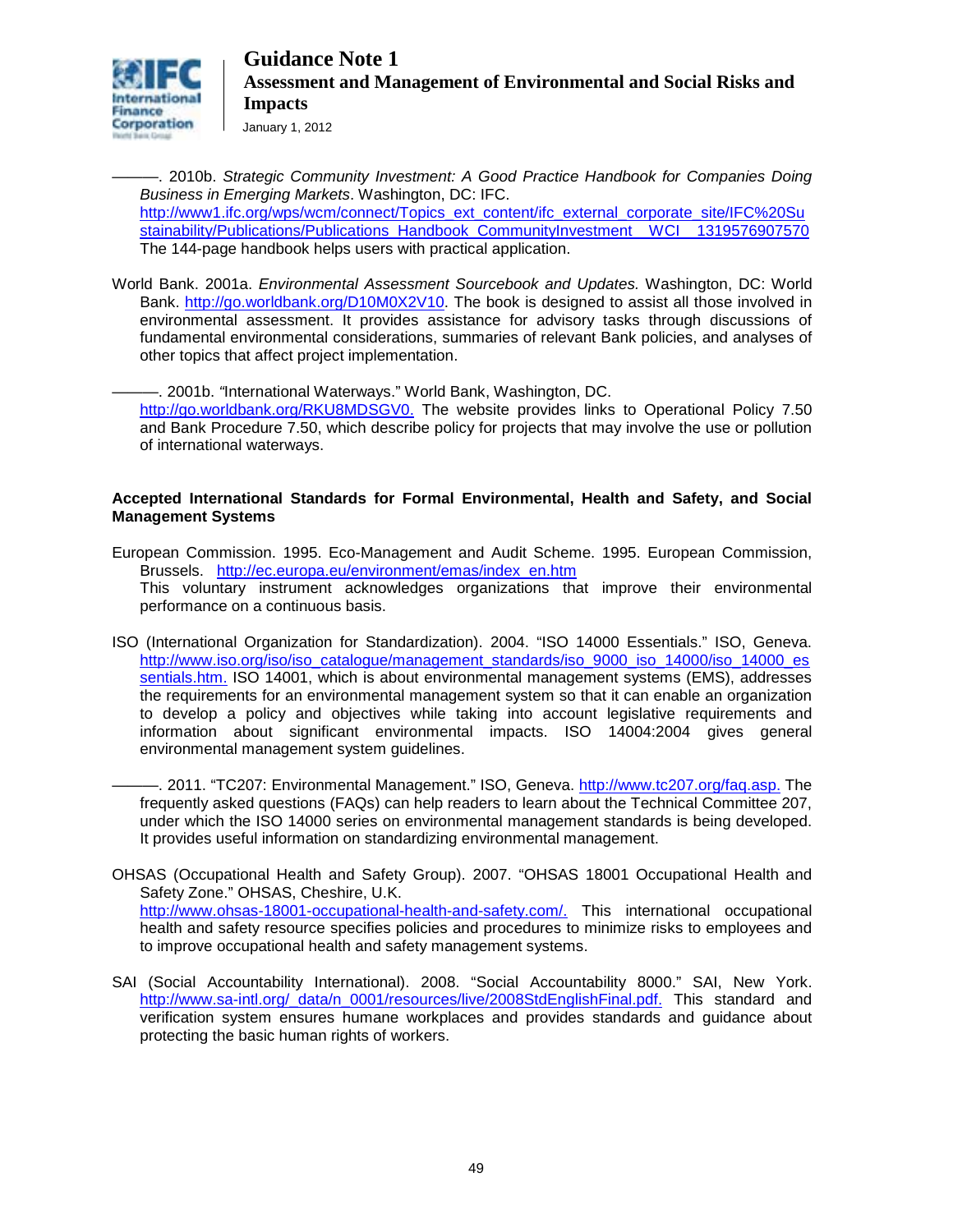

#### **Guidance and Certification Support from Certification Bodies and National Accreditation Bodies**

IAF (International Accreditation Forum). Homepage. IAF, Cherrybrook, Australia. [http://www.iaf.nu/.](http://www.iaf.nu/) The website provides details of national certification body accreditation and certification bodies worldwide.

#### **Support for Small- and Medium-Sized Enterprises (SMEs) in implementing an Environmental Management System (EMS)**

- EMAS (Eco-Management and Audit Scheme). 2011. "EMAS Toolkit for Small Organisations." EMAS, Paris. [http://ec.europa.eu/environment/emas/toolkit/.](http://ec.europa.eu/environment/emas/toolkit/) An EMAS toolkit for small organizations is available at the European Commission website.
- EMASeasy. 2011. "EMAS 'Easy' for Small and Medium Enterprises." EMAS, Paris. [http://www.emas-easy.eu](http://www.emas-easy.eu/) website supplies a European framework for implementing EMAS within SMEs.
- European Environment Agency. 1999. *Environmental Management Tools for SMEs: A Handbook.*  Copenhagen: European Environmental Agency. [http://www.eea.europa.eu/publications/GH-14-98-065-EN-C.](http://www.eea.europa.eu/publications/GH-14-98-065-EN-C) The report is available on the website.
- IEMA (Institute of Environmental Management and Assessment). 2011. "IEMA Acorn Scheme." IEMA, Lincoln, U.K. http:/[/www.iema.net/ems/acorn\\_scheme.](http://www.iema.net/ems/acorn_scheme) The website shows a U.K. model for the staged approach to implementing an EMS for SMEs. See also the ACORN workbook, which is a toolkit for SMEs and is available at [http://www.iema.net/ems/acorn\\_scheme/acorndownloads.](http://www.iema.net/ems/acorn_scheme/acorndownloads)
- IFC (International Finance Corporation). 2011. *Creating an Environmental Management System (EMS)*. IFC, Washington, DC. [http://www.smetoolkit.org/smetoolkit/en/content/en/279/Creating-an-Environmental-Management-](http://www.smetoolkit.org/smetoolkit/en/content/en/279/Creating-an-Environmental-Management-System-EMS-)[System-EMS-.](http://www.smetoolkit.org/smetoolkit/en/content/en/279/Creating-an-Environmental-Management-System-EMS-) IFC's Corporate Advisory Department developed a toolkit for SMEs, a source that includes modules on environmental responsibilities and a specific module on creating an EMS.
- INEM (International Network for Environmental Management). 2011. "Web Tools." INEM, Hamburg, Germany. [http://www.inem.org/default.asp?menue=94.](http://www.inem.org/default.asp?menue=94) INEM has developed several online tools to assist organizations in implementing EMSs.
- UNEP (United Nations Environment Programme), ICC (International Chamber of Commerce), and FIDIC (International Federation of Consulting Engineers). 2011. "Environmental Management and Performance." UNEP, Nairobi; ICC, Paris; and FIDIC, Geneva. <http://www.uneptie.org/scp/business/emp/> and [http://www1.fidic.org/resources/globalcompact/.](http://www1.fidic.org/resources/globalcompact/) A training kit in EMS is available.

#### **Guidance on Best International Practice for Developing Environmental and Social Impact Assessments and Studies**

EPA (U.S. Environmental Protection Agency). "NEPA (National Environmental Policy Act) Policies and Guidance." EPA, Washington, DC. [http://www.epa.gov/compliance/resources/policies/nepa/index.html.](http://www.epa.gov/compliance/resources/policies/nepa/index.html)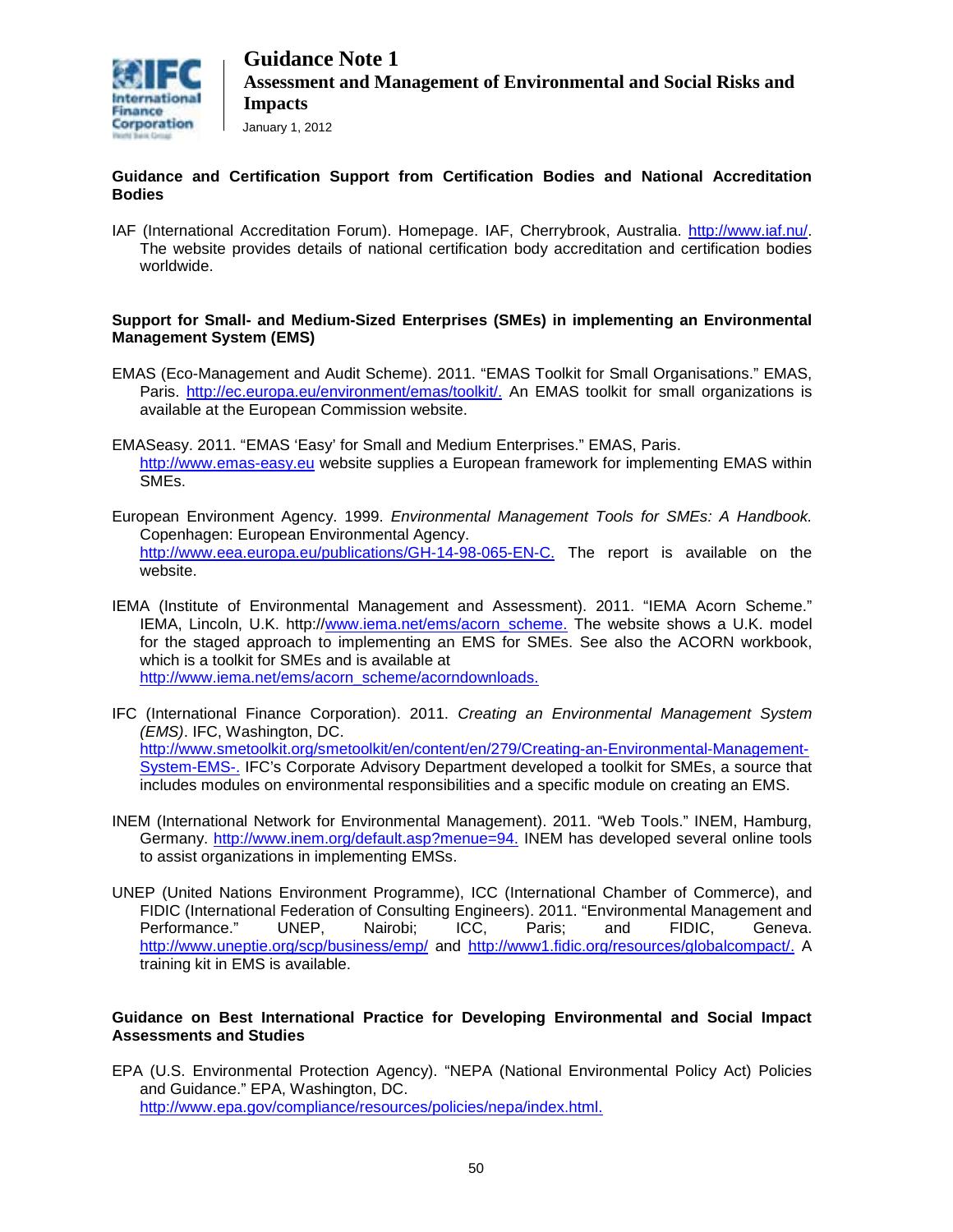

- European Commission. 2011. "Environmental Impact Assessment." Directorate-General for the Environment, European Commission, Brussels. [http://ec.europa.eu/environment/eia/eia-support.htm.](http://ec.europa.eu/environment/eia/eia-support.htm)
- European Commission, Joint Research Centre. 2010. "IA Tools." [http://iatools.jrc.ec.europa.eu/bin/view/IQTool/WebHome.html.](http://iatools.jrc.ec.europa.eu/bin/view/IQTool/WebHome.html) The online platform has a repository of guidance, information, and best practices for the impact assessment of new policies and legislative measures.
- IAIA (International Association for Impact Assessment). 2011. Homepage. IAIA, Fargo, ND. [http://www.iaia.org/publications/.](http://www.iaia.org/publications/) The website provides a forum for advancing innovation, development, and communication of best practice in impact assessment.
- IEMA (Institute of Environmental Management and Assessment). 2011. Homepage. IEMA, Lincoln, UK. The not-for-profit membership organization was established to promote best practice standards in environmental management, auditing, and assessment. [http://www.iema.net/.](http://www.iema.net/)
- Netherlands Commission for Environmental Assessment. 2011.Homepage. Netherlands Commission for Environmental Assessment, Utrecht, Netherlands. [http://www.eia.nl/.](http://www.eia.nl/) The organization helps environment and sector ministries, environmental assessment professionals, and nongovernmental organizations to achieve better environmental assessment practice.

#### **Guidance on Hazard and Risk Assessments**

- EEA (European Environment Agency). 2011. *Environmental Risk Assessment: Approaches, Experiences, and Information Sources*. Copenhagen: EEA. [http://www.eea.europa.eu/publications/GH-07-97-595-EN-C2.](http://www.eea.europa.eu/publications/GH-07-97-595-EN-C2)
- EPA (U.S. Environmental Protection Agency). 2011. "Risk Assessment." EPA, Washington, DC. [http://www.epa.gov/risk/.](http://www.epa.gov/risk/) This site provides basic information about environmental risk assessments for the public. Additionally, the site offers a comprehensive set of links to key EPA tools, guidance, and guidelines.
- HSE (Health and Safety Executive). 2011. "Expert Guidance." HSE, Merseyside, UK. [http://www.hse.gov.uk/risk/expert.htm.](http://www.hse.gov.uk/risk/expert.htm) The site provides useful guidance on risk assessment for occupational health and safety,
- ISO (International Organization for Standardization). 2011. Homepage. ISO, Geneva. [http://www.iso.org/iso/home.htm.](http://www.iso.org/iso/home.htm) The site has several standards associated with risk and hazard assessment (including safety assessment) and with risk management, such ISO 31000:2009 on Risk Management: Principles and Guidelines, along with several sectoral standards.
- World Bank. 1997. "Environmental Hazard and Risk Assessment." Environmental Assessment Sourcebook Update 21 (December): 1–10. [http://siteresources.worldbank.org/INTSAFEPOL/1142947-](http://siteresources.worldbank.org/INTSAFEPOL/1142947-1116493361427/20507357/Update21EnvironmentalHazardAndRiskAssessmentDecember1997.pdf) [1116493361427/20507357/Update21EnvironmentalHazardAndRiskAssessmentDecember1997.p](http://siteresources.worldbank.org/INTSAFEPOL/1142947-1116493361427/20507357/Update21EnvironmentalHazardAndRiskAssessmentDecember1997.pdf) [df.](http://siteresources.worldbank.org/INTSAFEPOL/1142947-1116493361427/20507357/Update21EnvironmentalHazardAndRiskAssessmentDecember1997.pdf)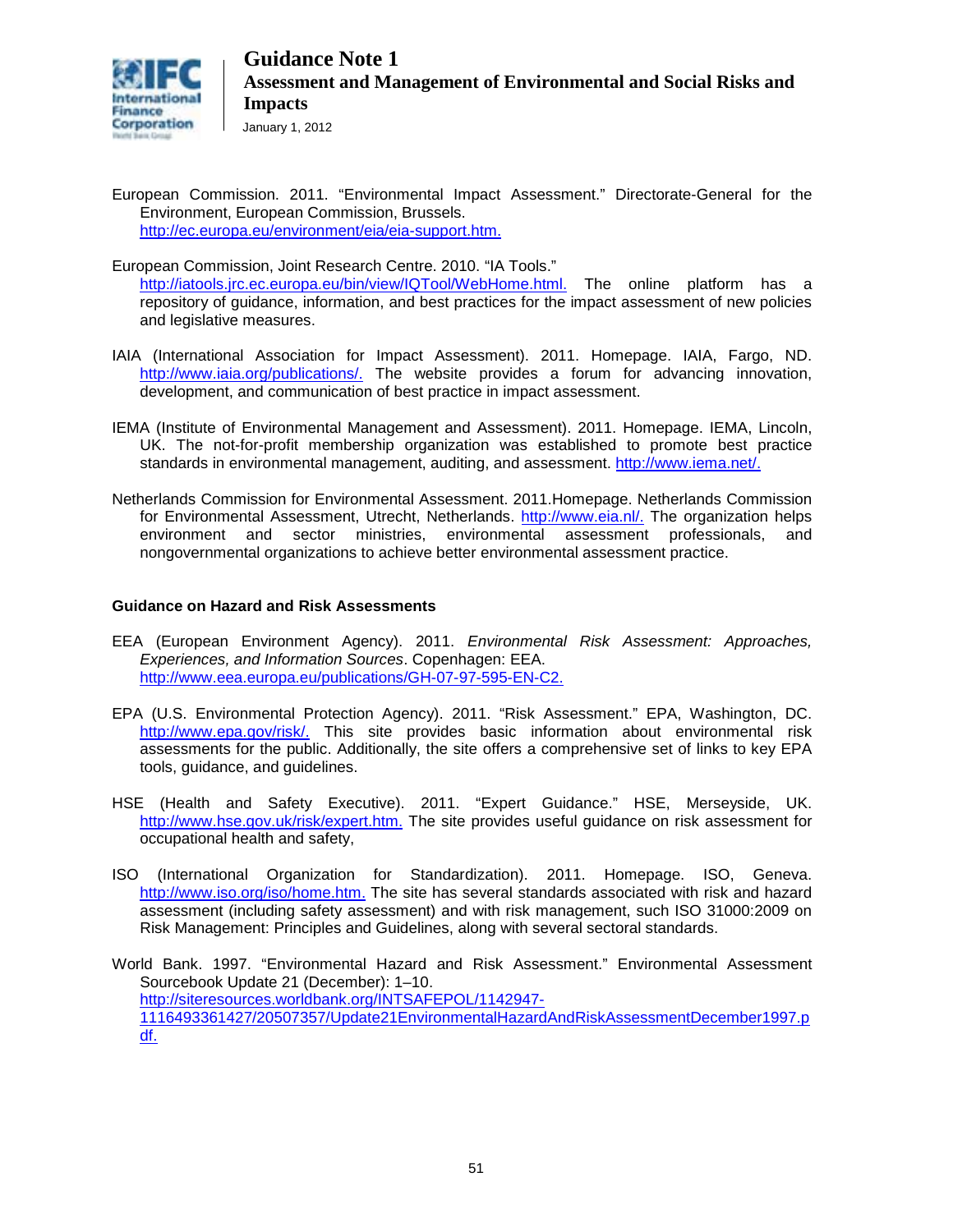

#### **Additional Guidance**

- Auditing Roundtable. 2011. Homepage. Auditing Roundtable, Scottsville, AZ. [http://www.auditing-roundtable.org/fw/main/Home-1.html.](http://www.auditing-roundtable.org/fw/main/Home-1.html) The professional organization is dedicated to the development and professional practice of environmental, health, and safety auditing.
- Cumulative Effects Assessment Working Group and AXYS Environmental Consulting. 1999. "Cumulative Effects Assessment Practitioners' Guide." Canadian Environmental Assessment Agency, Ontario. [http://www.ceaa-acee.gc.ca/default.asp?lang=En&n=43952694-1&toc=show.](http://www.ceaa-acee.gc.ca/default.asp?lang=En&n=43952694-1&toc=show) This book is a good reference for practitioners about cumulative impact assessment.
- DIHR (Danish Institute for Human Rights). 2011. "Human Rights and Business: Human Rights Compliance Assessment." DIHR, Copenhagen. [http://www.humanrightsbusiness.org/?f=](http://www.humanrightsbusiness.org/?f=%20compliance_assessment)  compliance assessment. The site includes HRCA 2.0, which is a diagnostic self-assessment tool designed to detect human rights risks in business operations.
- EITI (Extractives Industries Transparency Initiative). 2005. *"*Source Book." EITI, Oslo. [http://www.eitransparency.org/UserFiles/File/keydocuments/sourcebookmarch05.pdf.](http://www.eitransparency.org/UserFiles/File/keydocuments/sourcebookmarch05.pdf) The initiative supports improved governance in resource-rich countries through the full publication and verification of aggregated company payments and government revenues from oil, gas, and mining.
- GRI (Global Reporting Initiative). 2011a. *"*GRI Guidelines and Sector Supplements." GRI, Amsterdam. <https://www.globalreporting.org/reporting/reporting-framework-overview/Pages/default.aspx> . The

guidelines provide a framework for reporting an organization's sustainability performance.

-. 2011b. "Indicator Protocols Set: Human Rights." GRI, Amsterdam. [https://www.globalreporting.org/resourcelibrary/G3.1-Human-Rights-Indicator-Protocol.pdf.](https://www.globalreporting.org/resourcelibrary/G3.1-Human-Rights-Indicator-Protocol.pdf) The new GRI 3.1 includes 11 human rights performance indicators.

- IAP2 (International Association for Public Participation). 2006. "Public Participation Toolbox." IAP2, Thornton, CO. [http://www.iap2.org/associations/4748/files/06Dec\\_Toolbox.pdf.](http://www.iap2.org/associations/4748/files/06Dec_Toolbox.pdf)
- IFC (International Finance Corporation). 2007. *Environmental, Health, and Safety General Guidelines.* Washington, DC: IFC. [http://www1.ifc.org/wps/wcm/connect/topics\\_ext\\_content/ifc\\_external\\_corporate\\_site/ifc+sustaina](http://www1.ifc.org/wps/wcm/connect/topics_ext_content/ifc_external_corporate_site/ifc+sustainability/risk+management/sustainability+framework/sustainability+framework+-+2006/environmental%2C+health%2C+and+safety+guidelines/ehsguidelines) [bility/risk+management/sustainability+framework/sustainability+framework+-](http://www1.ifc.org/wps/wcm/connect/topics_ext_content/ifc_external_corporate_site/ifc+sustainability/risk+management/sustainability+framework/sustainability+framework+-+2006/environmental%2C+health%2C+and+safety+guidelines/ehsguidelines) [+2006/environmental%2C+health%2C+and+safety+guidelines/ehsguidelines.](http://www1.ifc.org/wps/wcm/connect/topics_ext_content/ifc_external_corporate_site/ifc+sustainability/risk+management/sustainability+framework/sustainability+framework+-+2006/environmental%2C+health%2C+and+safety+guidelines/ehsguidelines)

———. 2010. "Guide to Human Rights Impact Assessment and Management (HRIAM)." IFC, Washington, DC.

[http://www1.ifc.org/wps/wcm/connect/topics\\_ext\\_content/ifc\\_external\\_corporate\\_site/ifc+sustaina](http://www1.ifc.org/wps/wcm/connect/topics_ext_content/ifc_external_corporate_site/ifc+sustainability/publications/publications_handbook_hria__wci__1319577931868) bility/publications/publications\_handbook\_hria\_wci\_1319577931868.

The assessment tool analyzes the potential human rights risks and impacts of business operations to be used alongside the social assessment process. The HRIAM is a joint collaboration between the International Business Leaders Forum, IFC, and the United Nations Global Compact.